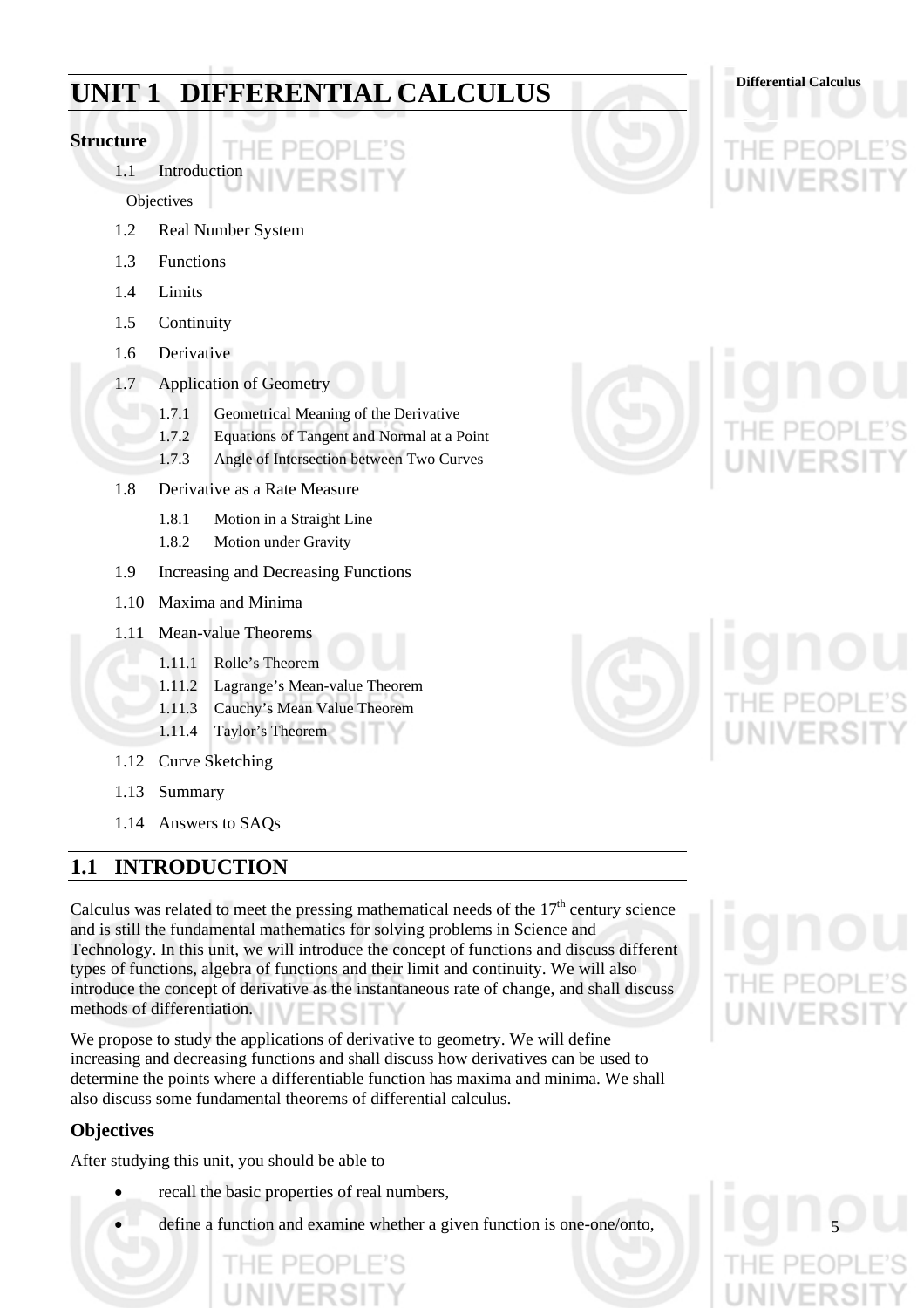- **Calculus : Basic •** identify whether a given function has an inverse or not,
	- determine whether a given function is even or odd,
	- evaluate the limit of a function at a point,
	- identify points of continuity and discontinuity of a function,
	- obtain the derivative of a function at a point,
	- find the tangent and normal to a given function at given points,
	- determine whether a function is decreasing or increasing,
	- solve some problems when it is required to minimize or maximize a function, and
	- identify whether the derivative of a function can vanish once within an interval.

# **1.2 REAL NUMBER SYSTEM**

The set of all real numbers is denoted by R. The real number system is the foundation on which a large part of mathematics including calculus rests. You are familiar with the operations of addition, subtraction, multiplication and division of real numbers and with inequalities. We shall recall some of their properties :

- *P1 R is closed under addition.*
- *P2 Addition is associative and commutative.*
- *P3 R is closed under multiplication.*
- *P4 Multiplication is commutative and associative.*
- *P5 Multiplication is distributive over addition.*

 $|x| = x$  *if*  $x \ge 0$ 

 $P6$  - For any two real numbers a and b, either  $a > b$  or  $a < b$  or a

You are also familiar with the following subsets of *R*.

- (i) *N*, the set of natural numbers.
- (ii) *Z*, the set of integers.
- (iii) *Q*, the set of rational numbers.

#### **Definition 1**

*If x is a real number, its absolute value, denoted by | x | is defined as* 



 $=- x$  *if*  $x < 0$ For example  $| 5 | = 5$  $|-5|$  = 5

The following theorems (without proof) gives some of the important properties of  $|x|$ .

### **Theorem 1**

**If** *x* **and** *y* **are real numbers, then** 

$$
\textcircled{\scriptsize\textrm{S}}
$$

6

 $(i)$   $|x| = max \{-x, x\}$ 

(ii) 
$$
|x| = |-x|
$$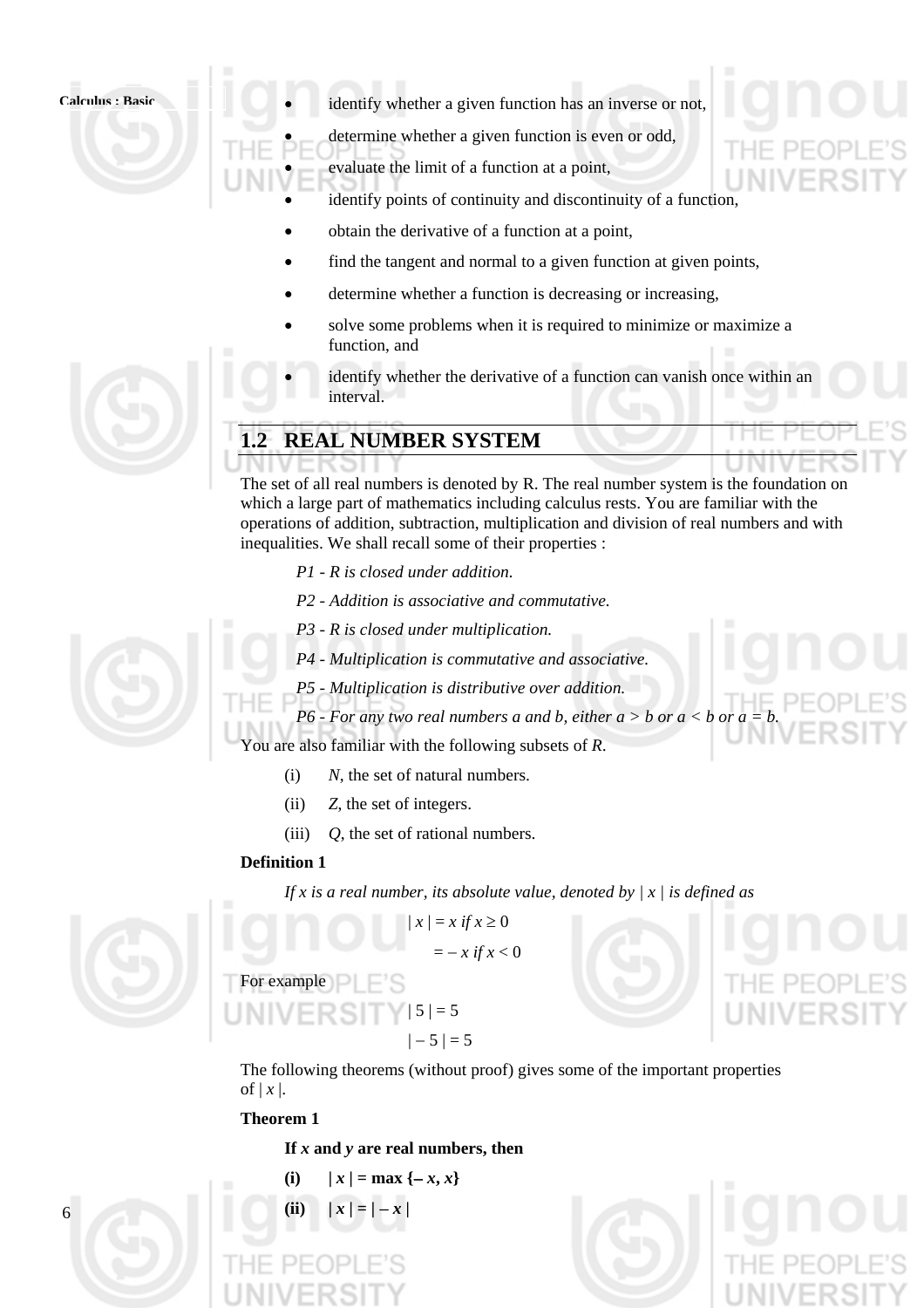(iii) 
$$
|x|^2 = x^2 = |-x|^2
$$

(iv) 
$$
|x + y| \le |x| + |y|
$$

(v) 
$$
|x-y| \ge ||x|-|y||
$$

**NIVERSI** 

### **Definition 2**

Let S be a non-empty subset of R. An element  $u \in R$  is said to be upper bound of S *if u*  $\geq$ *x* for all  $x \in S$ . If S has an upper bound, we say S is bounded above. On *similar lines we can define a lower bound for a non-empty set S to be a real number v such that v*  $\leq x$  *for all*  $x \in S$  *and we say that the set S is bounded below.* 

### **1.2.1 Intervals on the Real Line**

Before we define an interval, let us see what is meant by a number line. The real numbers in set *R* can be put into one-to-one correspondence with the points on a straight line *L*. In other words, we shall associate a unique point on *L* to each real number and vice-versa.

Consider a straight line *L* (Figure 1.1(a)). Mark a point *O* on it. The point *O* divides the straight line into two parts. We shall use the part of the left of *O* for representing negative real numbers and the part of the right of *O* for representing positive real numbers. We choose a point *A* on *L* which is to the right of *O*. we shall represent the number 0 by *O* and 1 by *A*. *OA* can now serve as a unit. To each positive real number, *x* we can associate exactly one point *P* lying to the right of *O* on *L*, so that

 $OP = x$  units (= *x*). A negative real number *y* will be represented by a point *Q* lying to the left of *O* on the straight line *L* so that  $OQ = y$  units (= − *y*, since *y* is negative). We thus find that to each real number we can associate a point on the line. Also, each point *S* on the line represents a unique real number *z*, such that  $z = OS$ . Further, *z* is positive if *S* is to the right of *O*, and is negative if *S* is to the left of *O*.

This representation of real numbers by points on a straight line is often very useful. Because of this one-to-one correspondence between real numbers and the points of a straight line, we often call a real number "a point of *R*". Similarly, *L* is called a "number line". Note that the absolute value or the modulus of any number  $x$  is nothing but its distance from the point  $O$  on the number line. In the same way,  $x - y$  denotes the distance between the two numbers *x* and *y* (Figure 1.1(b)).



(a) (b) Distance between *x* and *y* is  $|x - y|$ 

#### **Figure 1.1**

Now let us consider the set of real numbers which lie between two given real numbers *a* and *b*. Actually, there will be four different sets satisfying this loose condition. These are :



The representation of each of these sets is given alongside (Figure 1.1(c)). Each of these sets is called an interval, and *a* and *b* are called the end points of the interval. The interval (*a*, *b*), in which the end points are not included, is called an **open interval**. Note that in



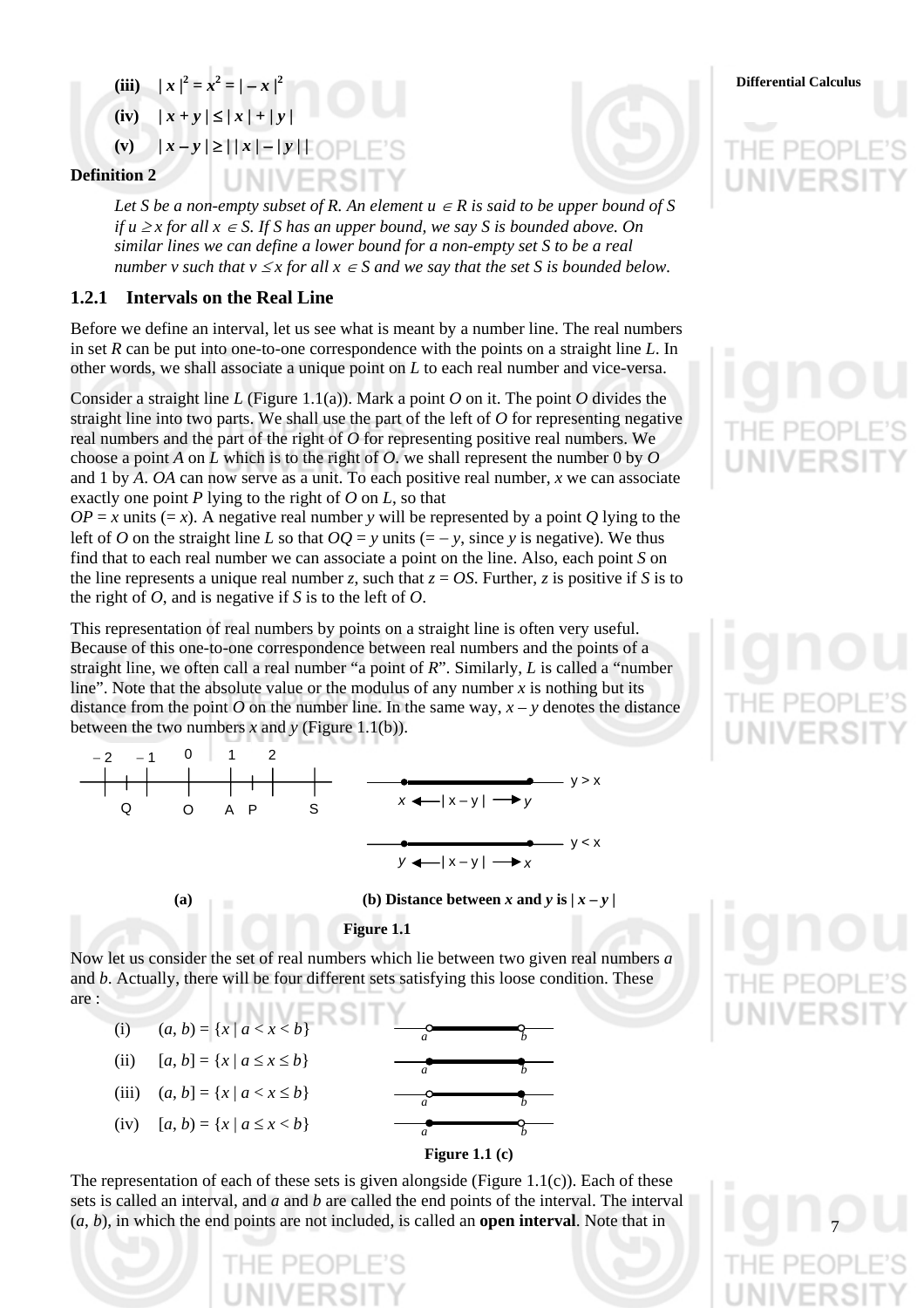#### **Calculus : Basic**

- 
- this case we have drawn a hollow circle around *a* and *b* to indicate that they are not included in the graph. The set  $[a, b]$  contains both its end points and is called a **closed interval**. In the representation of this closed interval, we have put thick black dots at *a* and *b* to indicate that they are included in the set.
- The sets (*a*, *b*] and [*a*, *b*) are called **half-open** (or **half-closed**) intervals or **semi-open** (or **semi-closed**) intervals, as they contain only one end point. This fact is also indicated in their geometrical representation.

Each of these intervals is bounded above by *b* and bounded below by *a*.

Can we represent the set

$$
I = \{x : |x - a| < \delta\}
$$

on the number line? Yes, we can. We know that  $x - a$  can be thought of as the distance between *x* and *a*. This means *I* is set of all numbers *x*, whose distance from *a* is less than δ. Thus, *I* is the open interval (*a* − δ, *a* + δ). Similarly,

$$
I_1 = \{x : |x - a| \le \delta\}
$$

is the closed interval  $[a - \delta, a + \delta]$ . Sometimes, we also come across sets like

$$
|\bigcap_{i=1}^n |U_i| = |\bigcap_{i=1}^n |U_i| = \{x : |0 < |x - a| < \delta\}.
$$

This means if  $x \in I_2$ , then the distance between x and a is less than  $\delta$ , but is not zero. We can also say that the distance between *x* and *a* is less than,  $\delta$ , but  $x \neq a$ . Thus,

$$
I_2 = (a - \delta, a + \delta) - \{a\} = (a - \delta, a) \cup (a, a + \delta)
$$

Apart from the four types of intervals listed above, there are a few more types. These are :



you can see easily, none of these sets is bounded. For instance,  $(a, \infty)$  is bounded below, but is not bounded above,  $(-\infty, b)$  is bounded above, but is not bounded below. Note that  $\infty$  does not denote a real number; it merely indicates that an interval extends without limit.

We note further that if *S* is any interval (bounded and unbounded) and if *c* and *d* are two elements of *S* then all numbers lying between *c* and *d* are also elements of *S*.

### **SAQ 1**



8

(a) Prove the following using results of Theorem.

(i) 
$$
x = 0
$$
, if  $|x| = 0$ 

(ii)  $\frac{1}{|x|} = \frac{1}{|x|}$ , if  $x \neq 0$  $x \mid x$ (iii)  $|x-y| \le |x| + |y|$ 

- (b) State whether the following are true or false.
	- (i)  $0 \in [1, \infty]$  True/False
		- (ii)  $-1 \in (-\infty, 2)$  True/False
	- (iii)  $1 \in [1, 2]$  True/False
	- (iv)  $5 \in (5, \infty)$  True/False
		-







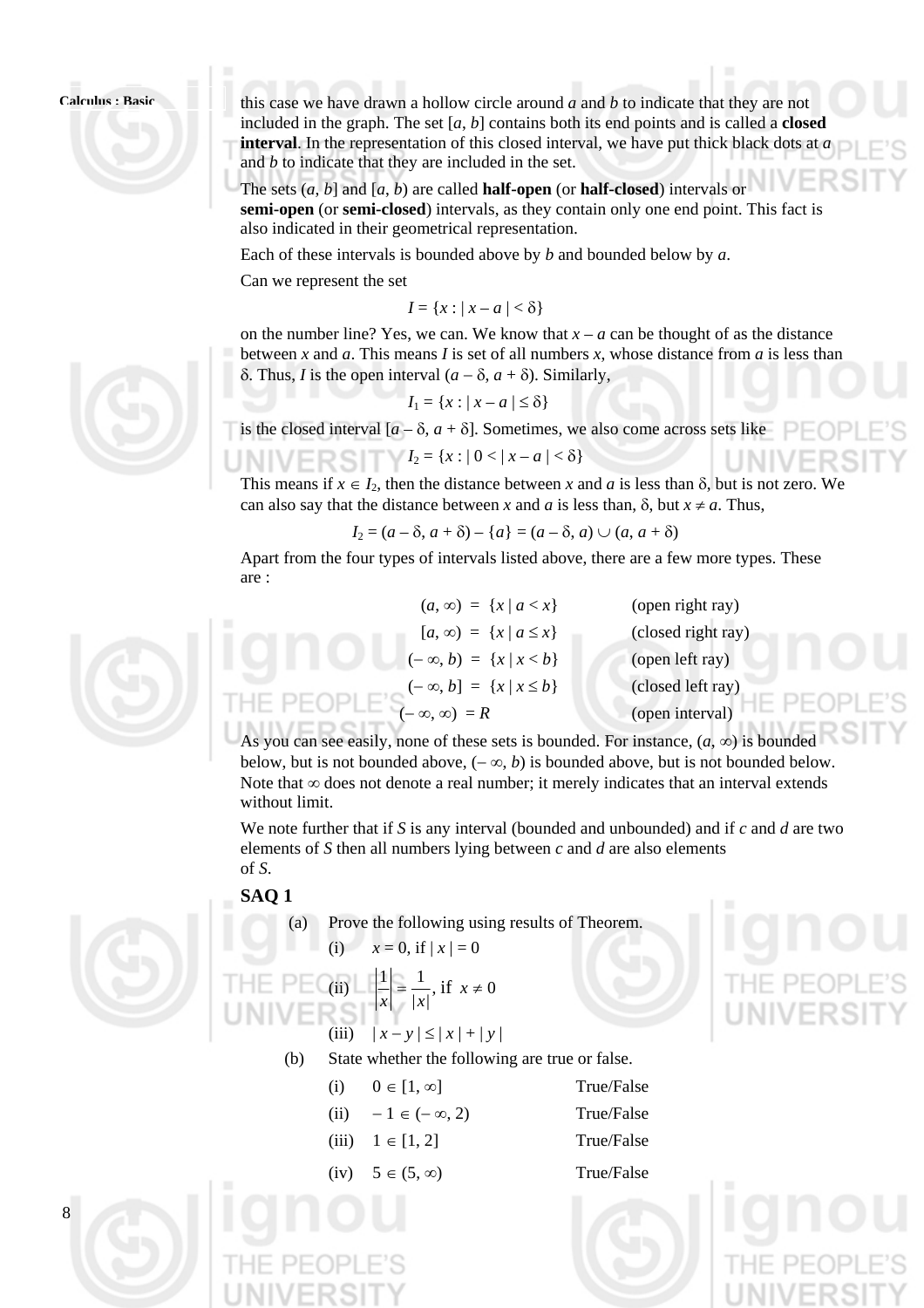# **1.3 FUNCTIONS** Differential Calculus

Now let us move over to functions. Here we shall present some basic facts about functions which will help you refresh your knowledge. We shall look at various examples of functions and shall also define inverse functions. Let us start with the definition.

### **1.3.1 Definition and Examples**

### **Definition 3**

*If X and Y are two non-empty sets, a function f from X to Y is a rule or a correspondence which connects every member of X to a unique member of Y. We write*  $f: X \rightarrow Y$  *(reads as "f is a function from X to Y" or "f is a function of X into Y"). X is called the domain and Y is called the co-domain of f. We shall denote by f (x) that unique element of Y, which corresponds to*  $x \in X$ *.* 

The following examples will help you in understanding this definition better.

#### **Example 1.1**

Consider  $f: N \to R$  defined by  $f(x) = -x$ . Is "*f*" a function?

UNIVERSIT

#### **Solution**

"*f*" is a function since the rule  $f(x) = -x$  associates a unique member (– *x*) of *R* to every member *x* of *N*. The domain here is *N* and the co-domain is *R*.

#### **Example 1.2**

Consider  $f : N \to Z$ , defined by the rule  $f(x) = \frac{x}{2}$ . Is "*f*" a function?

#### **Solution**

"*f*" is not a function from *N* to *Z* as odd natural numbers like 1, 3, 5 . . . from *N* cannot be associated with any member of *Z*.

#### **Example 1.3**

Consider  $f: N \to N$ , under the rule  $f(x) = a$  prime factor of *x*. Is "*f*" a function?

### **Solution**

Here, since  $6 = 2 \times 3$ ,  $f(6)$  has two values :  $f(6) = 2$  and  $f(6) = 3$ . This rule does not associate a unique member in the co-domain with a member in the domain and, hence, *f*, as defined, is not a function of *N* into *N*.

Thus, you see, to describe a function completely we have to specify the following three things :

- (i) the domain,
- (ii) the co-domain, and
- (iii) the rule which assigns to each element  $x$  in the domain, a single fully determined element in the co-domain.

Given a function  $f: X \to Y$ ,  $f(x) \in Y$  is called the **image** of  $x \in X$  under f or the *f*-**image** of *x*. The set of *f*-images of all number of *X*, i.e.  $\{f(x) : x \in X\}$  is called the **range** of *f* and is denoted by  $f(X)$ . It is easy to see that  $f(X) \subset Y$ .

#### **Remark**

- (i) Throughout this unit we shall consider functions whose domain and codomain are both subsets of *R*. Such functions are often called real functions or real value functions.
- (ii) The variable *x* used in describing a function is often called a dummy variable because it can be replaced by any other letter. Thus, for example, the rule  $f(x) = -x$ ,  $x \in N$  can as well be written in the form  $f(t) = -t$ ,  $t \in N$ , or as  $f(u) = -u$ ,  $u \in N$ . The variable *x* (or *t* or *u*) is also called an **independent variable** and  $f(x)$ , which is dependent on this independent variable, is called a **dependent variable**.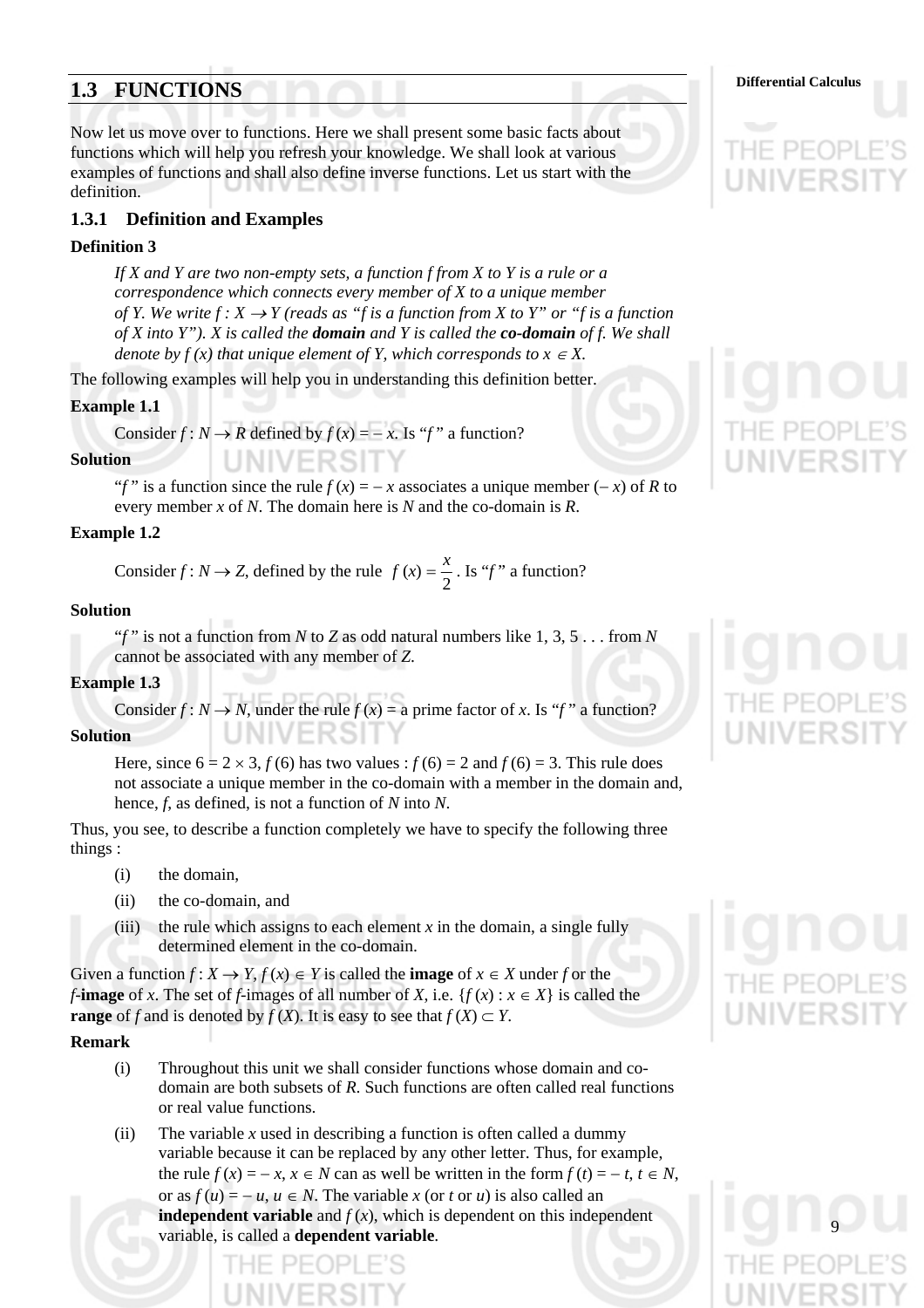#### **Calculus : Basic Graph of a Function**

A convenient and useful method for studying a function is to study it through its graph. To draw the graph of function  $f: X \to Y$ , we choose a system of co-ordinate axes in the plane. For each  $x \in X$ , the ordered pair  $(x, f(x))$  determines a point in the plane (Figure 1.2). The set of all the points obtained by considering all possible values of *x*, that is,  $(x, f(x)) : x \in X$  is the graph of *f*.



The role that the graph of a function plays in the study of the function will become clear as we proceed further. In the meantime let us consider some more examples of functions and their graphs.

#### *A Constant Function*

A simple example of a function is a constant function. A constant function sends all the elements of the domain to just one element of the co-domain.

For example, let  $f: R \to R$  be defined by  $f(x) = 1$ .

Alternatively, we may write

$$
f: x \to 1 \text{ for all } x \in R
$$

*y* 

1

The graph of *f* is as shown in Figure 1.3.

**Figure 1.3** 

In general, the graph of a constant function  $y : x \rightarrow c$  is a straight line which is parallel to the *x*-axis at a distance of *c* units from it.

0 *x* 

 $f(x) = 1$ 

#### *The Identity Function*

It is the line  $y = 1$ .

Another simple but important example of a function is a function which sends every element of the domain to itself.

Let *X* by any non-empty set, and *f* be the function of *X* defined by setting  $f(x) = x$ , for all  $x \in X$ .

This function is known as the *identity function* on *X* and is denoted by *IX*.

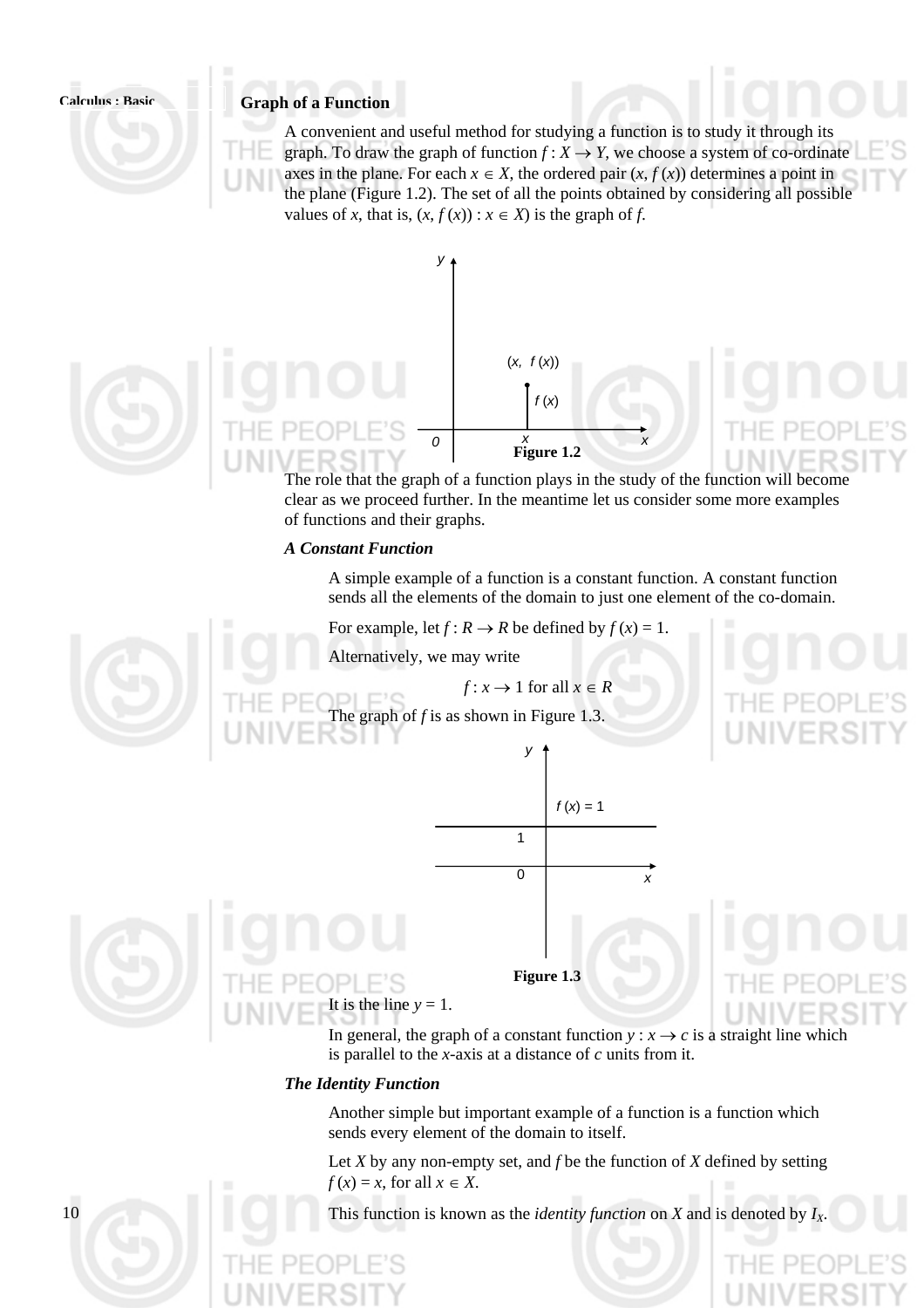

*y*  0 *x y* = *x* 

### **Figure 1.4**

### *Absolute Value Function*

Another interesting function is the absolute value function (or modulus function) which can be defined by using the concept of the absolute value of a real number as

$$
f(x) = |x| = \begin{cases} x, & \text{if } x \ge 0 \\ -x, & \text{if } x < 0 \end{cases}
$$

The graph of this function is shown in Figure 1.5. It consists of two rays,

both starting at the origin and making angles  $\frac{\pi}{4}$  and  $\frac{3\pi}{4}$ 4  $\frac{\pi}{\pi}$  and  $\frac{3\pi}{\pi}$  respectively, with

the positive direction of the *x*-axis.





### *The Exponential Function*

If *a* is a positive real number other than 1, we define a function  $f: R \to R$  by  $f(x) = a^x$  where  $a > 0$ ,  $a \ne 1$ .

This function is known as the general exponential function. A special case of this function, where  $a = e$ , is often found useful. Figure 1.6 shows the graph of the function  $f : R \to R$  such that  $f(x) = e^x$ . This function is called the natural exponential function. Its range is the set  $R^+$  of positive numbers.



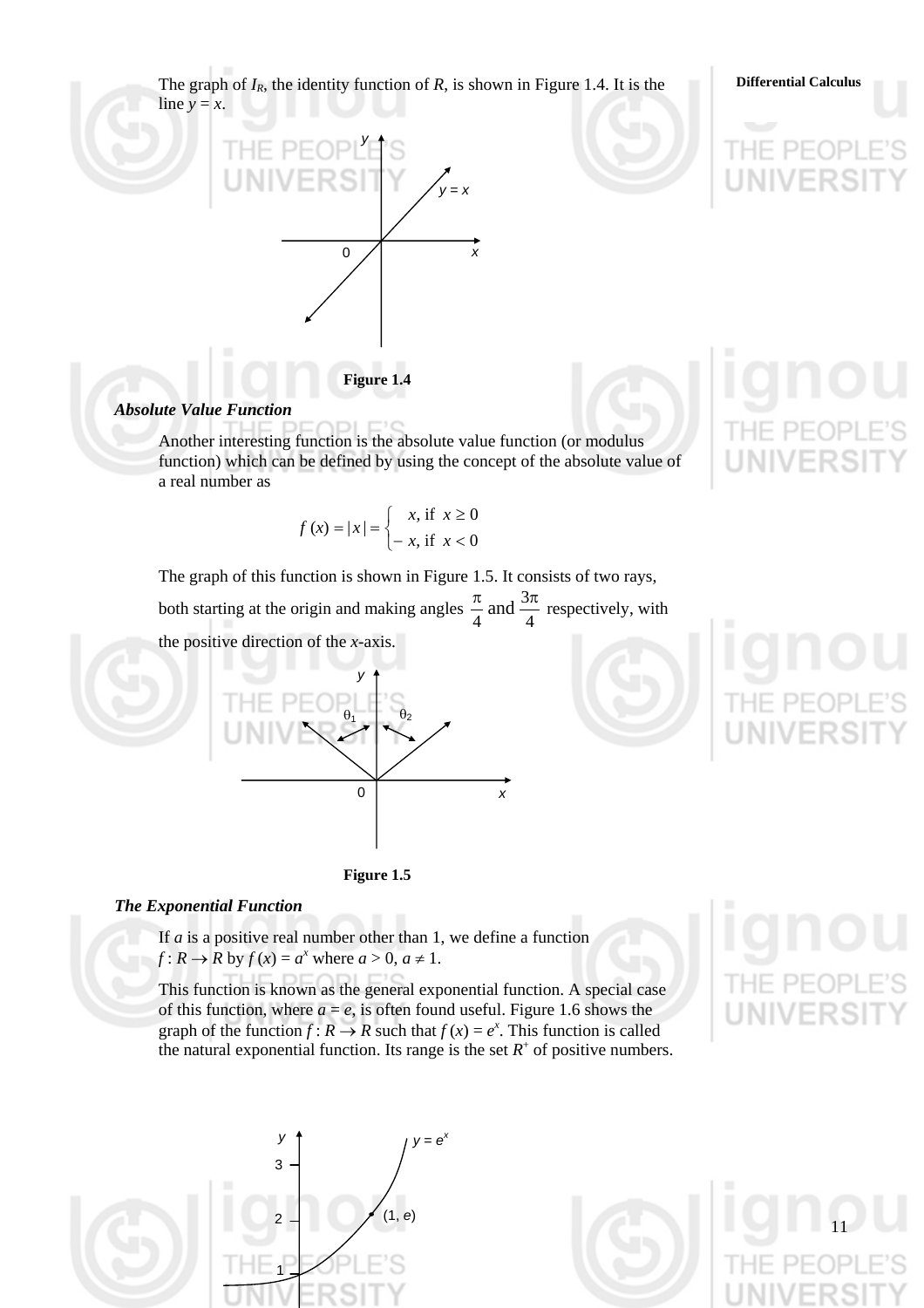**Calculus : Basic**

12





#### **Figure 1.6**

### *The Natural Logarithmic Function*

This function  $f: R^+ \to R$  is defined on the set  $R^+$  of all real numbers such that  $f(x) = \ln(x)$ . The range of this function is *R*. Its graph is shown in Figure 1.7.





#### **Figure 1.7**

#### *The Greatest Integer Function*

Take a real number *x*. Either it is an integer, say *n* (so that  $x = n$ ), or it is not integer. If it is not an integer, we can find an integer *n*, such that  $n < x < n + 1$ . Therefore, for each real number *x* we can find an integer *n*, such that  $n < x < n + 1$ . Further, for a given real number *x*, we can find only one such integer *n*. We say that *n* is the greatest integer not exceeding *x* and denote it by [*x*]. For example,  $[3] = 3$  and  $[3.5] = 3$ ,  $[-3.5] = -4$ .

## *Other Functions*

The following are some important classes of functions.

| <b>Polynomial Functions</b>                     | $f(x) = a_0 x^n + a_1 x^{n-1} + \ldots + a_n$ where $a_0, a_1, \ldots, a_n$ are<br>given real numbers (constants) and $n$ is a positive integer.<br>We say <i>n</i> is the degree of the polynomial $f(x)$ and assume<br>$a_0 \neq 0$ . |
|-------------------------------------------------|-----------------------------------------------------------------------------------------------------------------------------------------------------------------------------------------------------------------------------------------|
| <b>Rational Functions</b>                       | $f(x) = \frac{g(x)}{k(x)}$ , where $g(x)$ and $k(x)$ are polynomial                                                                                                                                                                     |
|                                                 | functions of degree $n$ and $m$ respectively. This is defined<br>for all real x for which $k(x) \neq 0$ .                                                                                                                               |
| Trigonometrical or<br><b>Circular Functions</b> | $f(x) = \sin x, f(x) = \cos x, f(x) = \tan x,$<br>$f(x) = \cot x$ , $f(x) \sec x$ , and $f(x) = \csc x$ .                                                                                                                               |
| <b>Hyperbolic Functions</b>                     | $f(x) = \cosh x = \frac{(e^x + e^{-x})}{2}$ , THE PEOPLE<br>$f(x) = \sinh x = \frac{(e^x - e^{-x})}{2}$ .                                                                                                                               |

We shall study these in detail in this unit.

### **1.3.2 Inverse Functions**

In this sub-section we shall see what is meant by the inverse of a function. But before talking about the inverse, let us look at some special categories of functions. These special types of functions will then lead us to the definition of inverse of a function.

#### **One-one and Onto Functions**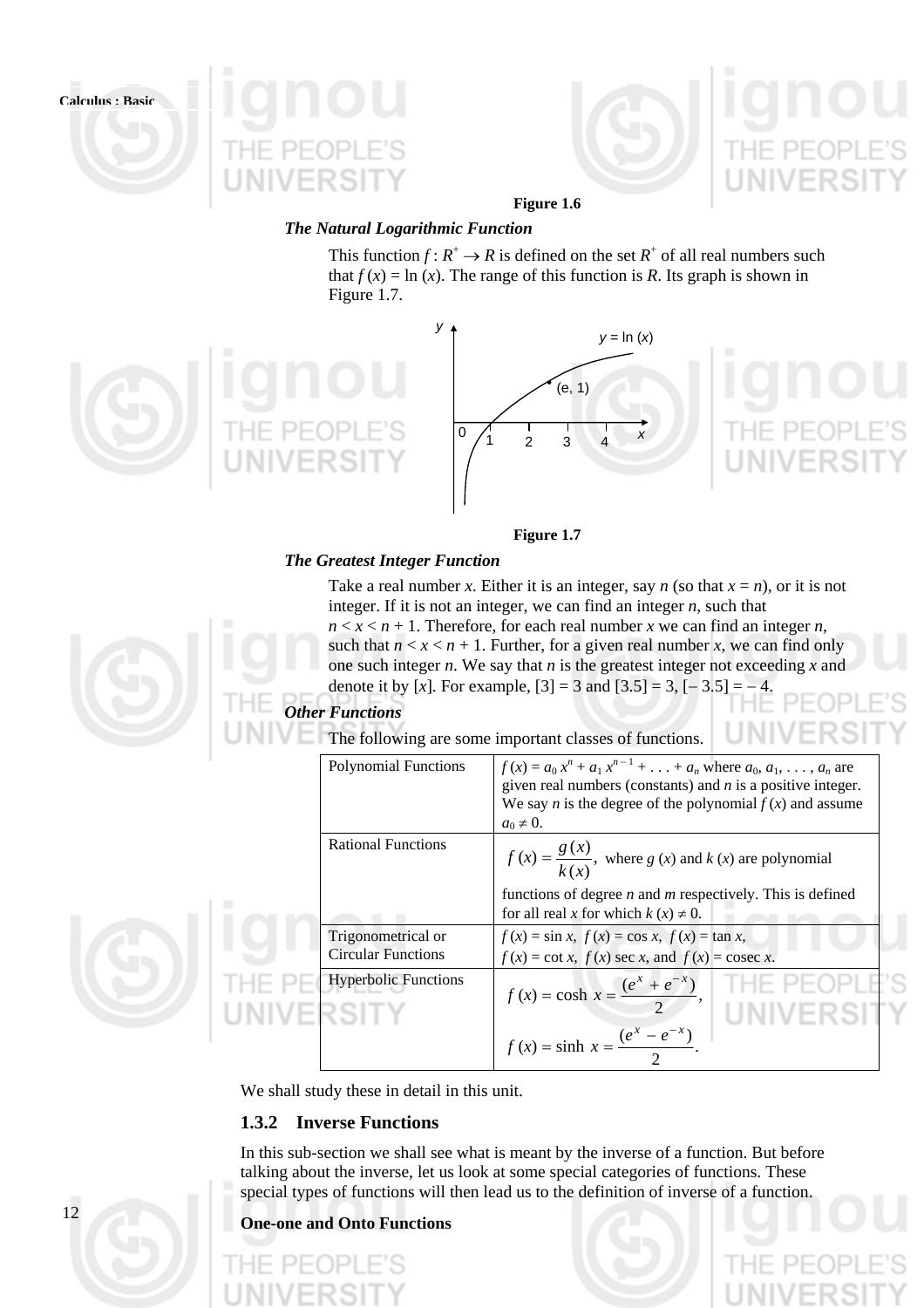Consider the function  $h : x \to x^2$ , defined on the set *R*. Here  $h(2) = h(-2) = 4$ ; i.e. Differential Calculus 2 and – 2 are distinct members of the domain *R*, but their *h*-images are the same (Can you find some more members whose *h*-images are equal?). In general, this may be expressed by saying : find *x*, *y* such that  $x \neq y$  but  $h(x) = h(y)$ .

Now consider another function  $g: x \to 2x + 3$ . Here you will be able to see that if  $x_1$  and  $x_2$  are two distinct real numbers, then *g* ( $x_1$ ) and *g* ( $x_2$ ) are also distinct. For,

 $x_1 \neq x_2 \Rightarrow 2x_1 \neq 2x_2 \Rightarrow 2x_1 + 3 \neq 2x_2 + 3 \Rightarrow g(x_1) \neq g(x_2)$ .

We have considered two functions here. While one of them, namely *g*, sends distinct members of the domain to distinct members of the co-domain, the other, namely *h*, does not always do so. We give a special name to functions like *g* above.

#### **Definition 4**

*A function f :*  $X \rightarrow Y$  *is said to be a <i>one-one function* (a 1–1 function or an *injective function) if images of distinct members of X are distinct members of Y.* 

Thus, the function *g* above is one-one, whereas *h* is not one-one.

#### **Remark**

The condition that the images of distinct members of *X* are distinct members of *Y* in the above definition, can be replaced by either of the following equivalent conditions :

- (i) For every pair of members *x*, *y* of *X*,  $x \neq y \implies f(x) \neq f(y)$ .
- (ii) For every pair of members *x*, *y* of *X*,  $f(x) = f(y) \implies x = y$ .

We have observed earlier that for a function  $f: X \to Y, f(X) \subseteq Y$ .

This opens two possibilities :

- (i)  $f(X) = Y$ , or
- (ii)  $f(X) \subset Y$ , that is  $f(X)$  is a proper subset of *Y*.

The function  $h: x \to x^2$ , for all  $x \in R$  falls in the second category. Since the square of any real number is always non-negative,  $h(R) = R^+ \cup (0)$  which is the set of non-negative real numbers. Thus  $h(R) \subset R$ .

On the other hand, the function  $g: x \to 2x + 3$  belongs to the first category. Given any  $y \in R$  (co-domain), if we take  $x = \left(\frac{1}{2}\right)y - \frac{3}{2}$ 2  $\left(\frac{1}{2}\right)y-$ ⎝  $x = \left(\frac{1}{x}\right)y - \frac{3}{x}$ , we find that  $g(x) = y$ . This

shows that every member of the co-domain is a *g*-image of some member of the domain and, thus, is in the range *g*. From this, we get that  $g(R) = R$ . The following definition characterises this property of the function.

#### **Definition 5**

#### *A function f :*  $X \rightarrow Y$  *is said to be an <i>onto* function (or a *surjective* function) if *every member of Y is the image of some members of X.*

Thus *h* is not an onto function, whereas *g* is an onto function. Functions which are both one-one and onto (or **bijective**) are of special importance in mathematics. Let us see what makes them special.

Consider a function  $f: X \to Y$  which is both one-one and onto. Since f is an onto function, each  $y \in Y$  is the image of some  $x \in X$ . Also, since f is one-one, y cannot be the image of two distinct members of *X*. Thus, we find that to each  $y \in Y$  there corresponds a unique  $x \in X$  such that  $f(x) = y$ . Consequently, *f* sets up one-to-one correspondence between the members of *X* and *Y*. It is the one-to-one correspondence between members of *X* and *Y* which makes a one-one and onto function so special, as we shall soon see.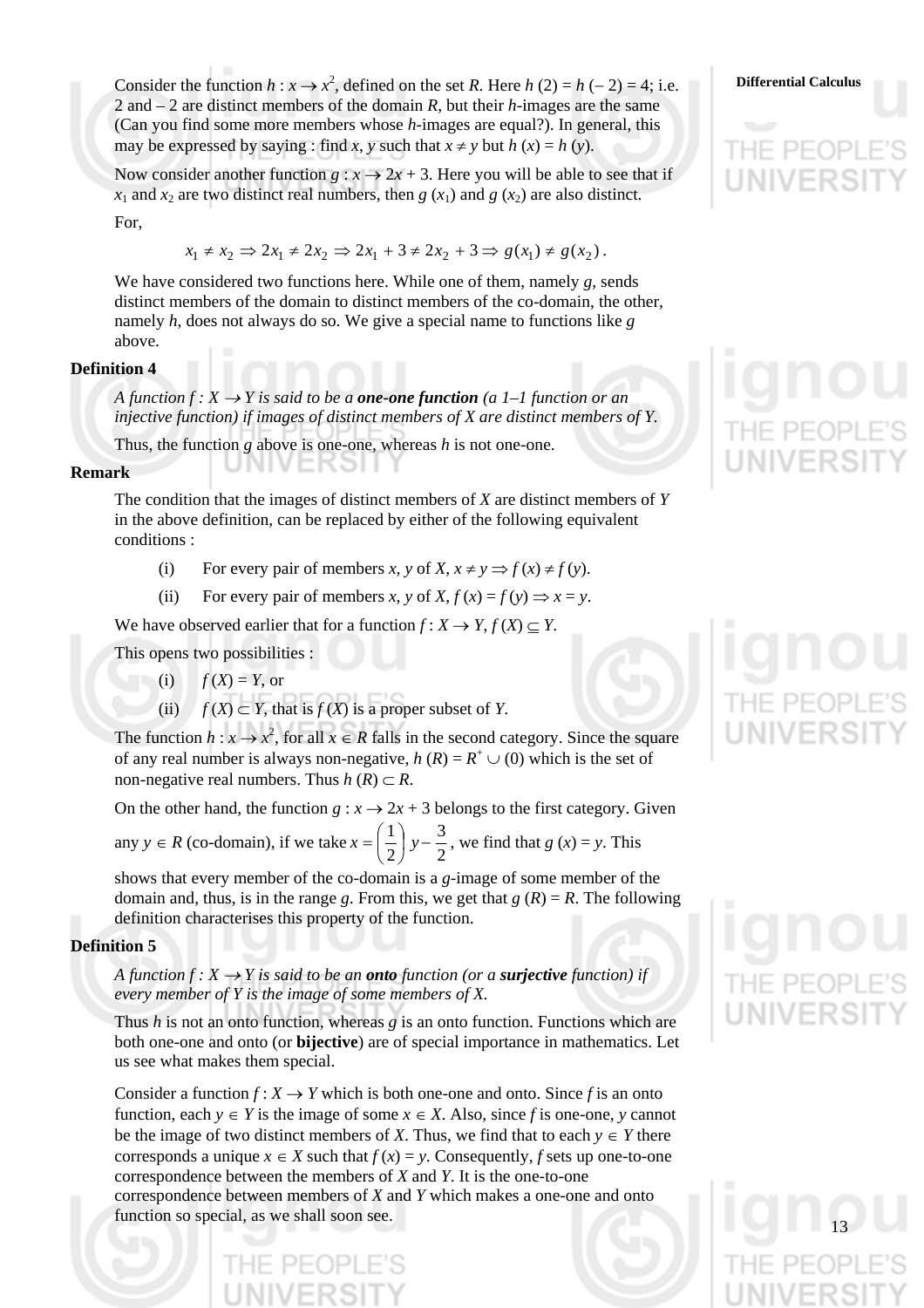

**Calculus : Basic** Consider the function  $f : N \to E$  defined by  $f(x) = 2x$ , where *E* is the set of even natural numbers. We can see that *f* is one-one as well as onto. In fact, to each

> *y*  $\in$  *E* there exists  $\frac{y}{f} \in N$ 2 such that  $f\left(\frac{y}{2}\right) = y$ ⎠  $\left(\frac{y}{2}\right)$ ⎝  $\left(\frac{y}{2}\right)$  = y. The correspondence 2  $y \rightarrow \frac{y}{2}$  defines a function, say *g*, from *E* to *N* such that  $g(y) = \frac{y}{2}$ .

The function g so defined is called as **inverse** of *f*. Since, to each  $y \in E$  there corresponds a unique  $x \in N$  such that  $f(x) = y$  only one such function g can be defined corresponding to a given function *f*. For this reason, *g* is called the inverse of *f*.

As you will notice, the function *g* is also one-one and onto and therefore it will also have an inverse. You must have already guessed that the inverse of *g* is the function *f*.

From this discussion, we have the following :

If  $f$  is one-one and onto function from  $X$  to  $Y$ , then there exists a unique function  $g: Y \to X$  such that for each  $y \in Y$ ,  $g(y) = x \Leftrightarrow y = f(x)$ . The function *g* so defined is called the inverse of *f*. Further, if *g* is the inverse of *f*, then *f* is the inverse of *g*, and the two functions *f* and *g* are said to be the inverse of each other. The inverse of a function *f* is usually denoted by  $f^{-1}$ .

To find the inverse of a given function *f*, we proceed as follows :

5

Solve the equation  $f(x) = y$  for *x*. The resulting expression for *x* (in terms of *y*) defines the inverse function.

1



Thus, if  $f(x) = \frac{x}{5} + 2$ ,  $f(x) = \frac{x^5}{5} +$ we solve  $\frac{x^3}{2} + 2 = y$  for x 5 5  $+2=$ 

This gives us  $x = (5(y - 2))^5$ .

Hence  $f^{-1}$  is the function defined by  $f^{-1}(y) = (5(y - 2))^5$ . 1  $f^{-1}(y) = (5(y -$ 

 $x = (5(y -$ 

#### **1.3.3 Graphs of Inverse Functions**

There is an interesting relation between the graphs of a pair of inverse functions because of which, if the graph of one of them is known, the graph of the other can be obtained easily.

Let  $f: X \to Y$  be a one-one and onto function, and let  $g: Y \to X$  be the inverse of *f*. A point  $(p, q)$  lies on the graph of  $f \Leftrightarrow q = f(p) \Leftrightarrow p = g(q)$   $(q, p)$  lies on the graph of *g*. Now, the point  $(p, q)$  and  $(q, p)$  are reflections of each other with respect to (w. r. t.) the line *y* = *x*. Therefore, we can say that the graphs of *f* and *g* are reflections of each other w. r. t. the line  $y = x$ .

Therefore, it follows that if the graph of one of the functions *f* and *g* is given, that of the other can be obtained by reflecting it w. r. t. the line  $y = x$ . As an illustration, the graphs of the functions  $x^3$  and  $y = x^{1/3}$  are given in Figure 1.8.







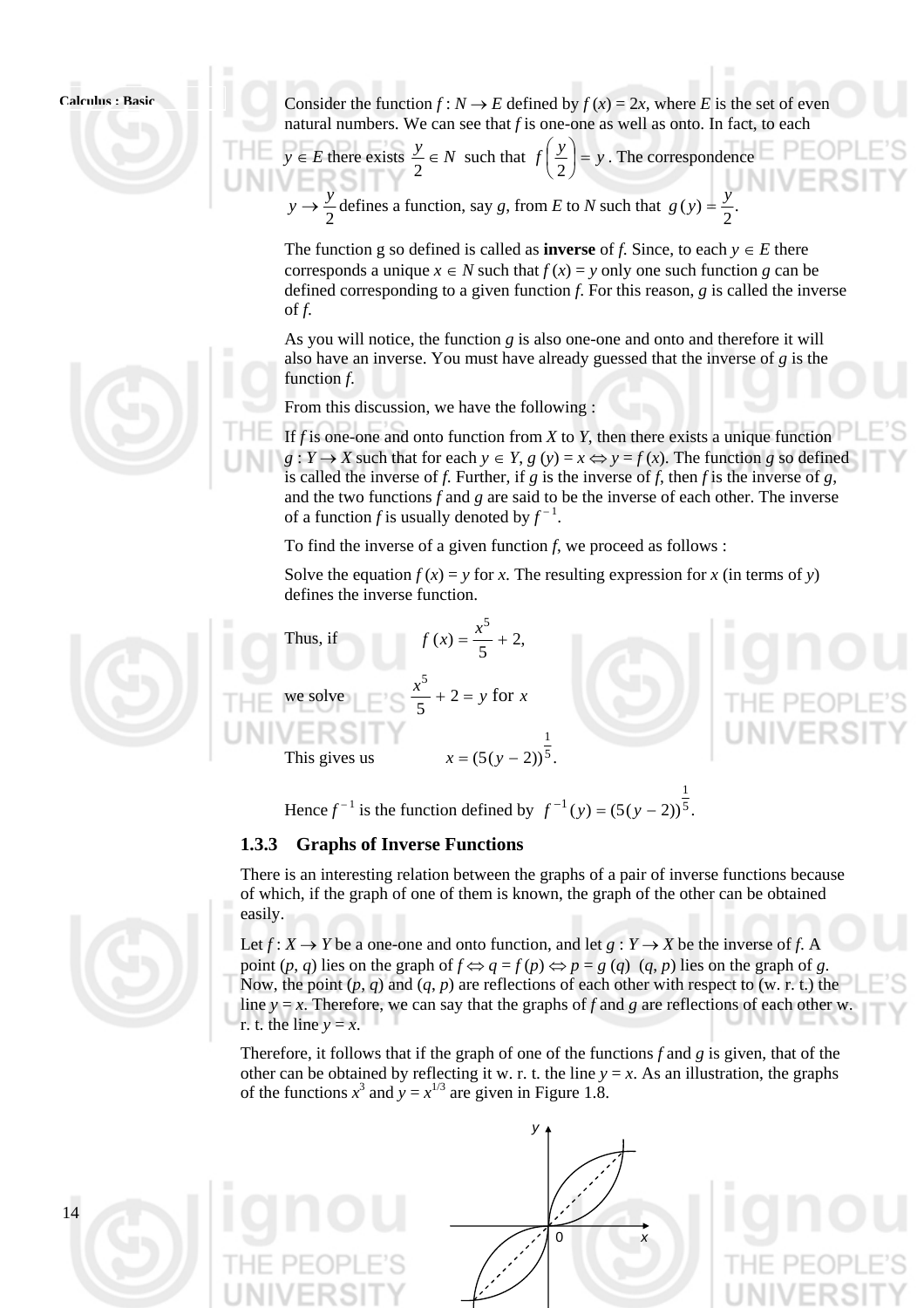

Do you agree that these two functions are inverses of each other? If the sheet of paper on which the graph have been drawn is folded along the line  $y = x$ , the two graphs will exactly coincide.

If a given function is not one-one on its domain, we can choose a subset of the domain on which it is one-one and then define its inverse function. For example, consider the function  $f: x \rightarrow \sin x$ .

Since we know that  $\sin (x + 2\pi) = \sin x$ , obviously this function is not one-one

**Figure 1.8** 

on *R*. But if we restrict it to the intervals  $\left[ -\frac{\pi}{2}, \frac{\pi}{2} \right]$ 2 we find that it is one-one.

 $f(x) = \sin(x)$ , for all  $x \in \left[-\frac{\pi}{2}, \frac{\pi}{2}\right]$ .

Thus, if

Then we can define

$$
f^{-1}(x) = \sin^{-1}(x) = y
$$
, if  $\sin y = x$ .

 $x \in \left[-\frac{\pi}{2}, \frac{\pi}{2}\right]$ 

Similarly, we can define  $\cos^{-1}$  and  $\tan^{-1}$  functions as inverse of cosine and tangent

functions if we restrict the domains to [0,  $\pi$  ] and  $\left[-\frac{\pi}{2},\frac{\pi}{2}\right]$  respectively.

### **SAQ 2**

- (a) Compare the graphs of  $\ln x$  and  $e^x$  given in Figures 1.6 and 1.7 and verify that they are inverses of each other.
- (b) Which of the following functions are one-one?
	- (i)  $f: R \to R$  defined by  $f(x) = |x|$ .
	- (ii)  $f: R \to R$  defined by  $f(x) = 3x 1$ .
	- (iii)  $f: R \to R$  defined by  $f(x) = x$ .
	- (iv)  $f: R \to R$  defined by  $f(x) = 1$ .
- (c) Which of the following functions are onto?
	- (i)  $f: R \to R$  defined by  $f(x) = 3x + 7$ .
	- (ii)  $f: R^+ \to R$  defined by  $f(x) = \sqrt{x}$ .
	- (iii)  $f: R \to R$  defined by  $f(x) = x^2 + 1$ .
	- (iv)  $f: X \to R$  defined by  $f(x) =$ *x* 1 where *X* stands for the set of non-zero real numbers.

(d) Show that the function  $f: X \to X$  such that  $f(x) = \frac{x+1}{x-1}$  where *X* is the set of all real number except 1, is one-one and onto. Find its inverse.

(e) Give one example of each of the following :



#### **Differential Calculus**

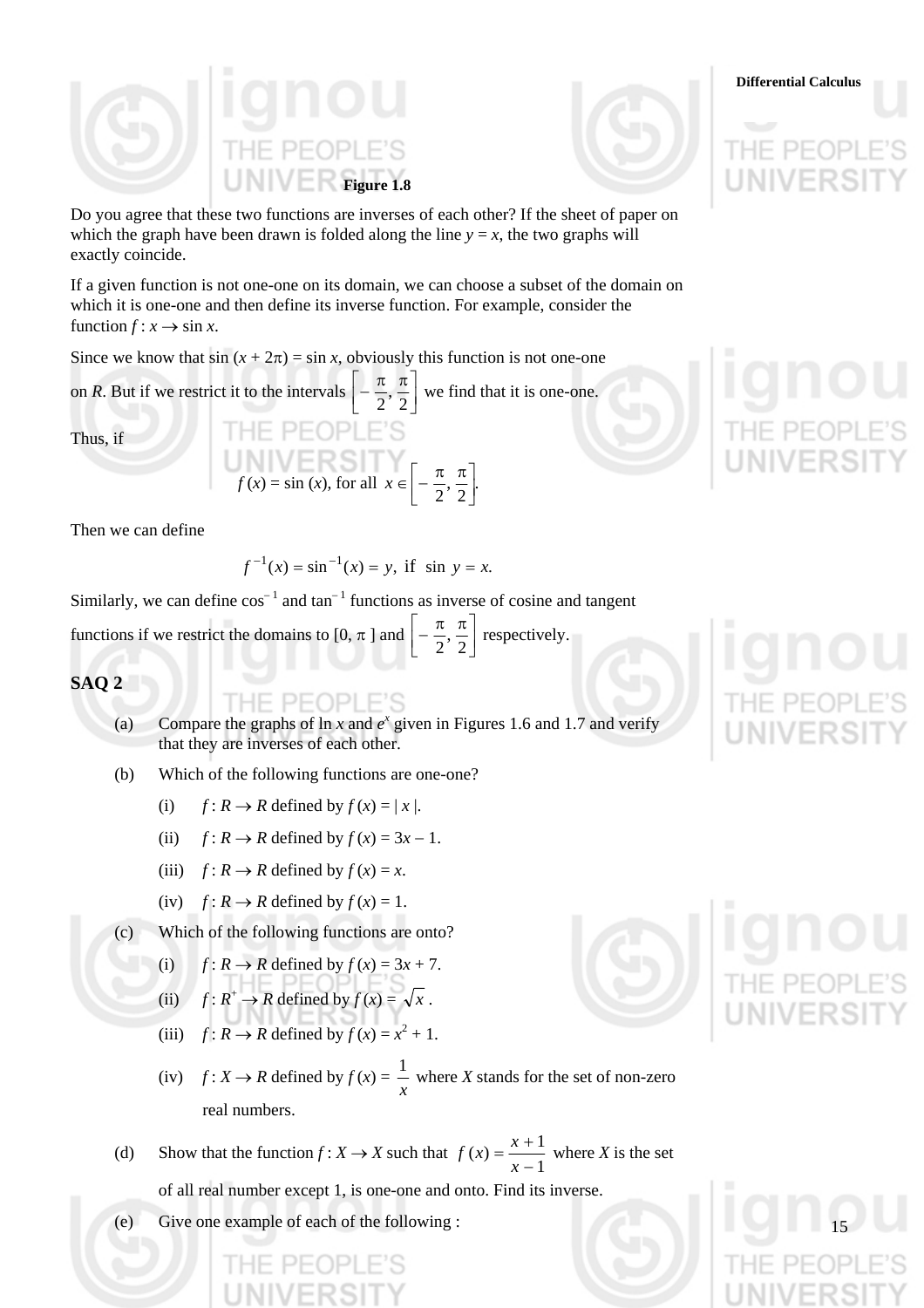



### **1.3.4 New Functions from Given Functions**

In this sub-section, we shall see how we can construct new functions from some given functions. This can be done by operating upon the given functions in a variety of ways. We give a few such ways here.

#### **1.3.5 Operations on Functions**

#### **Scalar Multiple of a Function**

Consider the function  $f: x \to 3x^2 + 1$ , for all  $x \in R$ . The function  $g: x \to 2$  (3 $x^2 + 1$ ) for all  $x \in R$  is such that  $g(x) = 2f(x)$ , for all  $x \in R$ . We say that  $g = 2f$  and that *g* is a scalar multiple of *f* by 2. In the above example, there is nothing special about the number 2. We could have taken any real number to construct a new function from *f*. Also, there is nothing special about the particular function that we have considered. We could as well as have taken any other function. This suggests the following definition : Let *f* be a function with domain *D* and let *k* any real number. The scalar multiple of *f* by *k* is a function with domain *D*. It is denoted by *kf* and is defined by setting  $(kf)(x) = kf(x)$ .

Two special cases of the above definition are important.

- (i) Given any function *f*, if  $k = 0$ , the function  $kf$  turns out to be the zero function. That is,  $kf = 0$ .
	- (ii) If  $k = -1$ , the function  $kf$  is called the negative of f and is denoted simply by  $-f$ .

#### **Absolute Value Function (or Modulus Function) of a Given Function**

Let *f* be a function with domain *D*. The absolute value of function *f* denoted by  $|f|$ and read as mod *f* is defined by setting (| *f* |) (*x*) =  $| f(x) |$  for all  $x \in D$ .

Since  $| f(x) | = f(x)$ , if  $f(x) \ge 0$ , thus  $| f |$  have the same graph for those values of x for which  $f(x) \ge 0$ .

Now let us consider those values of *x* for which  $f(x) < 0$ . Here  $|f(x)| = -f(x)$ . Therefore, the graphs of f and  $|f|$  are reflections of each other w. r. t. the *x*-axis for those values of *x* for which  $f(x) < 0$ .

As an example, consider the graph in Figure 1.9(a). The portion of the graph below the *x*-axis, that is, the portion for which  $f(x) < 0$  has been shown as dotted.

To draw the graph of  $|f|$  we retain the undotted portion in Figure 1.9(a) as it is, and replace the dotted portion by its reflection w. r. t. the *x*-axis (Figure 1.9(b)).



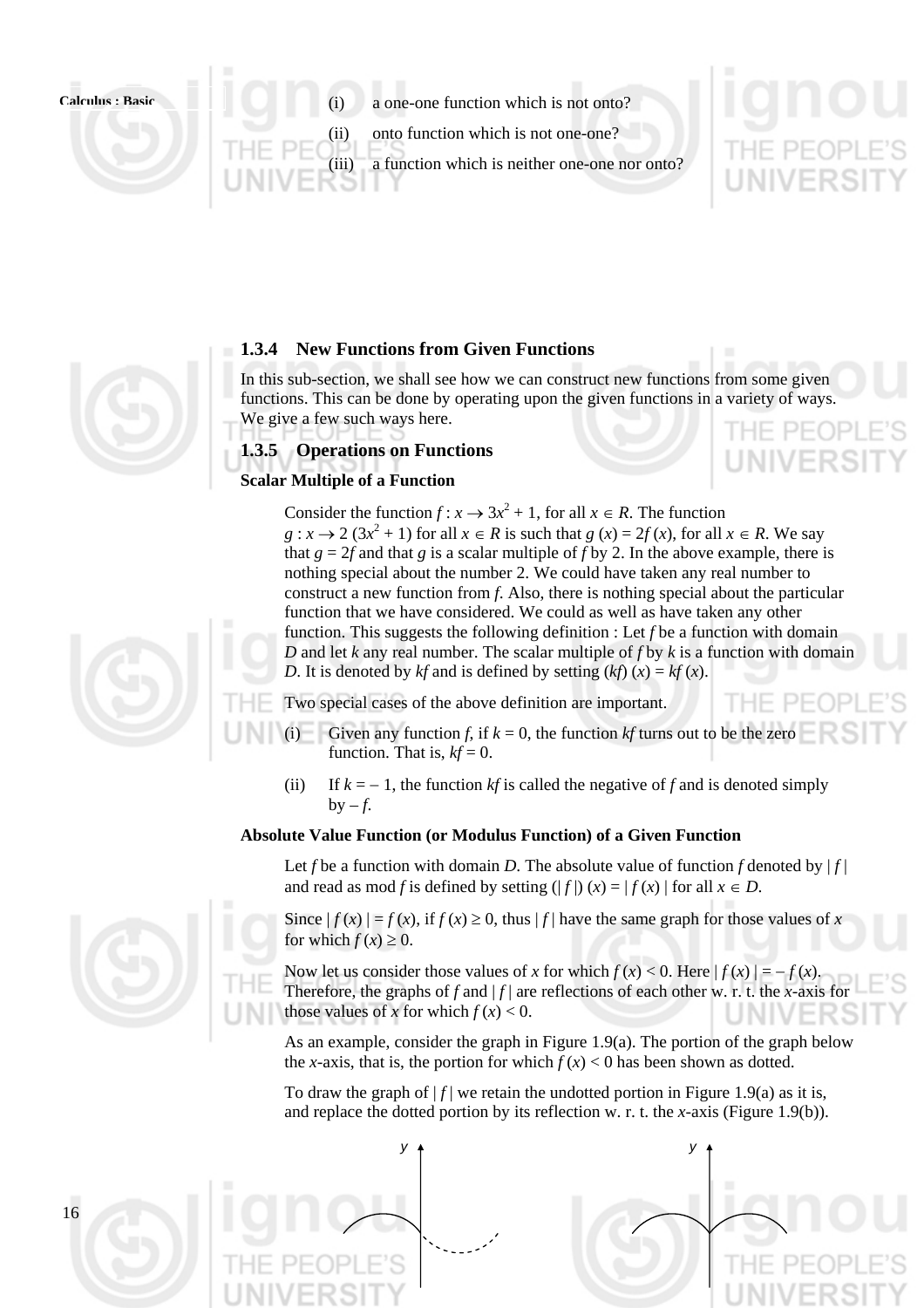

#### **Sum, Difference, Product and Quotient of Two Functions**

If we are given two functions with a common domain, we can form several new functions by applying the four fundamental operations of addition, subtraction, multiplication and division on them.

- (i) Define a function  $\delta$  on *D* by setting  $\delta(x) = f(x) + g(x)$ . The functions is called the sum of the functions  $f$  and  $g$ , and is denoted by  $f + g$ . Thus,  $(f+g)(x) = f(x) + g(x).$
- (ii) Define a function *d* on *D* by setting  $d(x) = f(x) g(x)$ . The function *d* is the function obtained by subtracting  $g$  from  $f$ , and is denoted by  $f - g$ . Thus, for all *x* ∈ *D*,  $(f - g)(x) = f(x) - g(x)$ .
- (iii) Define a function *p* on *D* by setting  $p(x) = f(x)g(x)$ . The function *p* is called the product of the functions  $f$  and  $g$ , and is denoted by  $fg$ . Thus, for all *x* ∈ *D*,  $(fg)(x) = f(x) g(x)$ .
- (iv) Define a function *q* on *D* by setting  $q(x) = \frac{f(x)}{g(x)}$ *xg*  $q(x) = \frac{f(x)}{x}$ . The function  $q(x)$  exists provided  $g(x) \neq 0$  for any  $x \in D$ . The function *q* is called the quotient of *f* by *g* and is denoted by  $\frac{J}{r}$ .  $\frac{f}{g}$ . Thus,  $\frac{f}{g}(x) = \frac{f(x)}{g(x)}$ *xg*  $f(x) = \frac{f(x)}{f(x)}$ *g*  $f(x) = \frac{f(x)}{g(x)}$ ,  $(g(x) \neq 0$  for any  $x \in D$ ).

#### **Remark**

In case  $g(x) = 0$  for some  $x \in D$ , we can consider the set, say *D'* of all those values of *x* for which  $g(x) \neq 0$  and define  $\frac{1}{x}$  on *D*  $\frac{f}{g}$  on *D'* by setting  $\frac{f}{g}(x) = \frac{f(x)}{g(x)}$ *xg*  $f(x) = \frac{f(x)}{f(x)}$ *g*  $f(x) = \frac{f(x)}{x}$  for all *x* ∈ *D*′.

### **Example 1.4**

Consider the functions  $f: x \to x^2$  and  $g: x \to x^3$ . Find the functions which are defined as

- (i)  $f + g$ ,
- (ii) *f g*,
- $(iii)$

 $(v)$ 

(iv) 
$$
(2f + 3g)
$$
, and

*g*

*f* .

### **Solution**

- (i)  $(f+g)(x) = x^2 + x^3$
- (ii)  $(f g)(x) = x^2 x^3$
- (iii)  $(fg)(x) = x^5$
- (iv)  $(2f + 3g)(x) = 2f(x) + 3g(x)$

$$
= 2f(x) + 3g(x)
$$

$$
= 2x2 + 3x3.
$$
  
THE PEOPLE



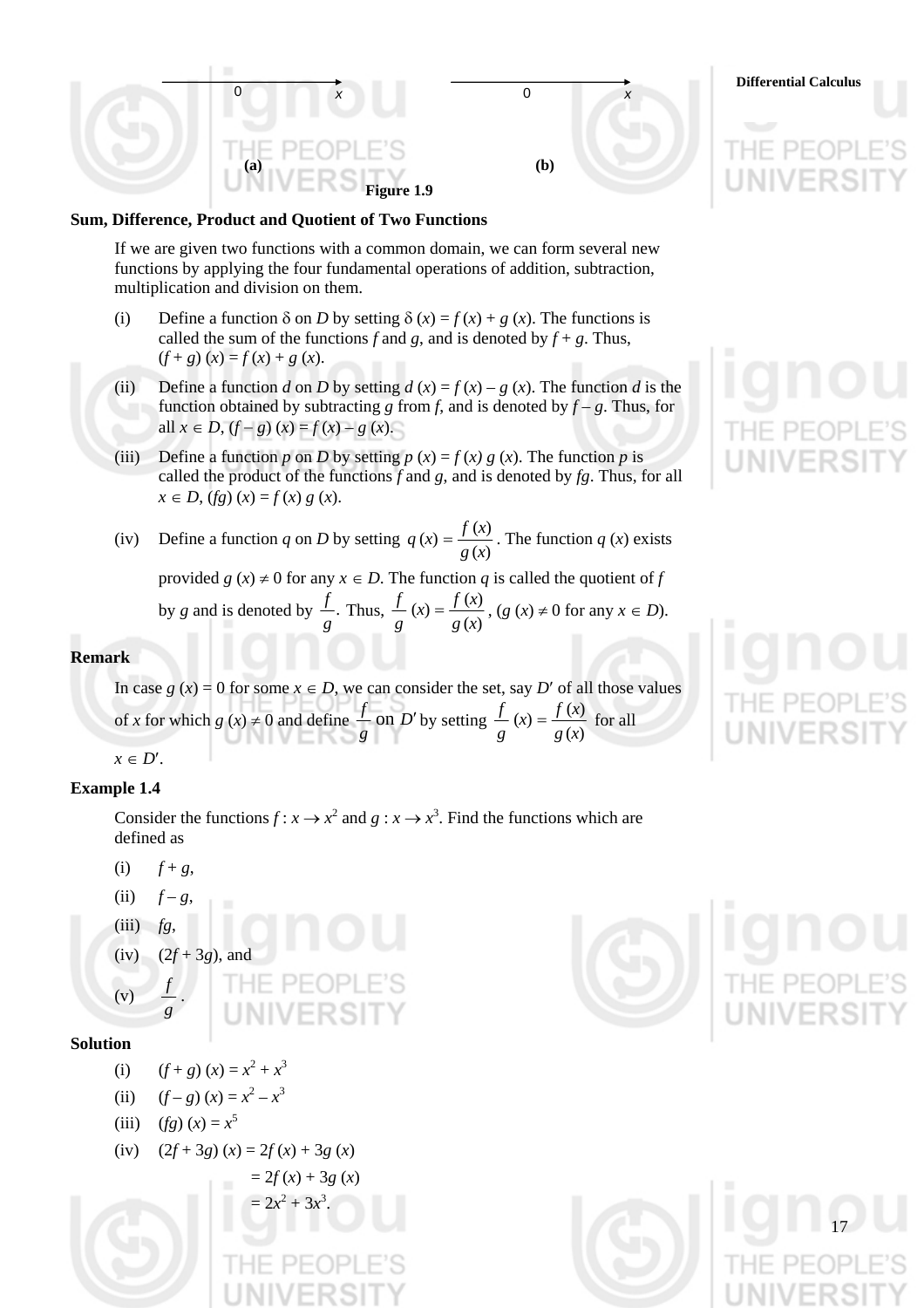

(v) Now,  $g(x) = 0 \Leftrightarrow x^2 = 0 \Leftrightarrow x = 0$ . Therefore, in order to define the function *g*  $\frac{f}{x}$ , we shall consider only non-zero values of *x*. If  $x \neq 0$ ,  $x^3 - x$ *x xg*  $f(x)$   $x^2$  1  $(x)$  $(x)$ 3 2  $=\frac{x}{2}=\frac{1}{2}$ . Therefore, *g*  $\frac{f}{x}$  is the function  $\frac{f}{x}$ :  $x \to \frac{1}{x}$ , *x x g*  $f(x) = \frac{1}{x}$ , whenever  $x \neq 0$ .

### **1.3.6 Composition of Functions**

We shall now describe a method of combining two functions which is somewhat different from the ones studied so far. Uptil now, we have considered functions with the same domain. We shall now consider a pair of functions such that the co-domain of one is the domain of the other.

Let  $f: X \to Y$  and  $g: Y \to Z$  be two functions. We define a function  $h: X \to Z$  by setting  $h(x) = g(f(x)).$ 

To obtain *h* (*x*), we first take the *f*-image  $f(x)$  of an element *x* of *X*. Thus  $f(x) \in Y$ , which is the domain of *g*. We then take the *g* image of  $f(x)$ , that is,  $g(f(x))$ , which is an element of *Z*. This scheme has been shown in Figure 1.10.



#### **Figure 1.10**

The function *h*, defined above, is called the **composition** of *f* and *g* and is written as "*gof*". Note the order. We first find the *f*-image and then its *g*-image. Try to distinguish the composite function *gof* from the composite function *fog* which will be defined only when *Z* is a subset of *X*.

#### **Example 1.5**

For functions  $f: x \to x^2$ ,  $\forall x \in R$  and  $g: x \to 8x + 1$ , for all  $x \in R$ , obtain functions "*gof* " and "*fog*".

#### **Solution**

"*gof*" is a function from *R* to itself, defined by

$$
(gof) (x) = g (f(x)) = g (x2) = 8x2 + 1 for all x \in R
$$

"*fog* " is a function from *R* to itself, defined by

$$
f(x) = (f \circ g)(x) = f(g(x)) = f(8x + 1) = (8x + 1)^2.
$$

Thus *gof* and *fog* are both defined but are different from each other.

The concept of composite functions is used not only to combine functions, but also to look upon a given function as made up of two simpler functions. For example, consider the function

$$
h: x \to \sin(3x + 7).
$$

We can think of it as the composition (*gof*) of the functions  $f: x \to 3x + 7$ , for all  $x \in R$ and  $g: u \to \sin u$ , for all  $u \in R$ .

Now let us try to find the composite functions "*fog*" and "*gof*" of the functions :





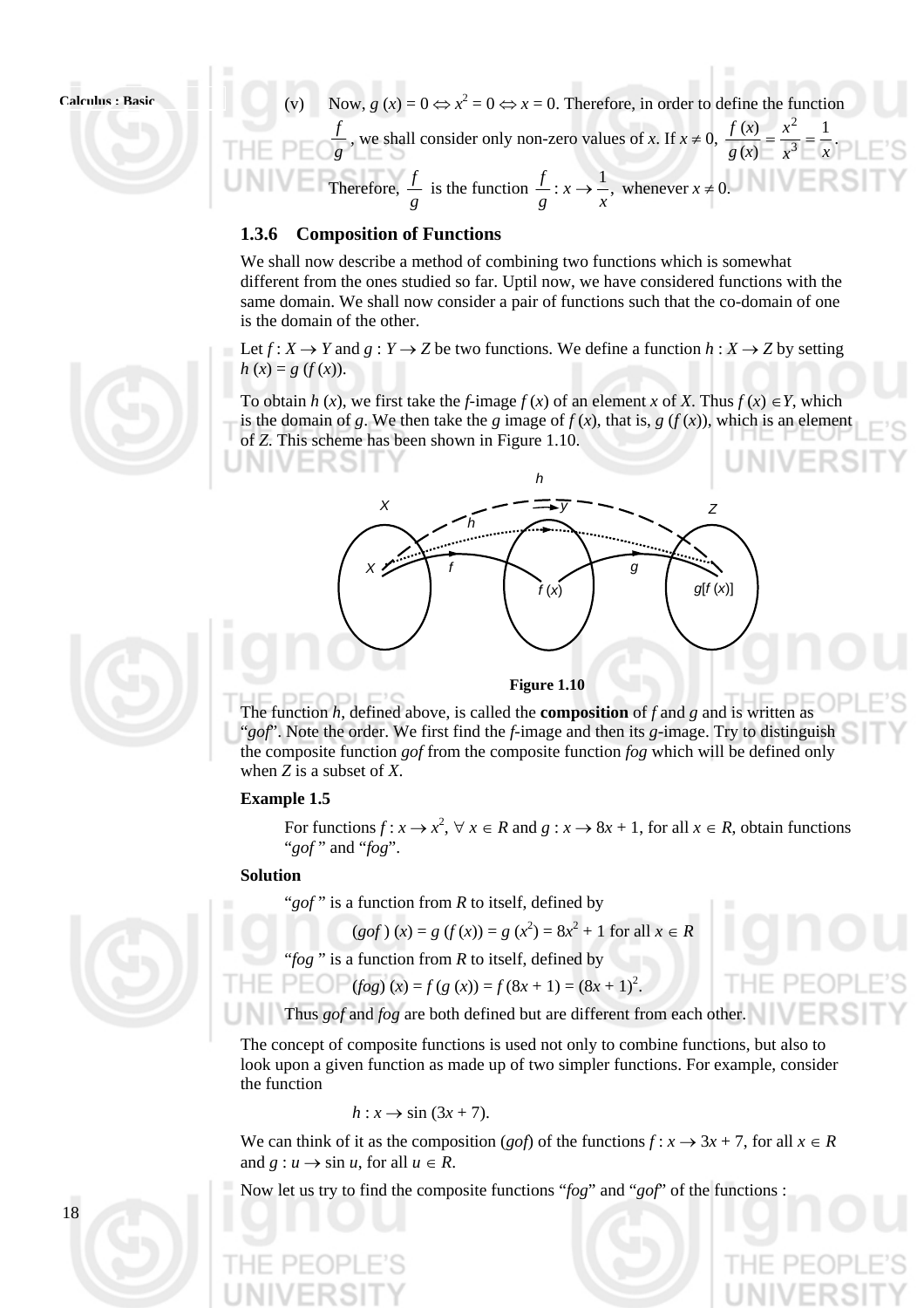$$
f: x \to 2x + 3
$$
, for all  $x \in R$ , and  $g: x \to \left(\frac{x}{2}\right) - \left(\frac{3}{2}\right)$ , for all  $x \in R$ .

Note that *f* and *g* are inverses of each other. Now

$$
gof(x) = g(f(x)) = g(2x + 3) = \frac{1}{2}(2x + 3) - \frac{3}{2} = x.
$$

 $Similarly,$ 

$$
fog(x) = f(g(x)) = f\left(\frac{x}{2} - \frac{3}{2}\right) = 2\left(\frac{x}{2} - \frac{3}{2}\right) + 3 = x
$$

Thus, we see that  $gof(x) = x$  and  $fog(x) = x$  are the identity functions on *R*. What we have observed here is true for any two functions *f* and *g* which are inverses of each other. Thus, if  $f: X \to Y$  and  $g: Y \to X$  are inverses of each other, then *gof* and *fog* are identity functions. Since the domain of *gof* is *X* and that of *fog* is *Y*, we can write this as :

$$
gof = I_x, fog = I_y
$$

This fact is often used to test whether two given functions are inverses of each other or not.

### **1.3.7 Types of Functions**

In this section, we shall talk about various types of functions, namely, even, odd, increasing and decreasing. In each case, we shall also try to explain the concept through graphs.

#### **Even and Odd Functions**

We shall first introduce two important classes of functions : even functions and odd functions.

Consider the function *f* defined on *R* by setting

$$
f(x) = x^2, \text{ for all } x \in R.
$$

You will notice that

$$
f(-x) = (-x)^2 = x^2 = f(x), \text{ for all } x \in R.
$$

This is an example of an even function. Let's take a look at the graph (Figure 1.11) of this function. We find that the graph (a parabola) is symmetrical about the *y*-axis. If we fold the paper along the *y*-axis, we shall see that the parts of the graph on both sides of the *y*-axis completely coincide with each other. Such functions are called even functions. Thus, a function *f*, defined on *R* is **even** if, for each *x* ∈ *R*,  $f(-x) = f(x)$ .





The graph of an even function is symmetric with respect to the *y*-axis. We also note that if the graph of a function is symmetric with respect to the *y*-axis, the function must be an even function. Thus, if we are required to draw the graph of an even function, we can use this property to our advantage. We only need to draw that part of the graph which lies to the right of the *y*-axis and then just take its reflection w. r. t. the *y*-axis to obtain the part of the graph which lies on the left of the *y*-axis.

Now let us consider the function *f* defined by setting  $f(x) = x^3$ , for all  $x \in R$ . We observe that  $f(-x) = (-x)^3 = -x^3 = -f(x)$ , for all  $x \in R$ . If we consider another



**Differential Calculus**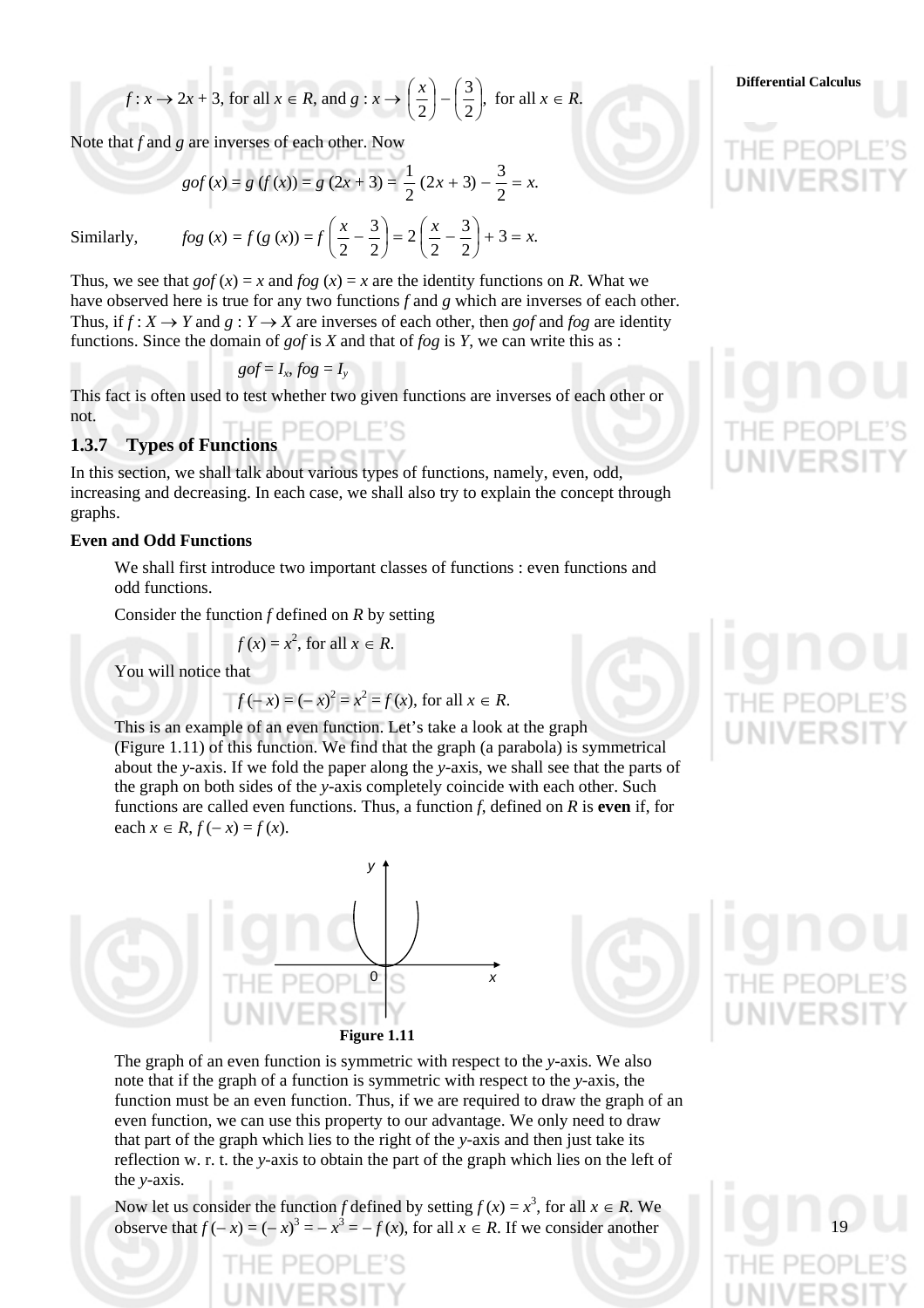#### **Calculus : Basic**



function *g* given by  $g(x) = \sin x$ , we shall be able to note again that  $g(-x) = \sin(-x) = -\sin x = -g(x)$ .

The functions *f* and *g* above are similar in one respect : the image of  $-x$  is the negative of the image of *x*. Such functions are called **odd** functions. Thus, a function *f* defined on *R* is said to be an **odd** function if  $f(-x) = -f(x)$ , for all  $x \in R$ .

If  $(x, f(x))$  is a point on the graph of an odd function *f*, then  $(-x, -f(x))$  is also a point on it. This can be expressed by saying that the graph of odd function is symmetric with respect to the origin. In other words, if you turn the graph of an odd function through 180° about the origin you will find that you get the original graph again. Conversely, if the graph of a function is symmetric with respect to the origin, the function must be an odd function. The above facts are often useful while handling odd functions.

While many of the functions that you will come across in this course will turn out to be either even or odd, there will be many more which will be neither even nor odd. Consider, for example, the function  $f: x \to (x + 1)^2$ .

Here 
$$
f(-x) = (-x+1)^2 = x^2 - 2x + 1
$$
.

Is 
$$
f(x) = f(-x)
$$
, for all  $x \in R$ ?

The answer is 'no'. Therefore, *f* is not an even function.

Further is  $f(x) = -f(-x)$ , for all  $x \in R$ ?

Again, the answer is 'no'. Therefore *f* is not an odd function. The same conclusion could have been drawn by considering the graph of *f* which is given in Figure 1.12.



#### **Figure 1.12**

You will observe that the graph is symmetric neither with respect to the *y*-axis, nor with respect to the origin.

Now, there should be no difficulty in solving the exercise below.

#### **SAQ 3**

(a) Given below are two examples of even functions, alongwith their graphs.

Try to convince yourself, by calculations as well as by looking at the graphs, that both the functions are, indeed, even functions.

(i) The absolute value function on *R*

 $f: x \rightarrow |x|$ 

The graph of *f* is shown in Figure 1.13.



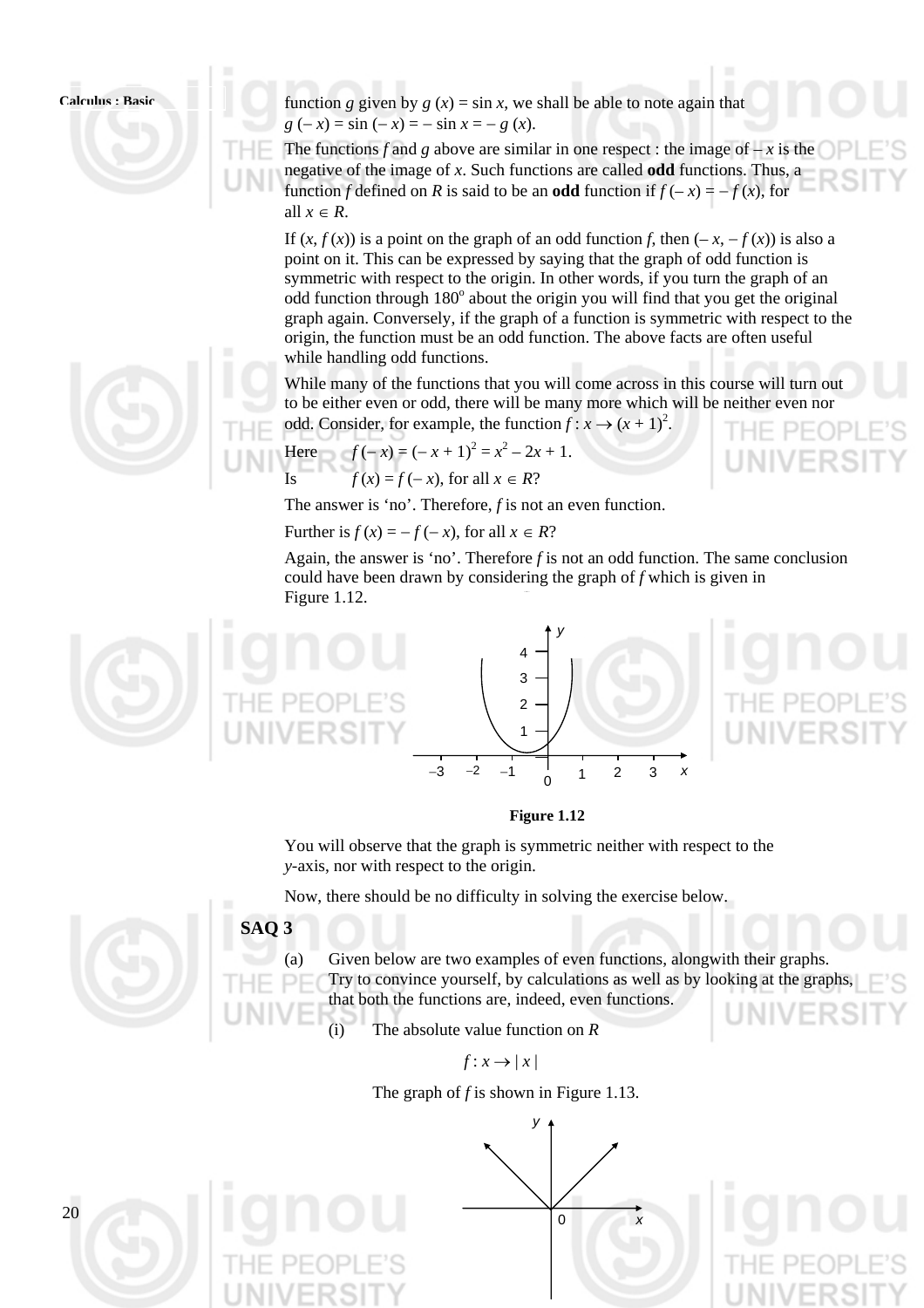

**Figure 1.13** 

(ii) The function *g* defined on the set of non-zero real number by setting

 $(x) = \frac{1}{x^2}, x \neq 0.$  $g(x) = \frac{1}{x}$ ,  $x \ne 0$ . The graph of *g* is shown in Figure 1.14.



**Differential Calculus**

- (b) We are giving two functions alongwith their graphs (Figures 1.15(a) and (b)). By calculations as well as by looking at the graphs, prove that each is an odd function.
	- (i) The identity function on *R* :

 $f: x \rightarrow x$ 

(ii) The function *g* defined on the set of non-zero real numbers by setting



(c) Which of the following functions are even, which are odd, and which are

21

- (i)  $x \to x^2 + 1$ , for all  $x \in R$ .
- (ii)  $x \to x^2 1$ , for all  $x \in R$ .

neither even nor odd?

- (iii)  $x \to \cos x$ , for all  $x \in R$ .
- (iv)  $x \rightarrow |x|$ , for all  $x \in R$ .

(v) 
$$
f(x) = \begin{cases} 0, & \text{if } x \text{ is rational} \\ 1, & \text{if } x \text{ is irrational} \end{cases}.
$$

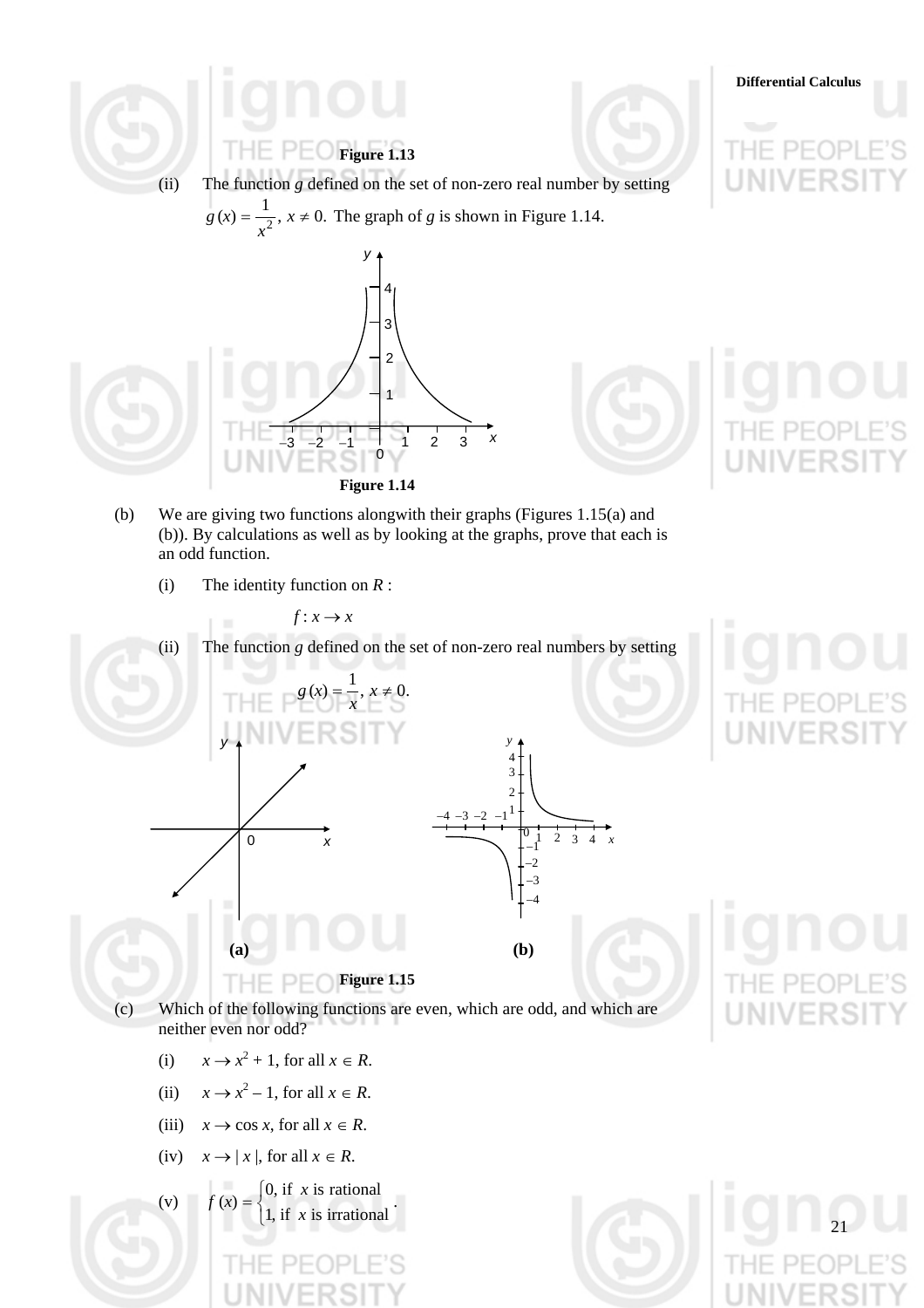







# **1.4 LIMITS**

In Section 1.3, we introduced you to the concept of a function and discussed several useful types of functions. In this section, we consider the value "to which  $f(x)$  approaches as *x* gets closer and closer to some number  $a$ ". The phrase in inverted commas is to be understood intuitively and through practice. We do not give a formal definition here. We call such a value the limit of  $f(x)$  and denote it by  $\lim_{x\to a} f(x)$ .

Sometimes, this value may not exist, as you will see in an example later. **Example 1.6** 

Consider the function  $f : \mathbf{R} \to \mathbf{R}$  given by  $f(x) = x + 4$ . We want to find  $\lim_{x \to 2} f(x)$ .

#### **Solution**

Look at Tables 1.1 and 1.2. These give values of  $f(x)$  as x gets closer and closer at 2 through values less than 2 and through values greater than 2, respectively.

|        |                  |   | Table 1.1 |      | п    |       |
|--------|------------------|---|-----------|------|------|-------|
|        | $\boldsymbol{x}$ |   | 1.5       | 1.9  | 1.99 | 1.999 |
|        | f(x)             |   | 5.5       | 5.90 | 5.99 | 5.999 |
| $\sim$ |                  |   | Table 1.2 |      |      |       |
|        | $\boldsymbol{x}$ | 3 | 2.5       | 2.1  | 2.01 | 2.001 |
|        | f(x)             | ⇁ | 6.5       | 6.1  | 6.01 | 6.001 |

From the above tables, it is clear that as *x* approaches 2,  $f(x)$  approaches 6. In fact, the nearer *x* is chosen to 2, the closer  $f(x)$  will be to 6. Thus, 6 is limit of  $x + 4$  as *x* approaches 2, that is,  $\lim_{x \to 2} (x + 4) = 6$ .



22

In the above example, the value of  $\lim_{x\to 2} (x+4)$  coincides with the value  $x+4$  $x\rightarrow 2$ 

when 
$$
x = 2
$$
, that is,  $\lim_{x \to 2} f(x) = f(2)$ .

Numbers *x* near 2 fall into two natural categories; those which are  $<$  2, that is, those that lie to the left of 2, and those which are  $> 2$ , that is, those which lie to the right of 2.

We write

$$
\lim_{x \to 2^{-}} f(x) = 6
$$

to indicate that as *x* approaches 2 from the left,  $f(x)$  approaches 6.

We shall describe this limit as the *left-hand limit of*  $f(x)$  *as*  $x$  *approaches* (or tends to) 2.

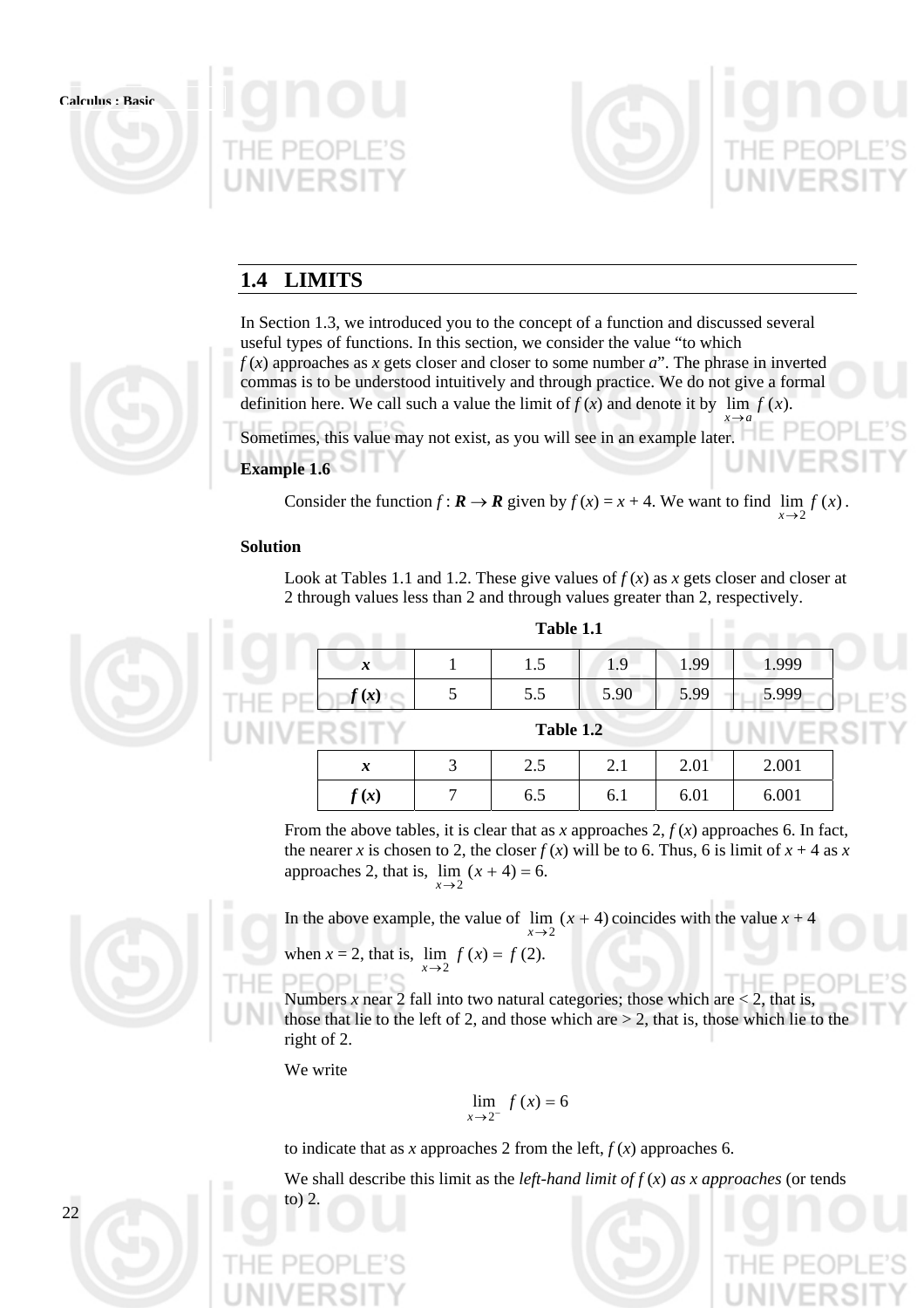$$
\lim_{x \to 2^+} f(x) = 6
$$

indicates that as *x* tends to 2 from the right,  $f(x)$  approaches 6. We shall call this limit as the *right-handed limit of f* (*x*) *as x approaches* 2. The left and right-hand limits are called *one-sided* limits. It is clear now that

$$
\lim_{x \to 2} f(x) = 6
$$

if and only if, both

$$
\lim_{x \to 2^{-}} f(x) = 6 \text{ and } \lim_{x \to 2^{+}} f(x) = 6.
$$

In the above example, the value of  $\lim_{x\to 2} (x+4)$  coincides with the value of  $x \rightarrow 2$ 

$$
x + 4
$$
 when  $x = 2$ , that is  
\n
$$
\lim_{x \to 2} f(x) = f(2).
$$

Likewise  $\lim_{x \to 2} (x^2 - 3x + 1) = -1.$ 

 $x \rightarrow 2$ 

as also 
$$
\lim_{x \to 2^-} (x^2 - 3x + 1) = -1 = \lim_{x \to 2^+} (x^2 - 3x + 1).
$$

Now consider another function  $f : \mathbf{R} - \{2\} \to \mathbf{R}$  given by  $f(x) = \frac{x^2 - 4}{x - 2}$ .  $f(x) = \frac{x^2 - 4}{x - 2}$ . This

function is not defined at the point  $x = 2$ , since division by zero is undefined. But  $f(x)$  is defined for values of x which approach 2. So it makes sense to evaluate

 $\lim_{x \to 2} \frac{x^2 - 4}{x - 2}.$  $2 x \rightarrow$  2  $\bar{x}$ *x* Again, we consider the following Tables 1.3 and 1.4 which give the

**Table 1.3** 

values of  $f(x)$  as *x* approaches 2 through values less than 2 and through values greater than 2, respectively.

| $\boldsymbol{x}$                                                                         |   | 1.5 | 1.9 | 1.99 | 1.999 |  |
|------------------------------------------------------------------------------------------|---|-----|-----|------|-------|--|
| f(x)                                                                                     | 3 | 3.5 | 3.9 | 3.99 | 3.999 |  |
| Table 1.4                                                                                |   |     |     |      |       |  |
| $\boldsymbol{x}$                                                                         | 3 | 2.5 | 2.1 | 2.01 | 2.001 |  |
| f(x)                                                                                     |   | 4.5 | 4.1 | 4.01 | 4.001 |  |
| As you can see                                                                           |   |     |     |      |       |  |
| $\lim_{x \to 2^{-}} f(x) = 4$ and $\lim_{x \to 2^{+}} f(x) = 4$ .<br>$x \rightarrow 2^-$ |   |     |     |      |       |  |

Hence, we shall say

$$
\lim_{x \to 2} f(x) = 4.
$$

Now we are in a position to define the limit of a function.

Let *f* be a function and let *a* be a real number. We do not require that *f* be defined at *a*, but we do require that *f* be defined on a set of the form  $(a - p, a) \cup (a, a + p)$ .

Similarly,  
\n
$$
\lim_{x \to 2^+} f(x) = 6
$$
\nindicates that as *x* tends to 2 from the right,  $f(x)$  approaches 6.  
\nWe shall call this limit as the right-handed limit of  $f(x)$  as *x* approaches 2.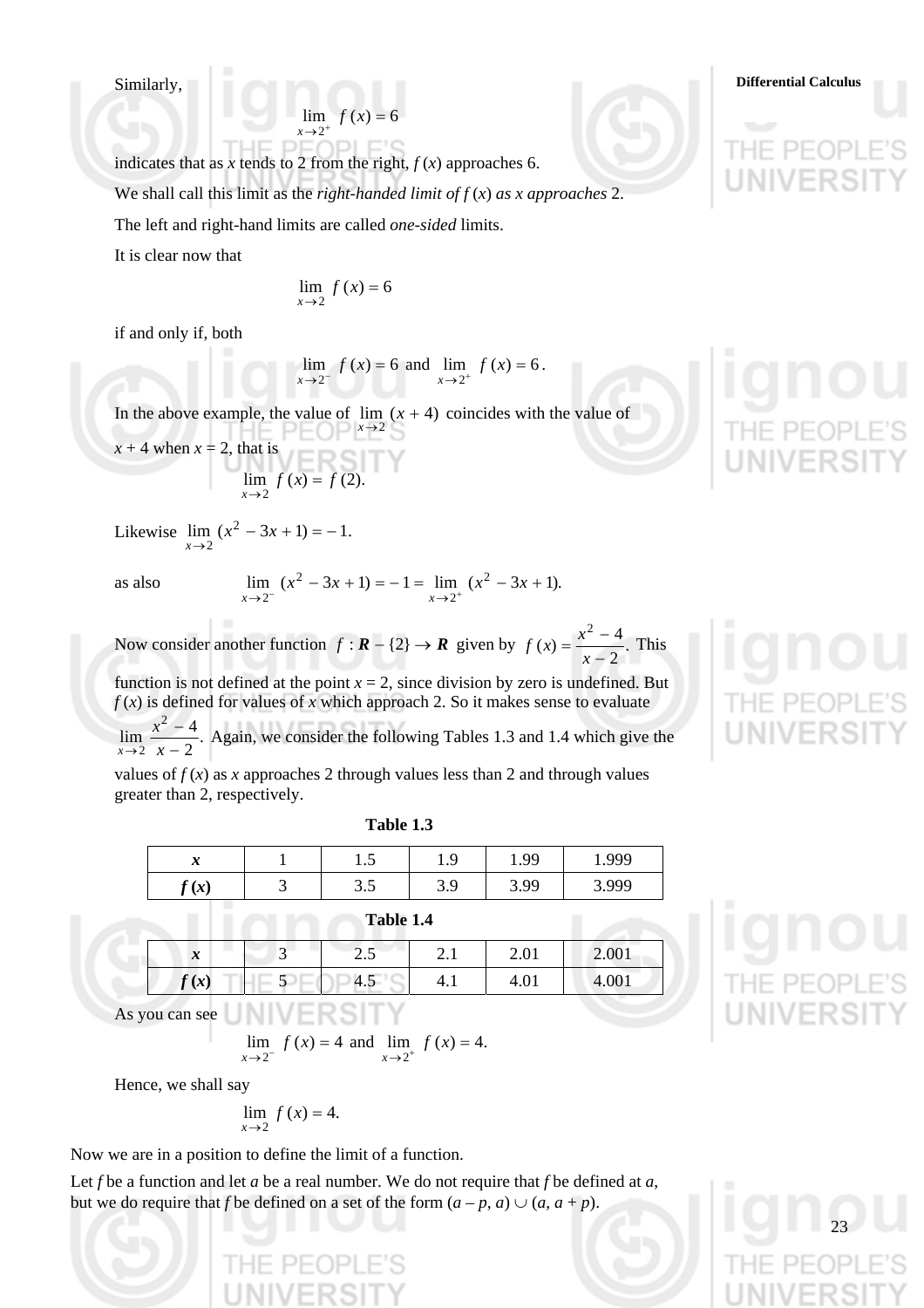**Calculus : Basic** (This guarantees that we can form  $f(x)$  for all  $x \neq a$  that are "sufficiently close" to *a*.)

**Definition 6** 

*f (x) is said to tend to the limit l as x approach a, written as* 

$$
\lim_{x \to a} f(x) = l,
$$

*if, and only if,* 

$$
\lim_{x \to a^{-}} f(x) = l, \text{ and } \lim_{x \to a^{+}} f(x) = l.
$$

There is another definition of the limit of a function, equivalent to the above definition.

#### **Definition 7**

*Let f be a function defined on some set*  $(a - p, a) \cup (a, a + p)$ *.* 

*Then*  $\lim_{x \to a} f(x) = l$ 

*if, and only if, for each*  $\varepsilon > 0$  *there exists*  $\delta > 0$  *such that*  $|f(x) - l| < \varepsilon$  *when*  $0 < |x - a| < \delta$ . Note that we do not deny that f may be possibly defined at the *point a. All we are saying is that the definition does not require it.* 

We illustrate the above definitions with the help of examples.

#### **Example 1.7**

Show that

$$
\lim_{x \to a} (mx + n) = ma + n; m \neq 0.
$$

**Solution** 

Let  $\varepsilon > 0$ . We seek a number  $\delta > 0$  such that, if  $0 < |x - a| < \delta$ , then  $|(mx+n)-(ma+n)| < \varepsilon$ .

What we have to do first is establish a connection between  $|(mx+n) = (ma+n)|$  and  $|x-a|$ .

The connection is simple :

$$
|(mx+n)-(ma+n)|=|m| |x-a|.
$$

To make  $|(mx+n)-(ma+n)| < \varepsilon$ , we need only make  $|x-a| < \frac{\varepsilon}{|m|}$ .

This suggests that we choose  $\delta = \frac{\varepsilon}{|m|}$ .

Thus, if  $0 < |x - a| < \delta$ , then  $|(mx + n) - (ma + n)| < \epsilon$ .

Hence 
$$
\lim_{x \to a} (mx + n) = ma + n.
$$

**Example 1.8** 

Given  $f(x) = \begin{cases} 5, & \text{if } x \neq 0 \\ 1, & \text{otherwise} \end{cases}$ , evaluate  $\lim_{x \to \infty} f(x)$ , if it exists.  $\overline{a}$  $f(x) = \begin{cases} 3, x \text{ an integer} \\ 1, \text{ otherwise} \end{cases}$ , evaluate  $\lim_{x \to 2} f(x)$ ,

**Solution** 

$$
\lim_{x \to 2^{-}} f(x) = 1 = \lim_{x \to 2^{+}} f(x).
$$

Hence  $\lim_{x \to 2} f(x) = 1$ .

**Example 1.9** 











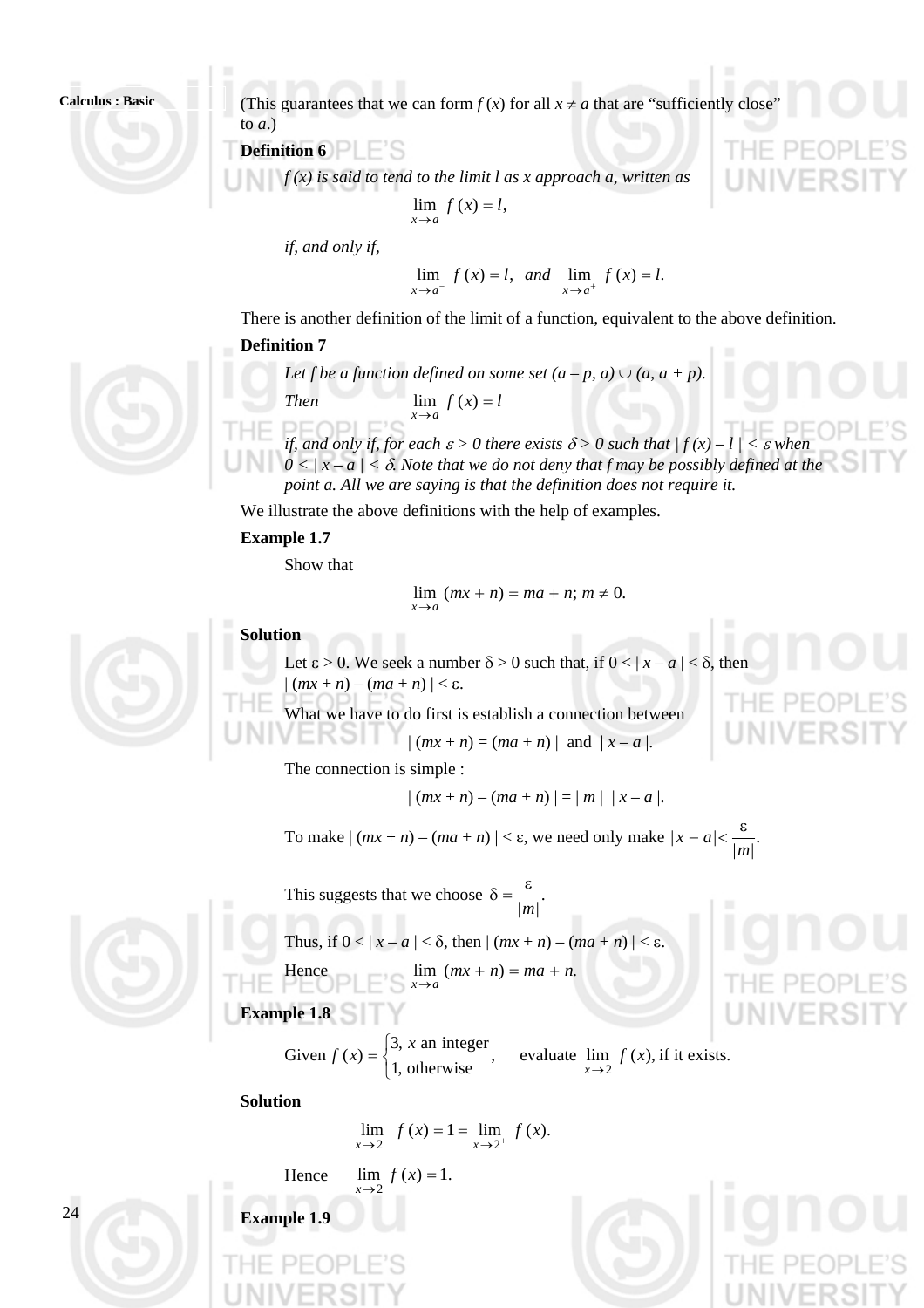Consider the function  $f : R - \{0\} \rightarrow R$  given by *x*  $f(x) = \frac{1}{x}$ . As you see,  $f(0)$  is

not defined. In contrast to Examples 1.6, 1.7 and 1.8 where *f* is defined at the point *a* where we are evaluating the limit. We try to evaluate  $\lim_{x\to 0} f(x)$ .

Look at Tables 1.5 and 1.6.

| Table 1.5 |  |    |     |      |  |
|-----------|--|----|-----|------|--|
| x         |  |    |     |      |  |
|           |  | 10 | 100 | 1000 |  |
| (x)       |  | 10 | 100 | 1000 |  |

| Table 1.6 |  |
|-----------|--|
|-----------|--|

| x    | 10 | 100    | 1000    |
|------|----|--------|---------|
| f(x) | 10 | $-100$ | $-1000$ |

We see that  $f(x)$  does not approach any fixed number as x approaches 0. In this case we say that  $\lim_{x\to 0} f(x)$  does not exist.  $x\rightarrow 0$ 

#### **Example 1.10**

Evaluate the following limits :

(i) 
$$
\lim_{x \to 3} \frac{x^2 - 9}{x - 3}
$$
  
(ii) 
$$
\lim_{x \to -3} \frac{x^3 - 27}{x + 3}
$$

**Solution** 

(i)

\n
$$
\lim_{x \to 3} \frac{x^2 - 9}{x - 3} = \lim_{x \to 3} \frac{(x + 3)(x - 3)}{(x - 3)}
$$
\n
$$
= \lim_{x \to 3} (x + 3) = 6
$$

(ii) 
$$
\lim_{x \to -3} \frac{x^3 - 27}{x + 3}
$$
  
= 
$$
\lim_{x \to -3} \frac{(x + 3) (x^2 - 3x + 9)}{(x + 3)}
$$
  
= 
$$
\lim_{x \to -3} (x^2 - 3x + 9) = (-3)^2 - 3(-3) + 9 = 27
$$

We state below a theorem giving six properties of limits.

#### **Theorem 2 : Properties of Limits**

Let  $f$  and  $g$  be two functions of  $x$ **.** Then

- **(i) For any constant** *c***,**  $\lim_{x \to a} c = c$ **.**
- **(ii)**  $\lim_{x \to a} [f(x) + g(x)] = \lim_{x \to a} f(x) + \lim_{x \to a} g(x)$
- **(iii)**  $\lim_{x \to a} [f(x) g(x)] = \lim_{x \to a} f(x) \lim_{x \to a} g(x)$









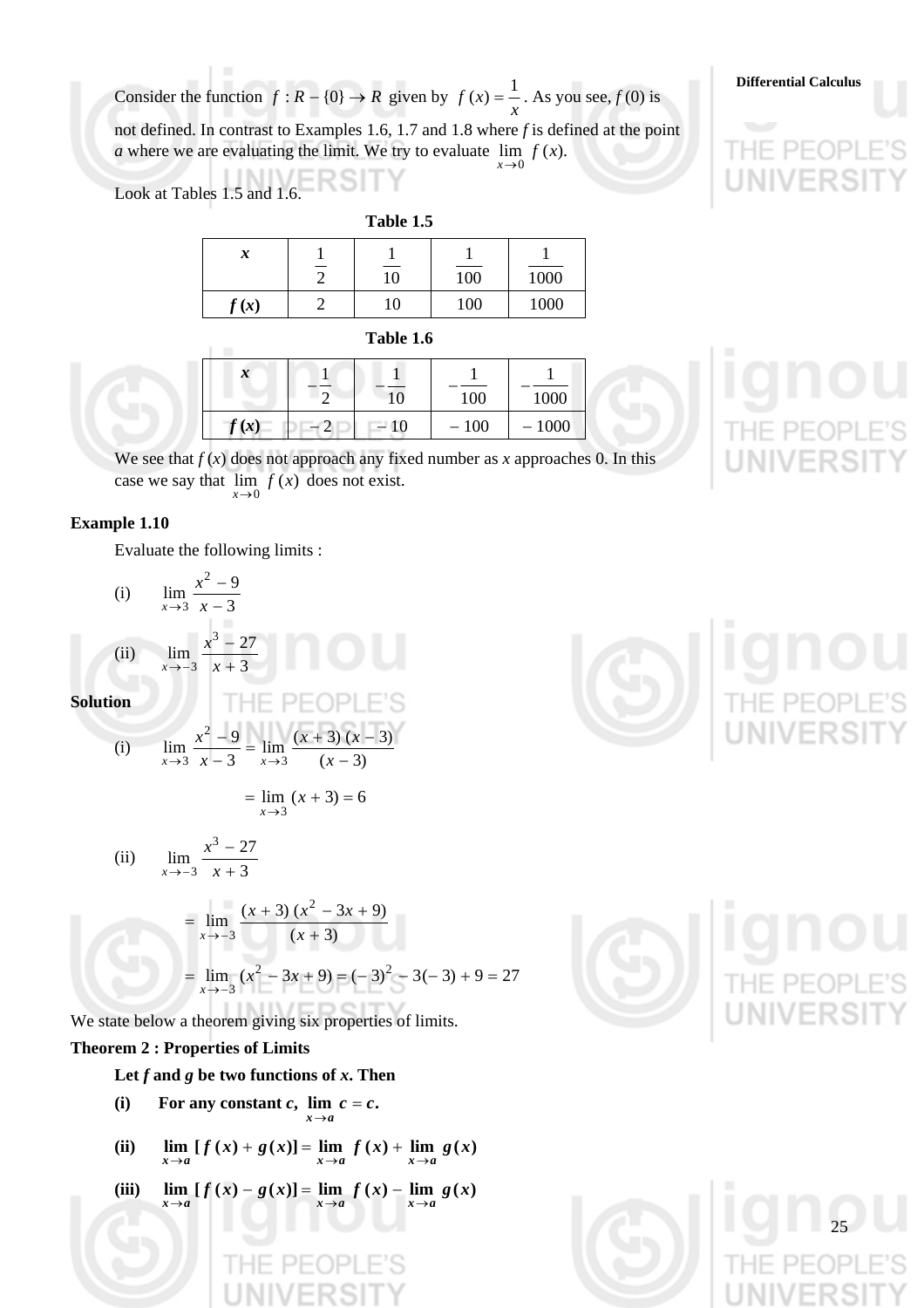Calculus: Basic

\n(iv)

\n
$$
\lim_{x \to a} [kf(x)] = k \lim_{x \to a} f(x), k \text{ is any real number}
$$
\n
$$
(\mathbf{v}) \qquad \lim_{x \to a} [f(x) g(x)] = [\lim_{x \to a} f(x)]. \qquad \lim_{x \to a} g(x)]
$$
\n(vi)

\n
$$
\lim_{x \to a} \left[ \frac{f(x)}{g(x)} \right] = \frac{\lim_{x \to a} f(x)}{\lim_{x \to a} g(x)} \text{ provided } \lim_{x \to a} g(x) \neq 0.
$$



THE PEOPLE

Using the above properties, we try a few examples.

### **Example 1.11**

Evaluate  $\lim_{x\to 2} (x^2 - 4) (x^2 + x + 1)$ 



**Solution**   $\lim_{x\to 2} (x^2 - 4) (x^2 + x + 1) = [\lim_{x\to 2} (x^2 - 4)][\lim_{x\to 2} (x^2 + x + 1)]$ 2 2 2  $\Delta$   $\Delta$  $\lim_{x \to 2} (x^2 - 4) (x^2 + x + 1) = \lim_{x \to 2} (x^2 - 4) \lim_{x \to 2} (x^2 + x +$  $=(4-4)(4+2+1)=0.$ **Example 1.12** 

Evaluate 
$$
\lim_{x \to 0} \frac{x^3 + 2x^2 + x}{x^2 + 2x}
$$
.

**Solution** 

First we reduce  $x^2 + 2x$  $x^3 + 2x^2 + x$ 2 2 2  $3 \sqrt{2}$ +  $+\frac{2x^2+x}{2}$  by cancelling the common factor :

$$
\frac{x^3 + 2x^2 + x}{x^2 + 2x} = \frac{x(x+1)^2}{x(x+2)} = \frac{(x+1)^2}{x+2}
$$
  
Hence, 
$$
\lim_{x \to 0} \frac{x^3 + 2x^2 + x}{x^2 + 2x} = \lim_{x \to 0} \frac{(x+1)^2}{x+2}
$$

 $=\frac{x\rightarrow 0}{x}=\frac{1}{x}.$ 2 1  $\lim (x+2)$  $\lim (x+1)$ 0 2  $\frac{0}{\ln(x+2)}$  = +  $\rightarrow$  $\rightarrow$ *x x x x*

We now state another theorem, the importance of which will become clear by the examples taken later in this unit.

=

**Theorem 3** 



26

(i) 
$$
\lim_{x \to 0} \frac{\sin x}{x} = 1.
$$

$$
\lim_{x\to 0}\cos x=1.
$$

We are now in a position to evaluate a variety of trigonometric limits.

#### **Example 1.13**

Find 
$$
\lim_{x \to 0} \frac{\sin 4x}{x}
$$

**Solution** 

You have seen that  $\lim_{x \to 0} \frac{\sin x}{x} = 1$ . *x*

From this, it follows that



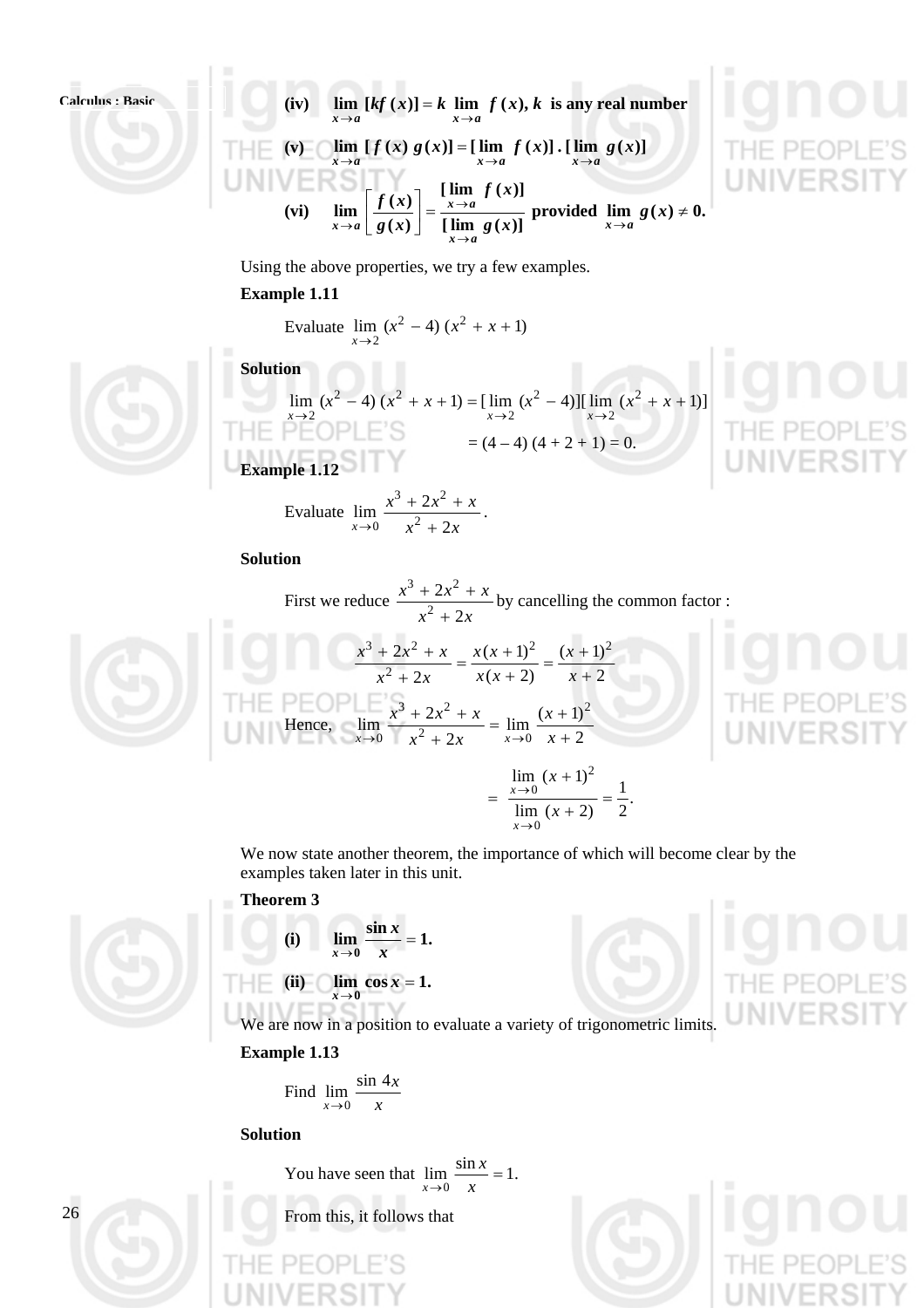

#### **Example 1.15**

Find  $\sec x - 1$ lim 2  $\rightarrow 0$  sec x – *x x*

#### **Solution**

We cannot deal with the expression  $\frac{x}{\sec x - 1}$ 2 *x* −  $\frac{x^2}{x^2}$  as it stands since both the numerator

and denominator tend to zero with *x*. As such we rewrite the expression in a certain form which will make things easy.

$$
\lim_{x \to 0} \frac{x^2}{\sec x - 1} = \lim_{x \to 0} \frac{x^2 \cos x}{1 - \cos x} = \lim_{x \to 0} \frac{x^2 \cos x}{2 \sin^2 \frac{x}{2}}
$$

$$
= \lim_{x \to 0} (2) (\cos x) \left( \frac{\frac{x}{2}}{\sin \left( \frac{x}{2} \right)} \right)^2
$$

#### **SAQ 4**

Evaluate the limits that exist :

 $= (2) (1) (1) = 2.$ 



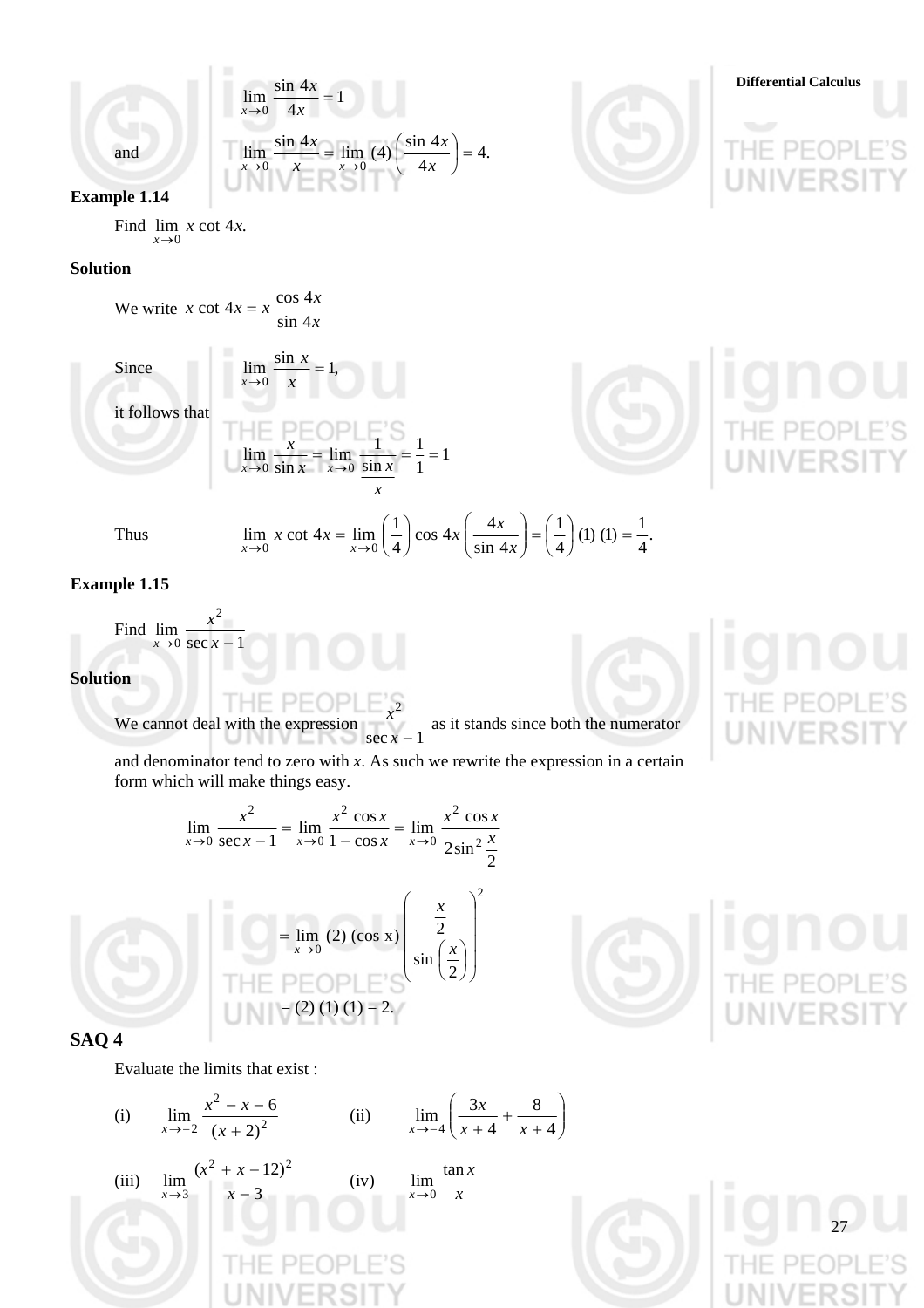

| (v)  | $x^2-2x$<br>lim<br>$x\rightarrow 0$<br>$\sin 3x$   | (vi)   |
|------|----------------------------------------------------|--------|
|      | (vii) $\lim_{x \to a} \frac{\sin(x-a)}{(x-a)^2}$   | (viii) |
| (ix) | $\lim_{x\to 0} \frac{\sin \alpha x}{\sin \beta x}$ |        |







# **1.5 CONTINUITY**

In ordinary language, to say that a certain process is "continuous" means that it goes on without interruption and without abrupt changes. In mathematics, continuity of a function can also be interpreted in a similar way.

Like limits, the idea of continuity is basic to calculus. First we introduce the idea of continuity at a point (or number) *a*, and then define continuity on an interval.

**Continuity at a Point** 

**Definition 8** 

Let f be a function defined at least on an open interval  $(a - p, a + p)$ . *We say f is continuous at a if, and only if,* 

$$
\lim_{x \to a} f(x) = f(a).
$$

*or, equivalently,* 

$$
\lim_{h\to 0} f(a+h) = f(a).
$$

*If the domain of f contains an interval*  $(a - p, a + p)$ *, then f can fail to be continuous at a for one of the following two reasons :* 

(i) *Either*  $\lim_{x\to a} f(x)$  does not exist.

*y* 

(ii)  $\lim_{x \to a} f(x)$  exists but is not equal to  $f(a)$ *.* 

The function graphed in Figure 1.16 is discontinuous at *a* because it does not have a limit at *a*.

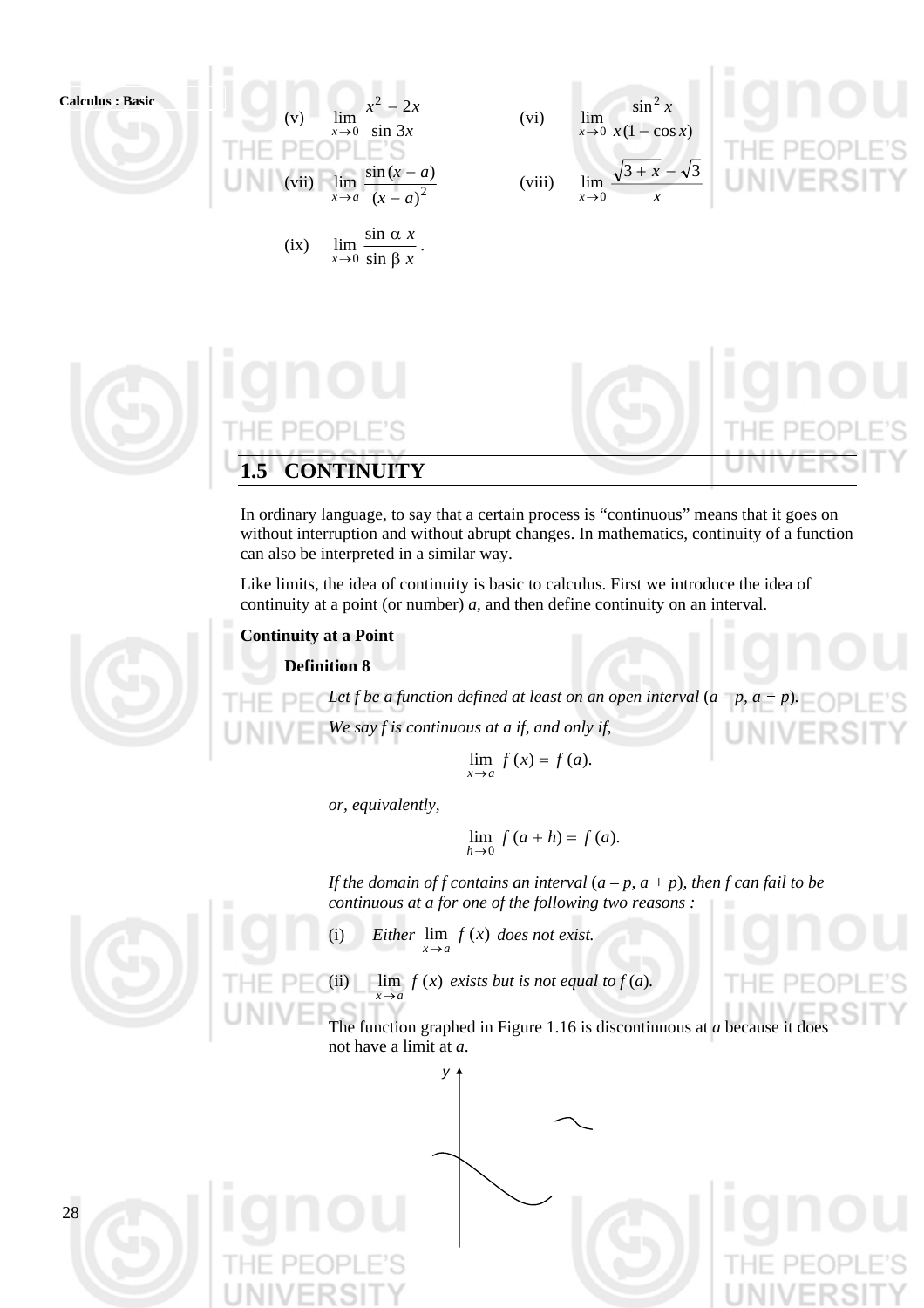**Differential Calculus**

# **Figure 1.16**

The function depicted in Figure 1.17 does have a limit at *a*. It is discontinuous at *a* only because  $\lim_{x\to a} f(x)$  is different from  $f(a)$ , the value

0 *a x* 

of *f* at *a*. The discontinuity at *a* is removable; it can be removed by lowering the dot into place (or by redefining *f* at *a*).





An ε, δ characterization of continuity at *a* reads as follows :

### **Definition 9**

*A function f is continuous at a if, and only if, for each* ε *> 0, there exists*   $δ > 0$  such that if  $|x - a| < δ$ , then  $|f(x) - f(a)| < ε$ . Clearly,  $δ$  will depend *both on* ε *and a; if any of these are changed the same* δ *may not work.* 

*Continuity of the function*  $f(x)$  *at an end point of an interval [a, b] of its domain is defined below :* 

- *(i)*  $f(x)$  *is continuous at the left end point 'a' if*  $\lim_{x \to a^+} f(x) = f(a)$ *.*
- *(ii) f*(*x*) *is continuous at the right end point 'b' if*  $\lim_{x \to b^-} f(x) = f(b)$ .

*If a function is continuous at each point of an interval, it is continuous over the interval.* 

#### **Remark**

If the interval is closed, the limit in the continuity test over the interval is two-sided at an interior point and the appropriate one-sided at the end points.

#### **Example 1.16**

Prove that  $f(x) = \sin x$  is continuous at  $x = 0$ .

### **Solution**

- (i)  $f(0) = \sin 0 = 0$
- (ii)  $\lim_{x \to 0} f(x) = \lim_{x \to 0} \sin x = 0$  and

(iii)  $\lim_{x \to 0} f(x) = f(0) = 0$  $x\rightarrow 0$ 



Therefore,  $f(x) = \sin x$  is continuous at  $x = 0$ . (In fact  $\sin x$  and  $\cos x$  are continuous at each real *x*.)

#### **Example 1.17**

Examine the continuity of the function  $f(x) = \frac{1}{x}$ . *x*  $f(x) =$ 



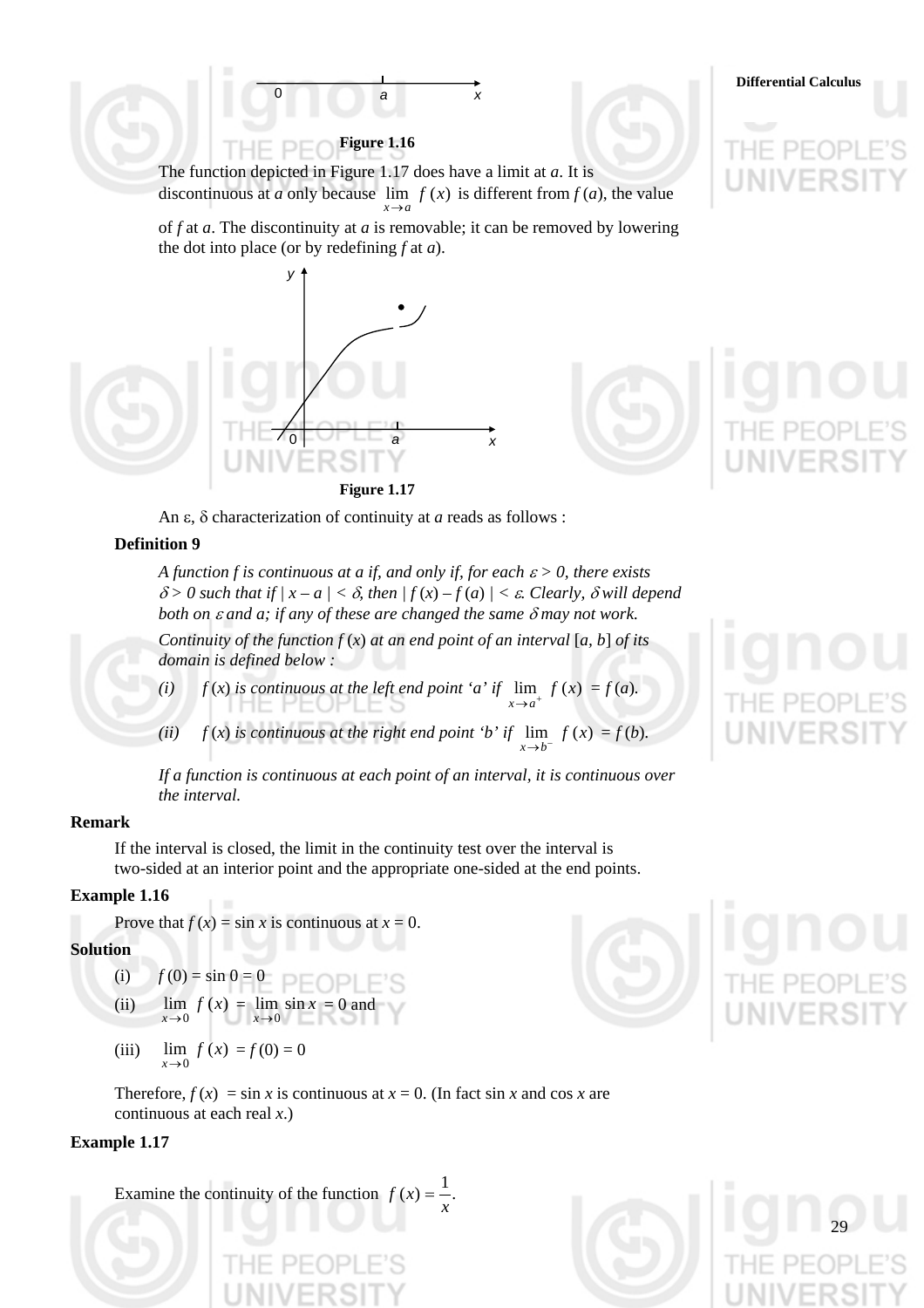

Therefore, the function is continuous for all real  $x \neq 0$ . It fails to be continuous at  $x = 0$  (why)? (Figure 1.18). This function is continuous on any interval which does not include  $x = 0$  as an element of it.

#### **Theorem 4 : Properties of Continuous Functions**

- (a) If the functions  $f(x)$  and  $g(x)$  are continuous at  $x = a$ , then
	- **(i)**  $f(x) \pm g(x)$ ,
	- $f(x)g(x)$ , and

(iii) 
$$
\frac{f(x)}{g(x)}, g(a) \neq 0,
$$

are continuous at  $x = a$ . (b) If  $f(x)$  is continuous at  $x = x_0$  and if  $g(y)$  is continuous at  $y = y_0 = g(x_0)$ **then the composite function**  $F(x) = g(f(x))$  **is continuous at**  $x = x_0$ **.** 

These results are in fact the immediate corollaries of the corresponding limit theorems discussed in Section 1.4.

If a function is not continuous at a point  $x_0$ , it is said to be discontinuous at  $x_0$ .

#### **Example 1.18**





0 *x* 

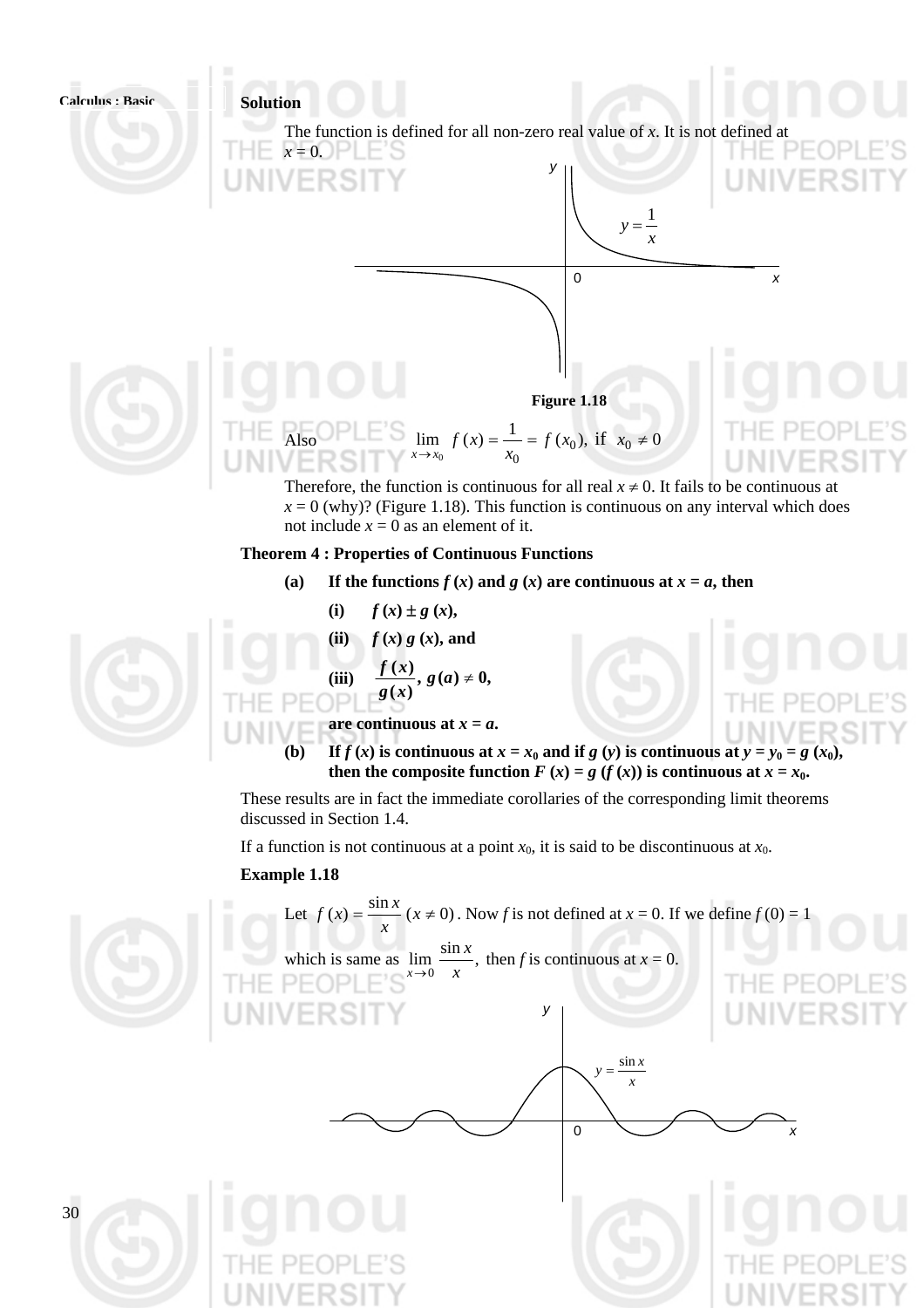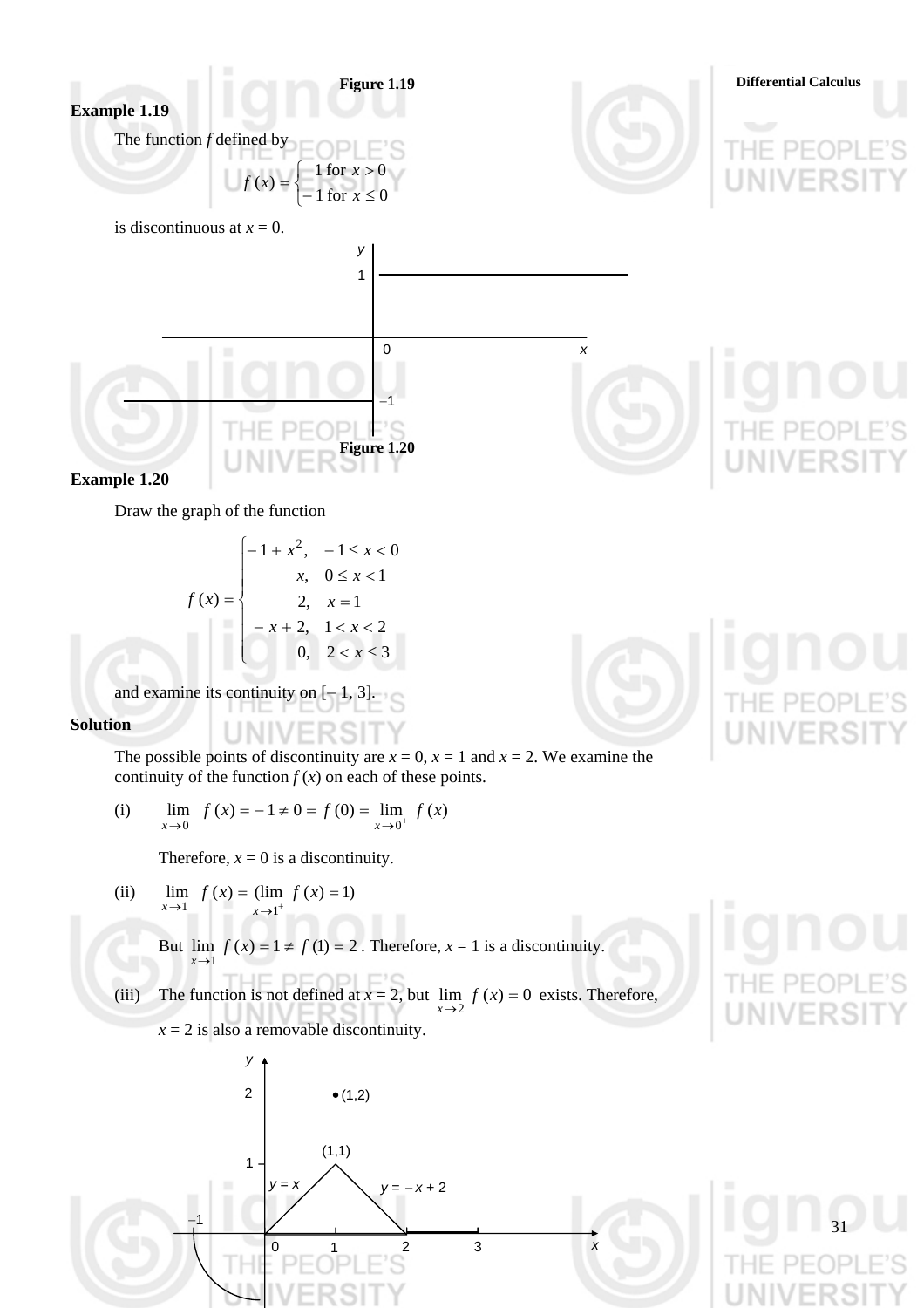





### **Figure 1.21**

### **SAQ 5**



(a) Which of the following functions are continuous

#### (i)  $\overline{a}$ ⎨  $\sqrt{2}$  $f(x) =\begin{cases} 2x - 1 & \text{if } x < 0 \\ 2x + 1 & \text{if } x \ge 0 \end{cases}$ if  $x + 1$  if x  $f(x) = \begin{cases} 2x - 1 & \text{if } x \\ 2x - 1 & \text{if } x \end{cases}$

- (ii)  $\overline{\mathcal{L}}$  $\overline{a}$ ⎨  $\sqrt{2}$ =  $=\frac{x}{\sqrt{x}}$  if  $x \neq$ 0 if  $x = 0$  $f(x) = \sqrt{\frac{x}{|x|}}$  if  $x \neq 0$ if if *x x |x| x xf*
- Find the value of  $b$  for which the function

$$
f(x) = \begin{cases} x^3 + 1 & \text{when } x < 2 \\ bx + \frac{2}{x} & \text{when } x \ge 2 \end{cases}
$$

is continuous at  $x = 2$ .

(c) Prove that the greatest integer function [x] is not continuous at  $x = 0$ and  $x = 1$ .



### **1.6 DERIVATIVE**

You are familiar with notions like velocity, acceleration, slope of a tangent line, etc. You also know that differential calculus is the right mathematical tool to obtain formulae to calculate velocity and acceleration of moving bodies, the slope of the tangent line to a curve, etc. In fact differential calculus deals with the problem of calculating rates of change and also helps to express the physical laws in precise mathematical terms for studying their consequences. The problems associated with a moving body are mainly responsible for development of the concept of derivative in calculus. To illustrate the fact we consider the rectilinear motion of a body. We know that the distance '*s*' traversed by the body and measured from a fixed point depends on the time '*t*'. Let the distance  $s = f$ (*t*) be a function of time '*t*'. The average of velocity during a time interval  $(t, t + \Delta t)$  is

$$
V_{av} = \frac{\Delta s}{\Delta t}, \text{ where } \Delta s = f(t + \Delta t) - f(t).
$$

To obtain the velocity at time *t*, we need to calculate

$$
\lim_{\Delta t \to 0} \frac{f(t + \Delta t) - f(t)}{\Delta t}
$$

The above limit, if exists, is called the derivative of  $f(t)$  with respect to  $t$  and we write

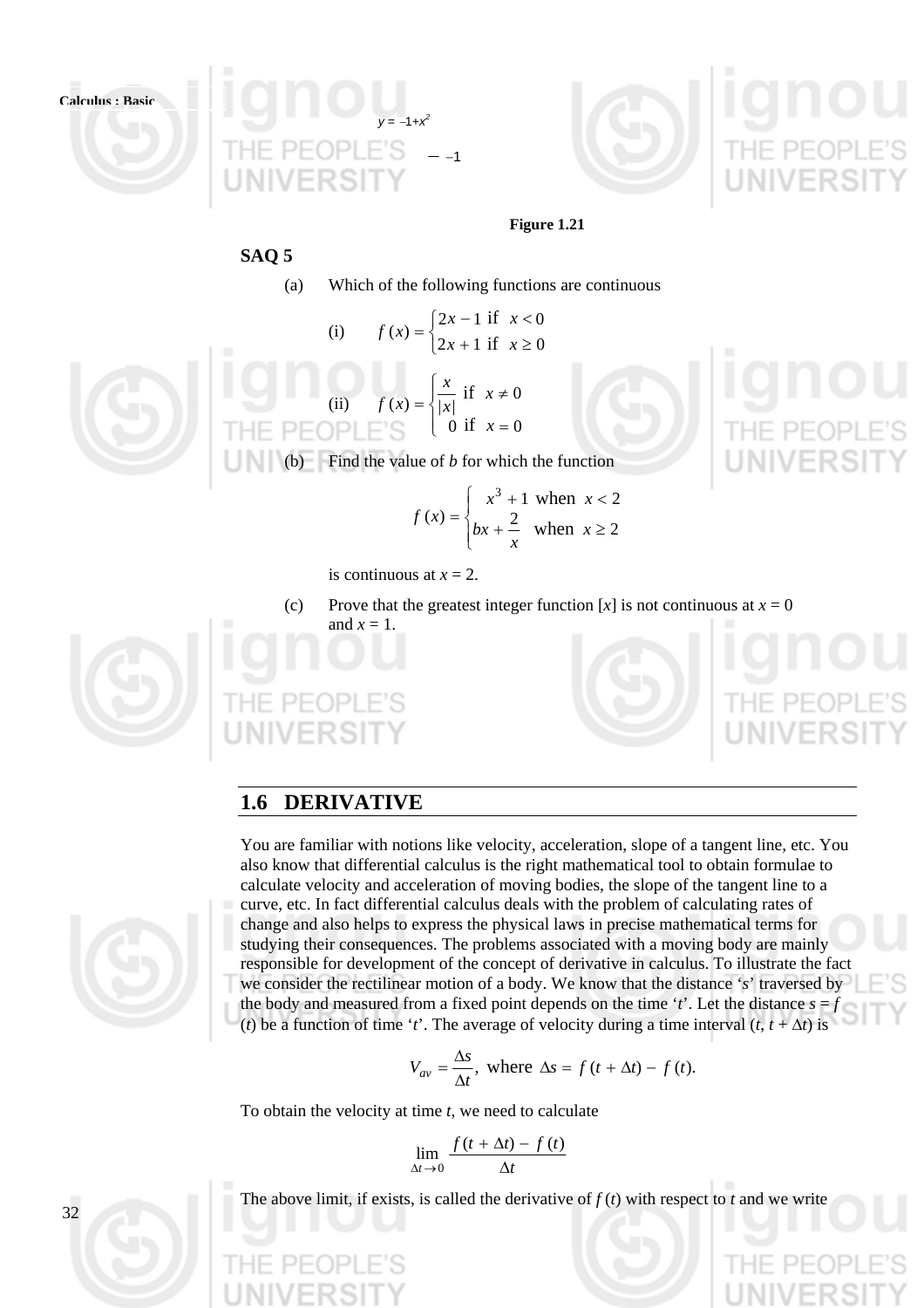$$
\lim_{\Delta t \to 0} \frac{\Delta s}{\Delta t} = \frac{ds}{dt} = f'(t).
$$

The derivative *dt*  $\frac{ds}{dt}$  is the velocity of the moving body at time *t*.

### **1.6.1 Derivative of a Function**

We now define the derivative of a given function by using the notion of limit.

#### **Definition 10**

*The function y = f (x) is said to have a derivative (or be differentiable) at a point x if, and only if, the limit* 

$$
\lim_{h\to 0}\frac{f(x+h)-f(x)}{h}
$$

*exists and is finite. This limit, written as*  $\frac{dy}{dx}$  *or f '(x), is called the derivative of*  $f(x)$  with respect to x.

If the derivative of a function exists at every point of an interval, then we say that the function is *differentiable in that interval*. However, while considering the derivatives at the end points of an interval, we evaluate suitable one-sided derivatives. For example, if the interval is [a, b], then the derivative at  $x = a$  is calculated as

$$
\lim_{h \to 0^+} \frac{f(a+h) - f(a)}{h}
$$
 and at *b* as 
$$
\lim_{h \to 0^-} \frac{f(b+h) - f(b)}{h}
$$

If  $f'(x)$  is continuous at a point, then we say that  $f(x)$  is continuously differentiable at that point.

#### **Example 1.21**

Let 
$$
y = x^n
$$
 (*n* is a positive integer). Prove that  $\frac{dy}{dx} = nx^{n-1}$ .

 $y = f(x) = x^n$ 

**Solution** 

Then

$$
\frac{f(x+h)-f(x)}{h} = \frac{(x+h)^n - x^n}{h}
$$

$$
= \frac{(x+h-x)}{h} [(x+h)^{n-1} + (x+h)^{n-2} x + \ldots + (x+h) x^{n-2} + x^{n-1}]
$$

The above step is derived by using the result

$$
a^{n} - b^{n} = (a - b) [a^{n-1} + a^{n-2} b + ... + ab^{n-2} + b^{n-1}]
$$

We now have UNIVERSITY

$$
\frac{f(x+h)-f(x)}{h} = (x+h)^{n-1} + (x+h)^{n-2}x + \ldots + (x+h)x^{n-2} + x^{n-1}
$$

Taking the limit  $h \to 0$ , we get

*dx dy*

$$
\frac{dy}{dx} = \lim_{h \to 0} \frac{f(x+h) - f(x)}{h} = x^{n-1} + x^{n-2} x + ... + x^{n-1} (n \text{ number of terms})
$$

Therefore,



33



#### **Differential Calculus**

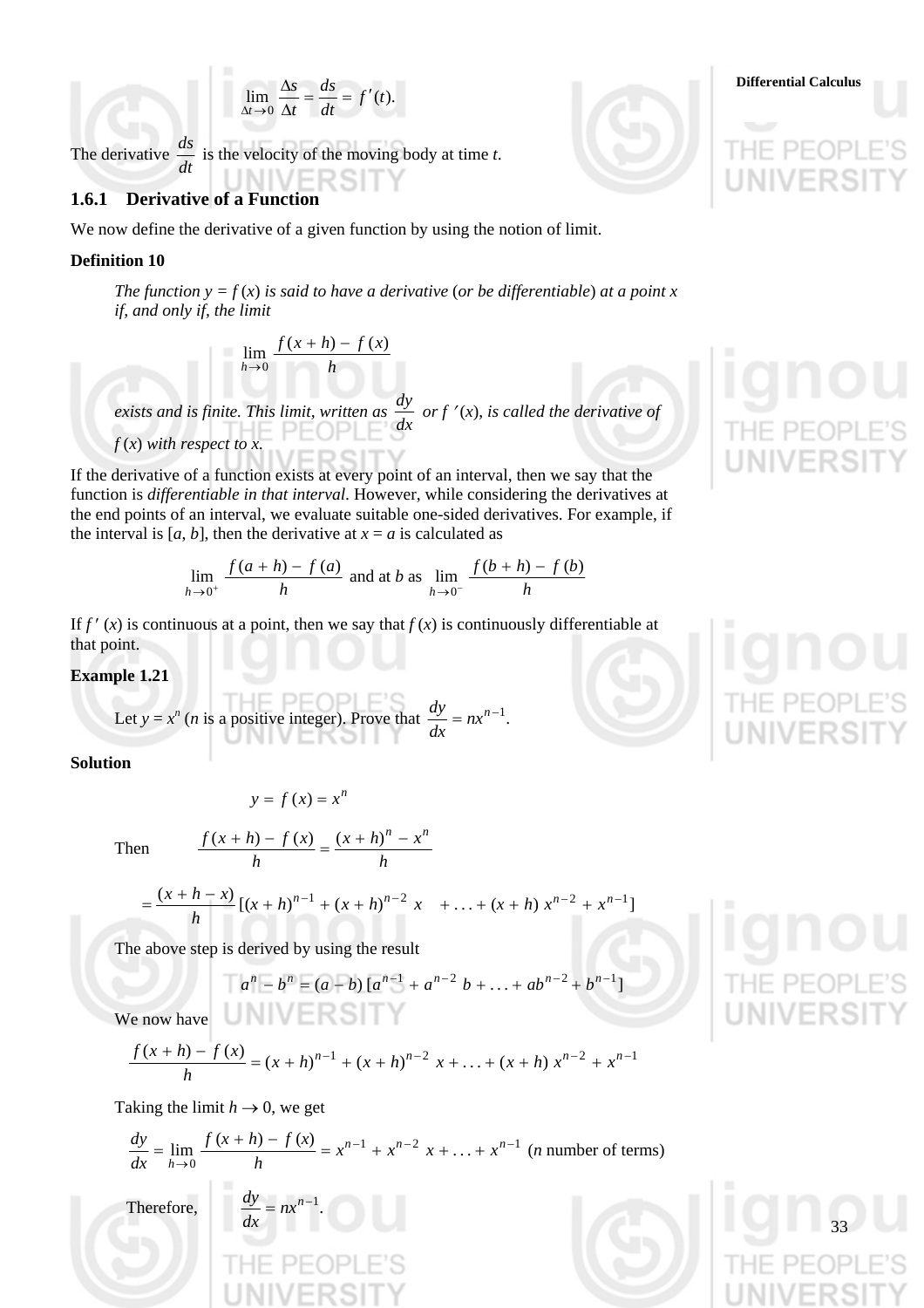#### **Calculus : Basic**

In the following theorem, we make an important observation (a necessary condition) about any differentiable function.

**Theorem 5** 

**If a function**  $y = f(x)$  is differentiable at some point  $x = x_0$ , it is continuous at **that point.** 

#### **Proof**

By definition, the derivative of  $f(x)$  at  $x = x_0$  is

$$
f'(x_0) = \lim_{h \to 0} \frac{f(x_0 + h) - f(x_0)}{h}
$$



Now  $\lim_{h\to 0} [f(x_0 + h) - f(x_0)]$  $=\lim_{h\to 0} \frac{f(x_0+h)-f(x)}{h}$ 

 $=$   $\lim_{h \to 0} \frac{f(x_0 + h) - f(x_0)}{h}$ . *h*  $\lim_{h\to 0} \frac{f(x_0 + h) - f(x_0)}{h}$ .  $+h$ ) –  $\rightarrow$  $=\lim_{h\to 0} \frac{f(x_0+h)-f(x_0)}{h}$ .  $\lim_{h\to 0} h$ 

$$
=f'(x_0)\cdot 0
$$

$$
= 0
$$

∴  $\lim_{h\to 0} f(x_0 + h) - \lim_{h\to 0} f(x_0) = 0$ 

i.e. 
$$
\lim_{h \to 0} f(x_0 + h) = \lim_{h \to 0} f(x_0)
$$



i.e.  $f(x)$  is continuous at  $x_0$ .

The converse of the above result is not true. Indeed, there exist functions which are continuous but not differentiable.

**Example 1.22** 

Examine the differentiability of the function

$$
y = \begin{cases} x \text{ whenever } x > 0 \\ -x \text{ whenever } x \le 0 \end{cases}
$$

#### **Solution**







*h*



THE PEOP



*h*

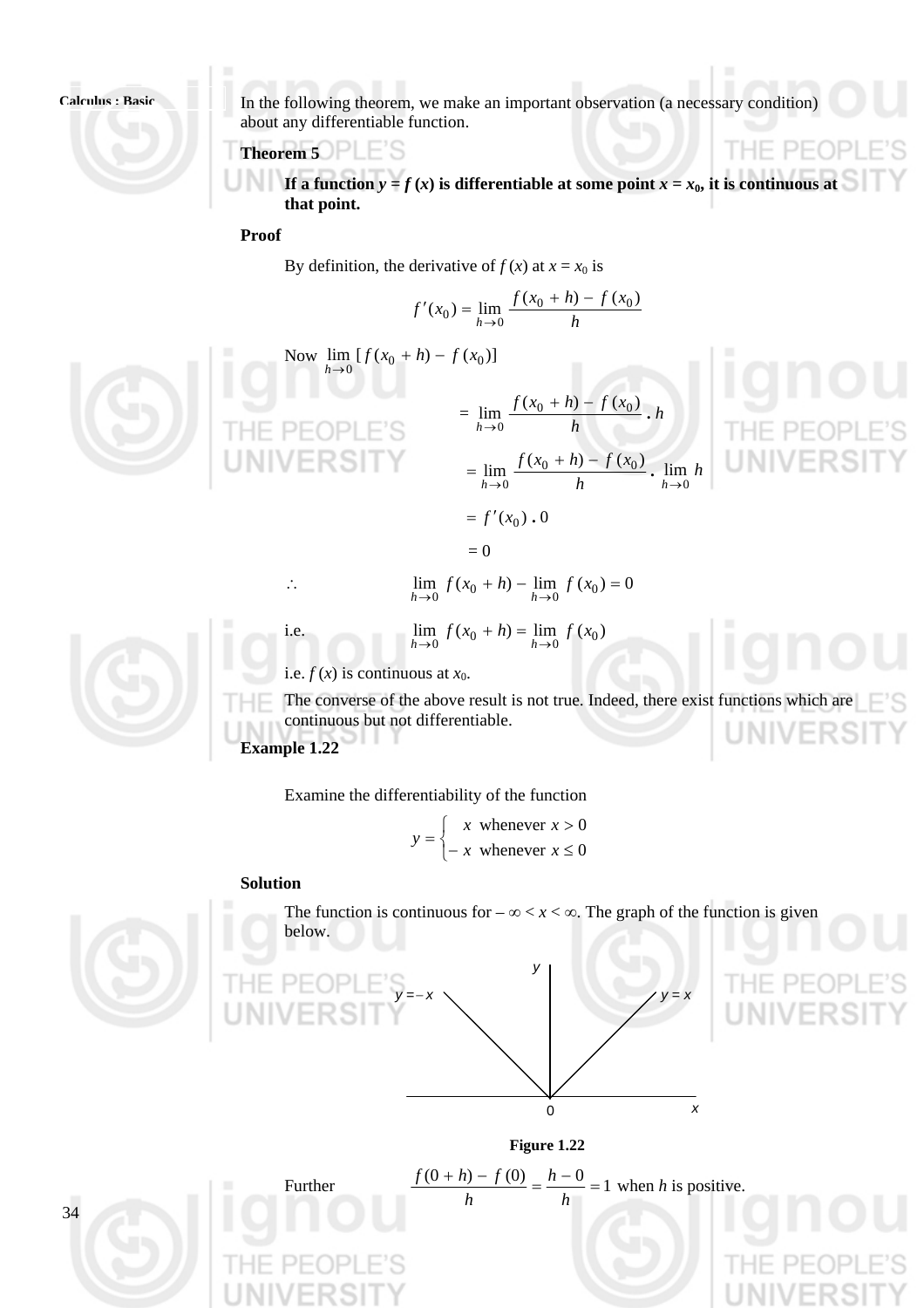

i.e.  $f'(0)$  does not exist.

#### **Remark**

The above example will help you to conclude that a function can never have derivative at a point of discontinuity. In the light of this remark, look at the following example.

### **Example 1.23**

Examine the differentiability of the function

 $\overline{\mathcal{L}}$  $\frac{1}{2}$ ⎨  $\left($  $-x$ , 2≤  $\leq x <$  $-\infty < x <$ =  $x, 2 \leq x$ *x*  $x, -\infty < x$ *y*  $3-x$ , 2 1,  $0 \le x < 2$  $, -\infty < x < 0$ 

*y* = 1

#### **Solution**

From Figure 1.23, we observe as follows :

*y* 

T

*y* = *x*







(i) The function is not continuous at  $x = 0$ . Hence it is not differentiable there.

0 1 2  $3 \times x$ 

*y* = 3 − *x*

(ii) Though the function is continuous at  $x = 2$ , the one-sided limits

$$
\lim_{h \to 0^{+}} \frac{f(2+h) - f(2)}{h}
$$
\n
$$
= \lim_{h \to 0^{+}} \frac{[(3 - (2 + h)] - (3 - 2)}{h}
$$
\n
$$
= \lim_{h \to 0^{+}} \frac{3 - 2 - h - 1}{h}
$$
\n
$$
= \lim_{h \to 0^{+}} \frac{-h}{h} = -1
$$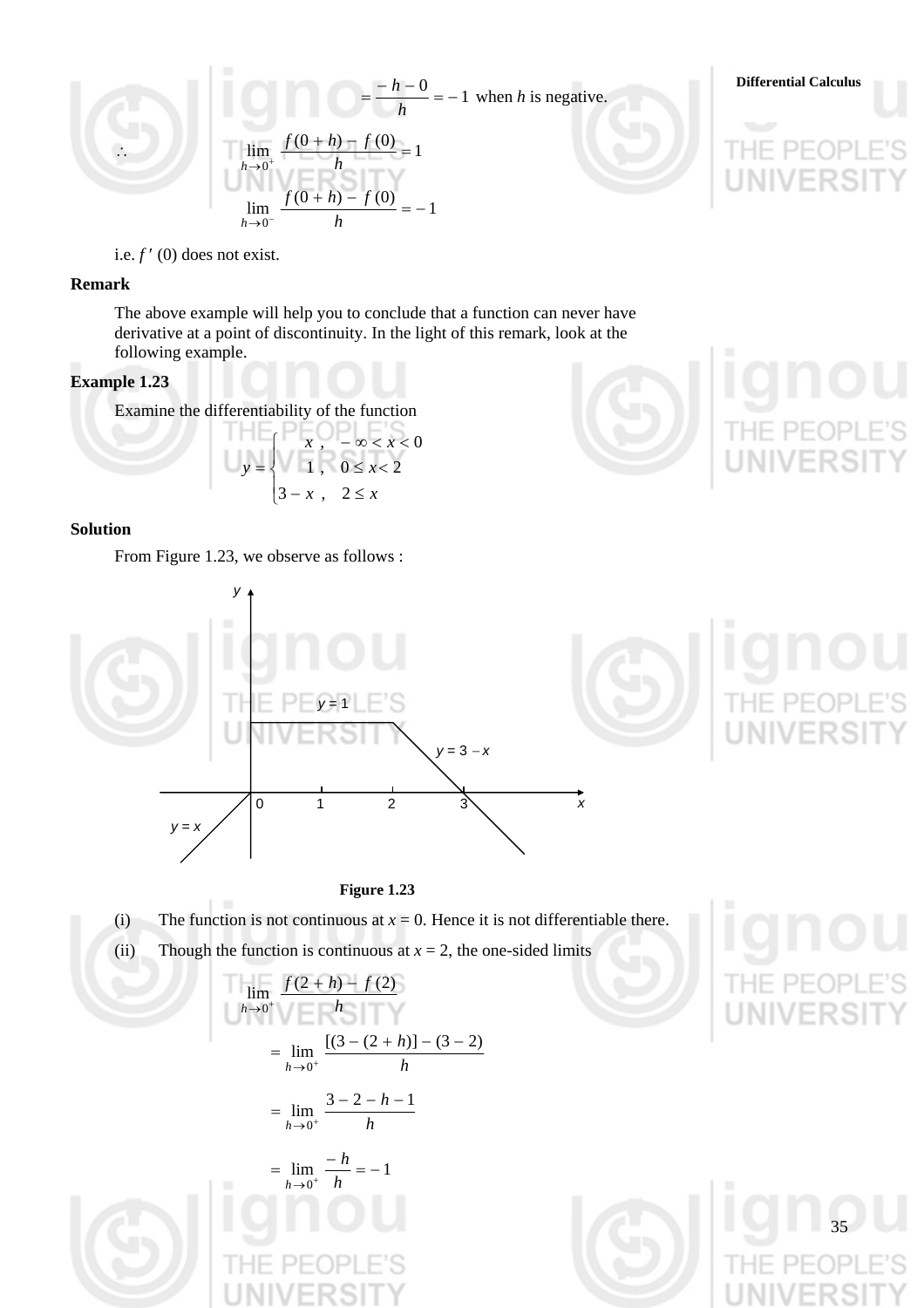





Therefore, the derivative does not exist at  $x = 2$ .

0

At all points ( $x \neq 0$  and  $x \neq 2$ ) the derivatives exist.

### **SAQ 6**

(a) Show that the derivative of a constant function is zero.

(b) Show that  $y = |x|$  is differentiable at all points except at  $x = 0$ .

(c) Find the derivative of the function

(i)  $y = x^2$ 

(ii)  $y = 3x^2 + 5x - 1$ .





36

### **1.6.2 Algebra of Derivatives**

We now state some important rules regarding the derivatives of the sum, difference, product and quotient of functions in terms of their derivatives. THE.

- **Theorem 6** 
	- **If**  $f(x)$  and  $g(x)$  are differentiable functions at a point  $x$ , then
		- (i)  $\frac{d}{dx}[f(x) \pm g(x)] = \frac{df(x)}{dx} \pm \frac{dg(x)}{dx}$  $\frac{d}{dx}[f(x) \pm g(x)] = \frac{df(x)}{dx} \pm \frac{dg(x)}{dx}$

(ii) 
$$
\frac{d}{dx}(f(x), g(x)) = f(x)\frac{dg(x)}{dx} + g(x)\frac{df(x)}{dx}
$$

(iii) 
$$
\frac{d}{dx}\left(\frac{f(x)}{g(x)}\right) = \frac{g(x)\frac{df(x)}{dx} - f(x)\frac{dg(x)}{dx}}{[g(x)]^2}
$$

### **provided**  $g(x) \neq 0$ .

We shall give the proof of the result (ii) below. Other results we leave as an exercise for you.

**Proof** 

Let 
$$
y=f(x) \cdot g(x)
$$
  
Then 
$$
\frac{dy}{dx} = \lim_{h \to 0} \frac{f(x+h)}{h}
$$

*h*  $=\lim_{h\to 0} \frac{f(x+h)g(x+h)-f(x)g(x)}{h}$  $f(x + h) g(x + h) - f(x) g(x)$ 

$$
= f(x+h) [g(x+h) - g(x)] + g(x) [f(x+h) - f(x)]
$$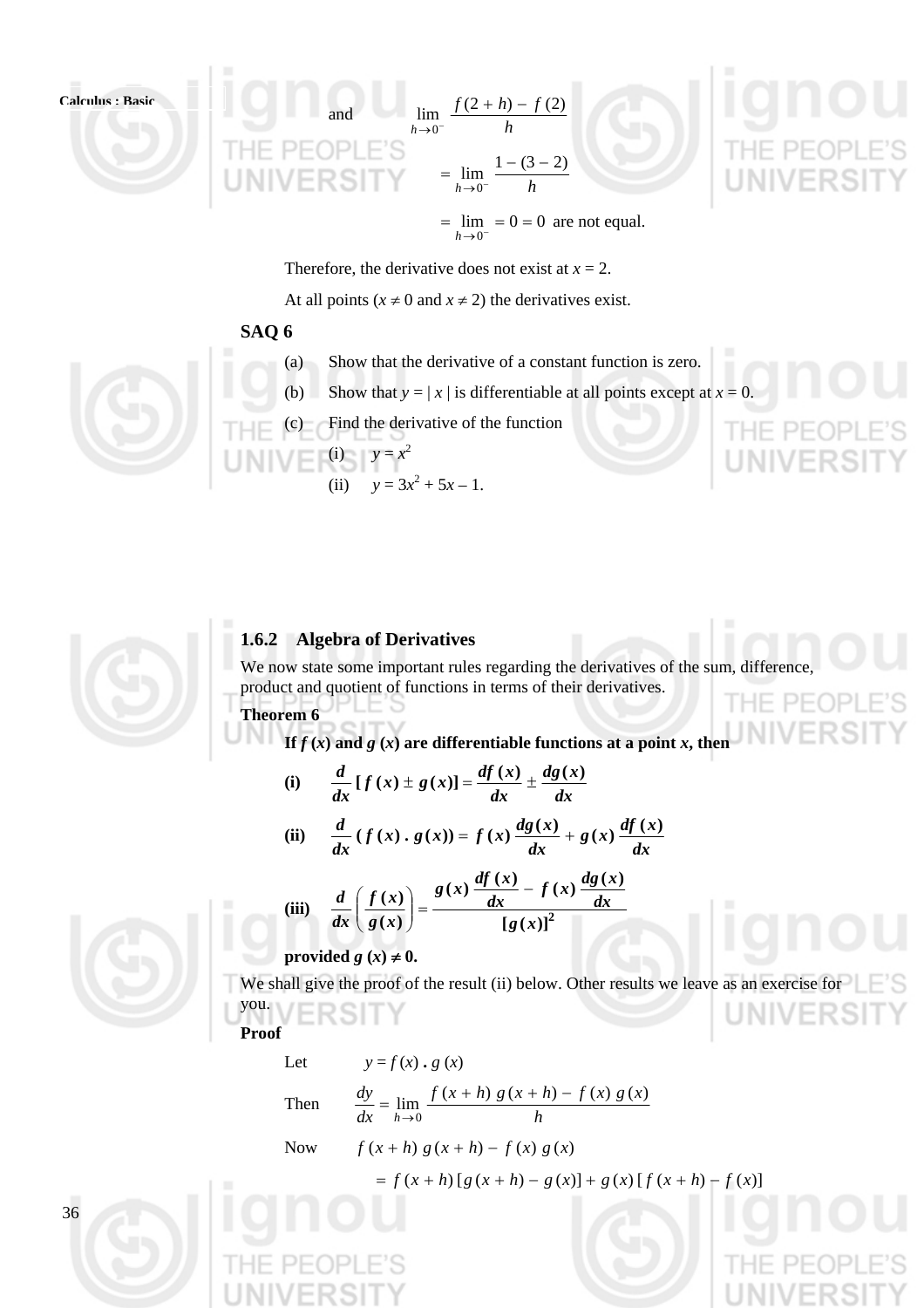$$
\frac{dy}{dx} = \lim_{h \to 0} \left\{ f(x+h) \frac{[g(x+h) - g(x)]}{h} + g(x) \frac{[f(x+h) - f(x)]}{h} \right\}
$$
  

$$
\frac{dy}{dx} = \lim_{h \to 0} f(x+h) \lim_{h \to 0} \frac{g(x+h) - g(x)}{h} + g(x) \cdot \lim_{h \to 0} \frac{f(x+h) - f(x)}{h}
$$
  
That is,

That is

$$
\frac{dy}{dx} = f(x)\frac{dg(x)}{dx} + g(x)\frac{df(x)}{dx},
$$

Use of the product rule (ii) and the result which states that 'derivative of a constant is zero' gives

$$
\frac{d}{dx} = [cf(x)] = c\frac{d}{dx}f(x),
$$

where *c* is a constant.

 $1 - 11$ 

**Example 1.24** 

**Figure 1.24**  
Find the derivative of 
$$
y = 5x^2 \sin x
$$
.

**Solution** 

$$
\frac{dy}{dx} = 5\left[x^2\frac{d}{dx}\left(\sin x\right) + \sin x\frac{d}{dx}\left(x^2\right)\right]
$$

We derive  $\frac{d}{dx}(\sin x)$  as under :

$$
\frac{d}{dx} (\sin x) = \lim_{h \to 0} \frac{\sin (x + h) - \sin x}{h}
$$

$$
\frac{d}{dx} \sinh x = \lim_{h \to 0} \cos \left( x + \frac{h}{2} \right) \left( \frac{\sin \left( \frac{h}{2} \right)}{\frac{h}{2}} \right)
$$

$$
= \lim_{h \to 0} \cos\left(x + \frac{h}{2}\right) \cdot \lim_{h \to 0} \frac{\sin\left(\frac{h}{2}\right)}{\frac{h}{2} + \frac{h}{2}}
$$

⎠

$$
= \cos x \cdot 1 = \cos x
$$

 $\frac{dy}{dx}$  = 5 [x<sup>2</sup> cos x + 2x sin x].

 $\frac{d}{dx}(x^2) = 2$ 

Hence,  $\frac{dy}{dx} = 5[x^2 \cos x + 2x \sin x]$ **Example 1.25** 

Find 
$$
\frac{dy}{dx}
$$
, if  $y = \frac{\cos x}{x^2}$ .

and  $\frac{u}{x}(x^2) = 2x$ *dx*

*dx*

#### **Solution**

By formula (iii)



$$
\frac{dy}{dx} = \frac{x^2 \frac{d}{dx}(\cos x) - \cos x \frac{d}{dx}(x^2)}{x^4}
$$
\n
$$
THE PEOPLE'S
$$
\n
$$
UNVERSTY
$$











THE PE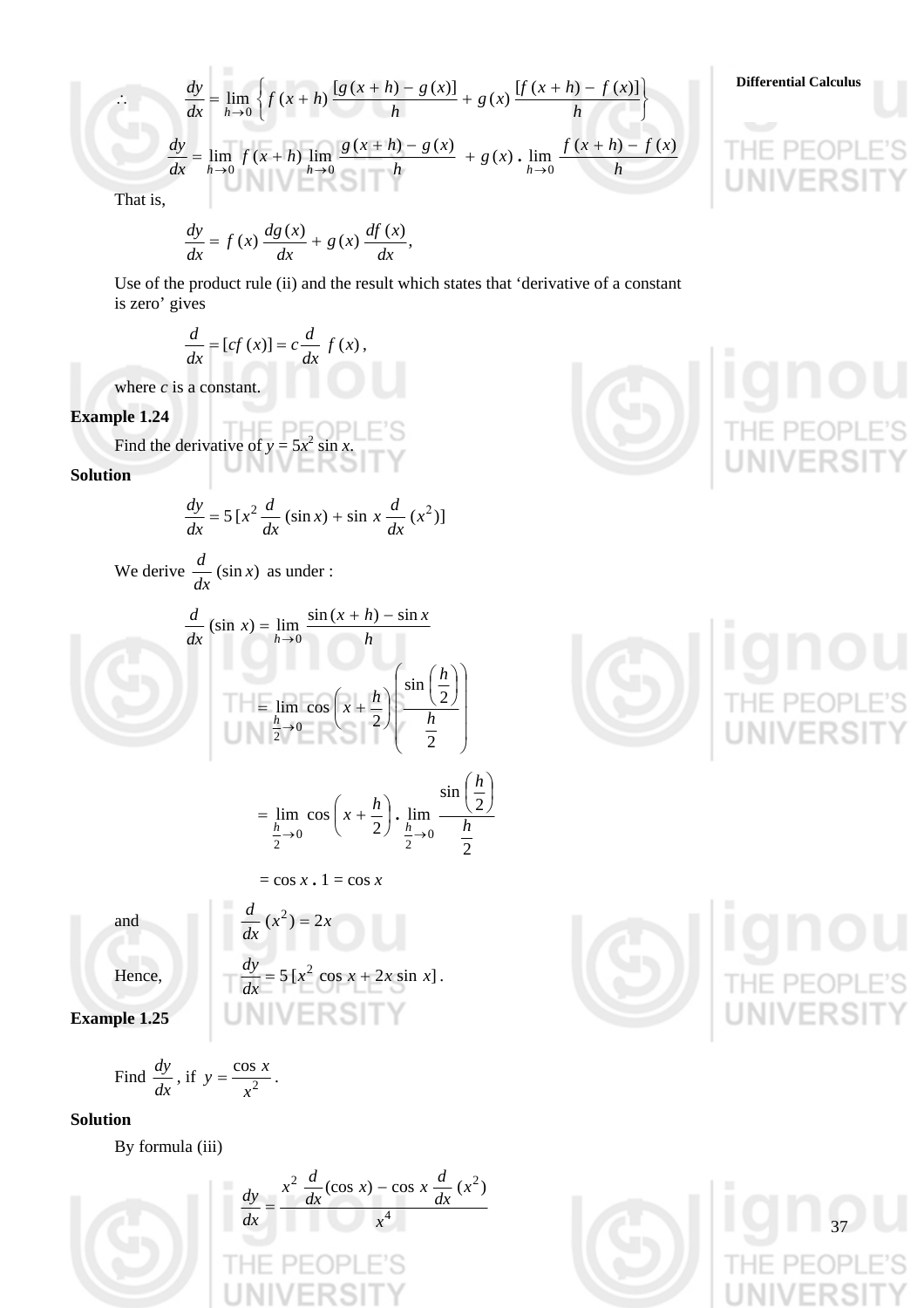

Therefore,  $\frac{dy}{dx} = -\frac{x\sin x + 2\cos x}{x^3}$ *x*  $x\sin x + 2\cos x$ *dx*  $\frac{dy}{dx} = -\frac{x \sin x + y}{x}$ 

### **1.6.3 Derivative of a Composite Function (Chain Rule)**

#### **Theorem 7**

**Proof** 

**If**  $y = f(u)$  is a differentiable function of *u* and  $u = g(x)$  is a differentiable **function of** *x***, then**  $y = f(g(x))$  **as a function of** *x* **is differentiable and** 

$$
\frac{dy}{dx} = \frac{dy}{du} \cdot \frac{du}{dx}.
$$

Let  $u = g(x)$  be differentiable at  $x_0$  and  $y = f(u)$  be differentiable at  $u_0$  where  $u_0 = g(x_0)$ .

Let  $h(x) = f(g(x))$ . The function  $g(x)$ , being differentiable, is continuous at  $x_0$ ; so also the function  $f(u)$  at  $u_0$  and, therefore, at  $x_0$ .

$$
\Delta u = g(x_0 + \Delta x) - g(x_0)
$$

where  $\Delta u \rightarrow 0$  as  $\Delta x \rightarrow 0$ 

and at  $u_0$ 

$$
\Delta y = f (u_0 + \Delta u) - f (u_0)
$$
  
=  $f (g (x_0 + \Delta x)) - f (g (x_0))$   
=  $h (x_0 + \Delta x) - h (x_0)$ 

Assuming  $\Delta u \neq 0$  (i.e. *g* (*x*) is not a constant function in neighbourhood of  $x_0$ ), we write

$$
\frac{\Delta y}{\Delta x} = \frac{\Delta y}{\Delta u} \cdot \frac{\Delta u}{\Delta x}
$$

In the limit, we get

$$
\lim_{\Delta x \to 0} \frac{\Delta y}{\Delta x} = \lim_{\Delta u \to 0} \frac{\Delta y}{\Delta u} \lim_{\Delta x \to 0} \frac{\Delta u}{\Delta x}
$$

$$
\frac{dy}{dx} = \frac{dy}{du} \frac{du}{dx}
$$

or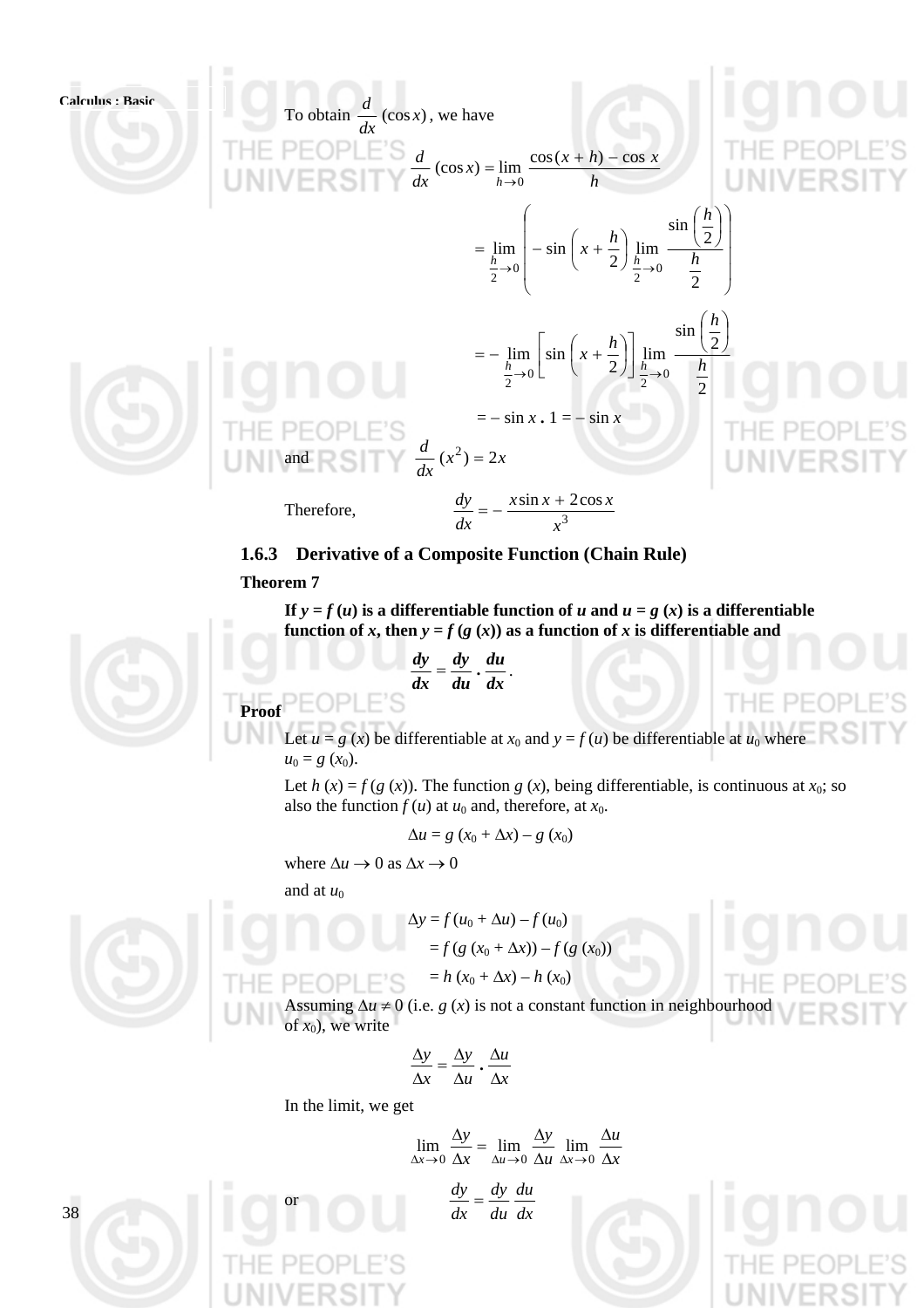You can also show that in the case of  $\Delta u = 0$  the above formula holds true. In fact it **Differential Calculus** becomes an identity  $0 = 0$ . Note that it cannot be divided by  $\Delta u$  in this case.

#### **Example 1.26**

If 
$$
y = \sin(x^2)
$$
, find  $\frac{dy}{dx}$ .

#### **Solution**

Let  $y = \sin(u)$  and  $u = x^2$ . By the chain-rule

$$
\frac{dy}{dx} = \frac{d}{du}(\sin u) \cdot \frac{du}{dx}
$$

$$
= (\cos u)(2x)
$$

$$
= 2x \cos x^2.
$$

### **1.6.4 Second Order Derivatives**

You know that the derivative of a function  $y = f(x)$ , i.e.  $f'(x)$  is also a function. Hence we can calculate the derivative of  $f'(x)$  at a point of its domain, if it exists, by using the same limiting procedure. That is, if  $\lim_{h\to 0} \frac{f'(x+h) - f'(x)}{h}$  $\lim_{h\to 0}\frac{f'(x+h)-f'(x)}{h}$  $\lim_{x\to 0} \frac{f'(x+h) - f'(x)}{h}$  exists, it is called the *second order derivative* of  $f(x)$  with respect to *x*. We write it as  $\frac{d^2y}{dx^2}$  or  $f''(x)$ 2 *xf dx*  $\frac{d^2y}{dx^2}$  or  $f''(x)$ . You can also calculate higher order derivatives like  $3^{rd}$  order,  $4^{th}$  order etc., of a function  $f(x)$ .

#### **Example 1.27**

Find the (i)  $2^{\text{nd}}$  order and (ii)  $5^{\text{th}}$  order derivatives of  $y = x^4 - 3x^2 + 5x - 1$ .

#### **Solution**

(i) 
$$
\frac{dy}{dx} = y' = 4x^3 - 6x + 5
$$
  
 $\frac{d^2y}{dx^2} = \frac{d}{dx} \left(\frac{dy}{dx}\right) = \frac{d}{dx} (4x^3 - 6x + 5) = 12x^2 - 6$ 

(ii)  $v^{(3)} = 24x$ ,  $v^{(4)} = 24$ ,  $v^{(5)} = 0$ 

#### **1.6.5 Implicit Differentiation**

If we are given an equation like  $x^6 + 4xy^4 - 3y^3 + 1 = 0$ , it is not easy to solve it for *y* in terms of *x*. However, it is often possible to calculate *dx*  $\frac{dy}{dx}$  straight from the equation by the method of implicit differentiation. For example, if we differentiate both the sides of the given equation, we get

$$
6x^5 + 4y^4 + 4x\left(4y^3\frac{dy}{dx}\right) - 3\left(3y^2\frac{dy}{dx}\right) + 0 = \frac{d}{dx}(0)
$$
  

$$
\Rightarrow 6x^5 + 4y^4 + (16xy^3 - 9y^2)\frac{dy}{dx} = 0
$$

Therefore,  $\frac{dy}{dx} = \frac{(\cos^{-1} + \frac{1}{2})}{16x^3 - 0^2}$ 5  $4^{1.4}$  $16xy^3 - 9$  $(6x^3 + 4y^4)$ *xy*<sup>3</sup> – 9*y*  $x^3 + 4y$ *dx dy* −  $=\frac{-(6x^5+)}{x^2}$ 

This holds for all points where  $16xy^3 - 9y^2 \neq 0$ .









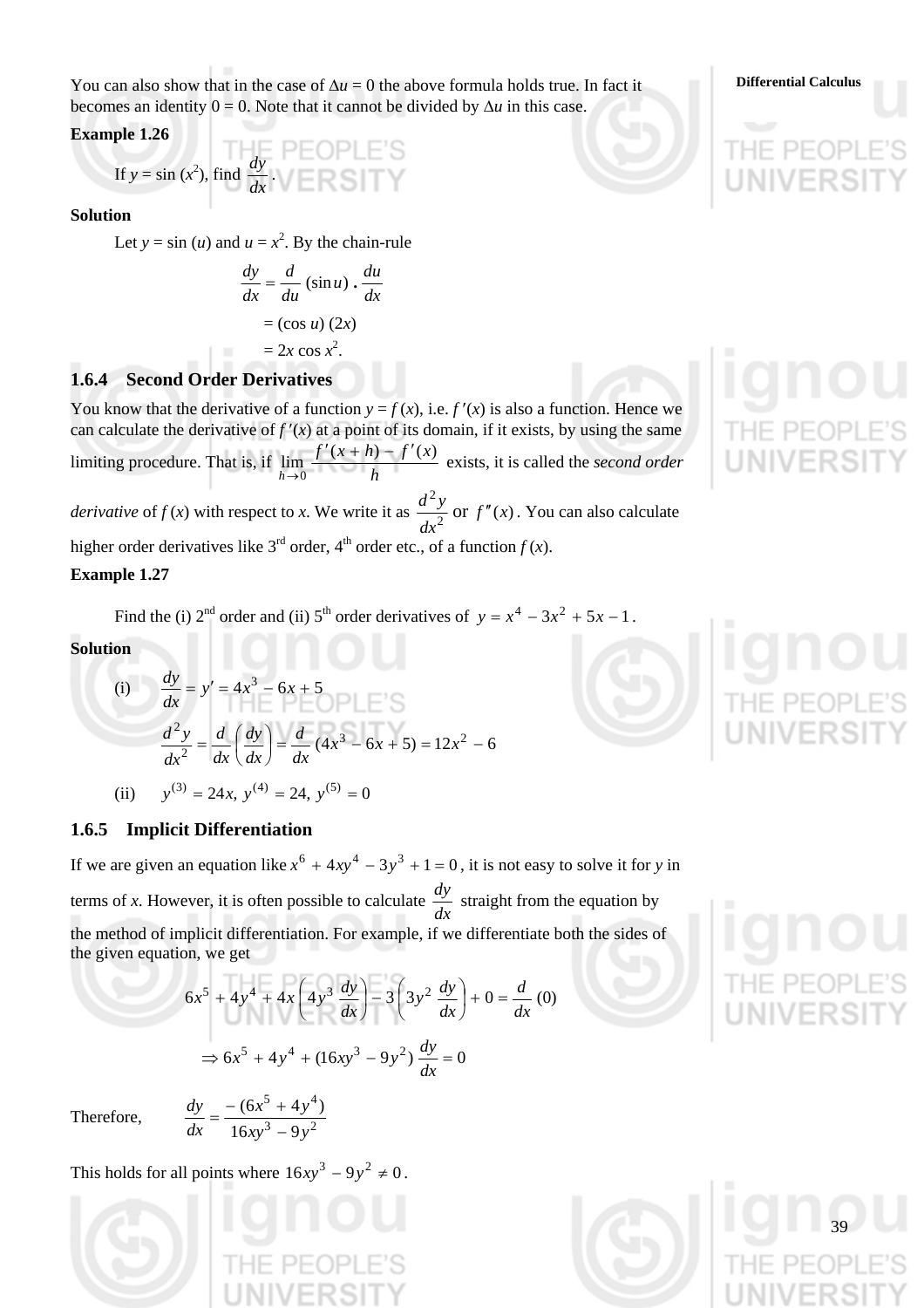

- (c) Find the  $2<sup>nd</sup>$  order derivatives of the functions
	- $\sin^2 x$

(ii) 
$$
ax^3 + bx^2 + cx + d
$$







*p*

# **1.6.6 Derivatives of Some Elementary Functions**

### **Power Function**  $y = x^{\alpha}$  ( $\alpha$  is real)

We have already proved that the power function  $y = x^n$ , where *n* is a positive integer, has the derivative

$$
\frac{dy}{dx} = nx^{n-1}
$$

We shall show now that the above rule also holds when  $y = x^q$  (q, p are integers with  $q > 0$ ).

Let us assume  $p, q > 0$ .

Then  $y^q = x^p$ . By the method of implicit differentiation, we get

$$
q y^{q-1} \frac{dy}{dx} = p x^{p-1}
$$





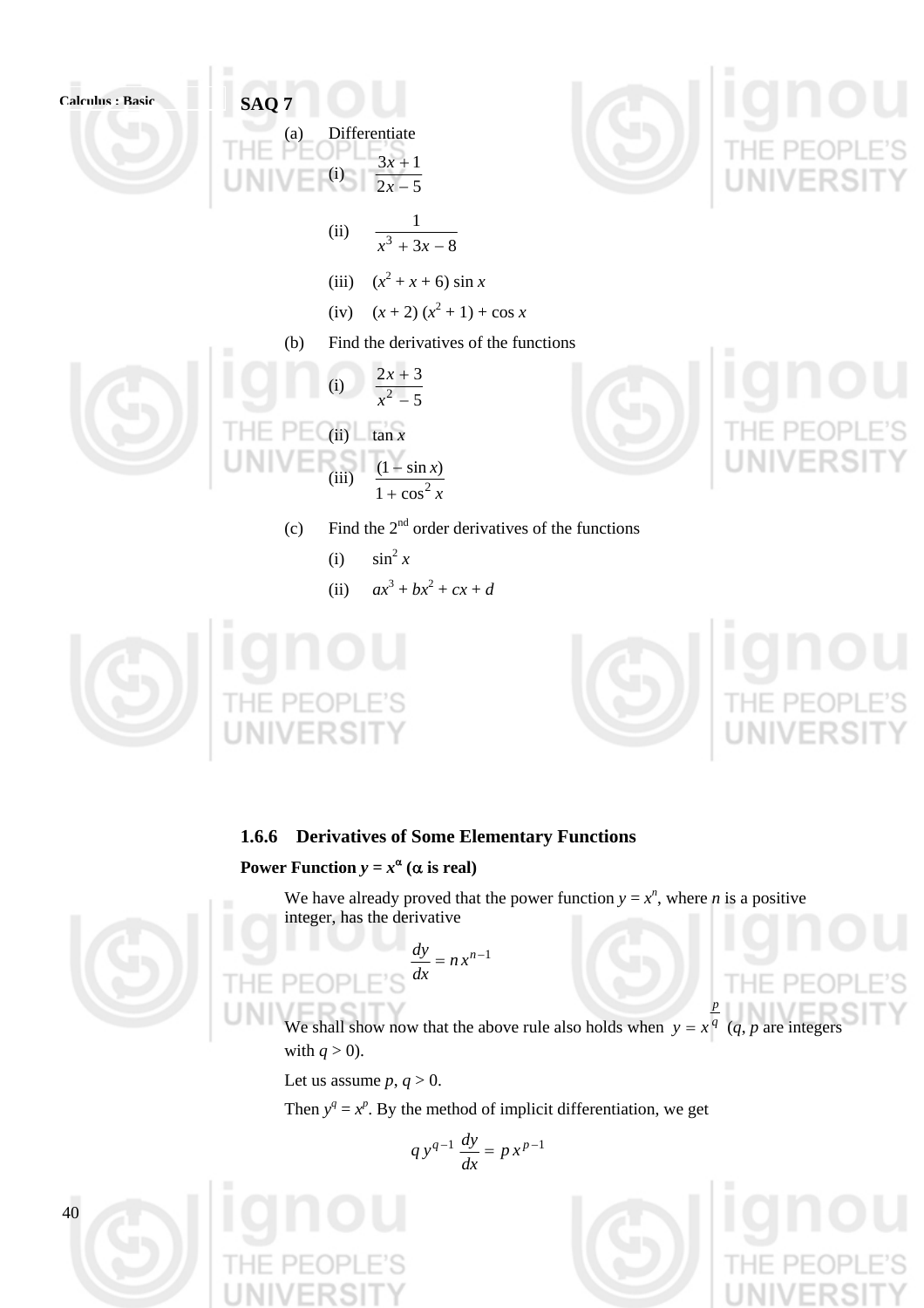**Differential Calculus**

or 
$$
\frac{dy}{dx} = \frac{px^{p-1}}{qy^{q-1}} = \frac{px^{p-1}}{p-\frac{p}{q}} = \frac{p}{q}x^{\frac{p}{q}-1} = nx^{n-1}, \text{ if } \frac{p}{q} = n
$$

In fact the formula  $\frac{d}{dx}(x^{\alpha}) = \alpha x^{\alpha-1}$ *dx*  $\frac{d}{dx}(x^{\alpha}) = \alpha x^{\alpha-1}$  holds true for any real  $\alpha$ . We shall accept this result without proof.

#### **Trigonometric Functions**

We have already seen that

$$
\frac{d}{dx}(\sin x) = \cos x, \quad \frac{d}{dx}(\cos x) = -\sin x
$$

By using the quotient rule you can show that

$$
\frac{d}{dx}(\tan x) = \sec^2 x, \quad \frac{d}{dx}(\cot x) = -\csc^2 x
$$
  

$$
\frac{d}{dx}(\sec x) = \sec x \tan x, \quad \frac{d}{dx}(\csc x) = -\csc x \cot x
$$

#### **Logarithmic Function**

We shall prove that *x x dx*  $\frac{d}{dx}$  (log x) =  $\frac{1}{x}$ 

 $Let$ 

$$
f(x) = \log x
$$

Then  
\n
$$
\frac{f(x+h) - f(x)}{h} = \frac{1}{h} [\log (x+h) - \log (x)] = \frac{1}{h} \log \left(1 + \frac{h}{x}\right)
$$
\n
$$
f'(x) = \lim_{h \to 0} \frac{f(x+h) - f(x)}{h} = \lim_{h \to 0} \frac{\log (x+h) - \log x}{h}
$$
\n
$$
= \lim_{h \to 0} \frac{1}{h} \log \left(1 + \frac{h}{x}\right)
$$
\n
$$
= \lim_{h \to 0} \frac{\log \left(1 + \frac{h}{x}\right)}{\frac{h}{x}} \cdot \frac{1}{x}
$$
\n
$$
= \lim_{h \to 0} \frac{\log \left(1 + \frac{h}{x}\right)}{\frac{h}{x}} \cdot \lim_{h \to 0} \frac{1}{x} = 1 \times \frac{1}{x} = \frac{1}{x}
$$

 $\frac{\log(1+y)}{y\rightarrow 0} = 1$ 0 *y*

*y*

⎠ ⎞



⎠

*x h*

#### **Exponential Function (with respect to the base** *a***)**

Let  $y = a^x$  with  $a > 0$ , but  $a \ne 1$ 

Then  $\log_e y = x \log_e a$ 

By the method of implicit differentiation, we get

 $\lim_{x \to 0} \frac{\log(1+y)}{y} = 1$ 

 $\overline{\phantom{a}}$ ⎝

 $\frac{1}{y}$ 



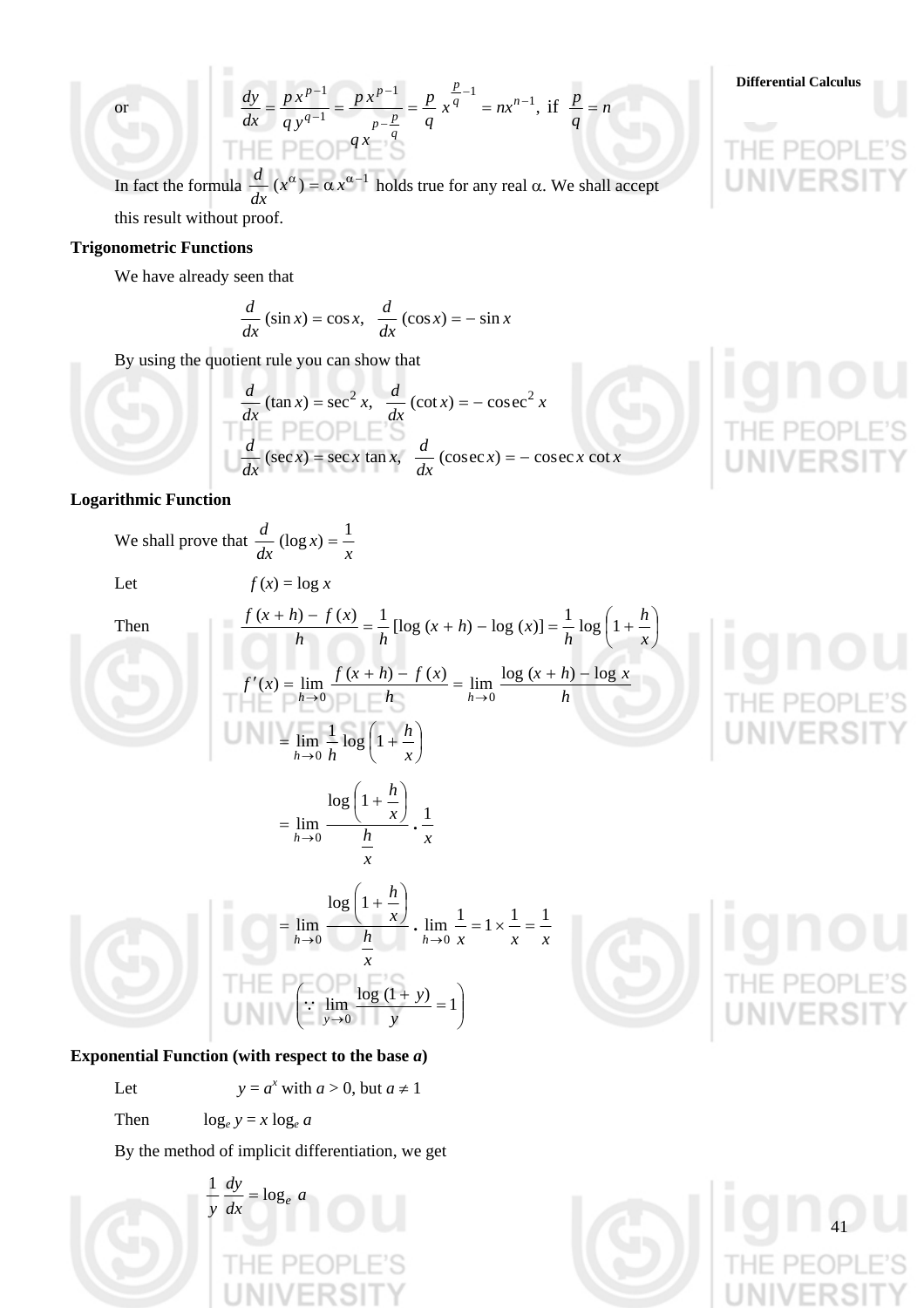

42

Therefore,  $\frac{dy}{dx} = y \log_e a = a^x \log_e a$ In particular if  $y = e^x$ , then  $\frac{dy}{dx} = e^x$ *dx*



### **Inverse Function**

Let  $y = \sin^{-1} x$ 

Then  $\sin y = x$ 

Differentiating both sides w. r. t. *x*, we have



**1.6.7 Derivatives of a Function Represented Parametrically** 

Sometimes we represent a function say  $y = f(x)$ ,  $a \le x \le b$  by its parametric equations,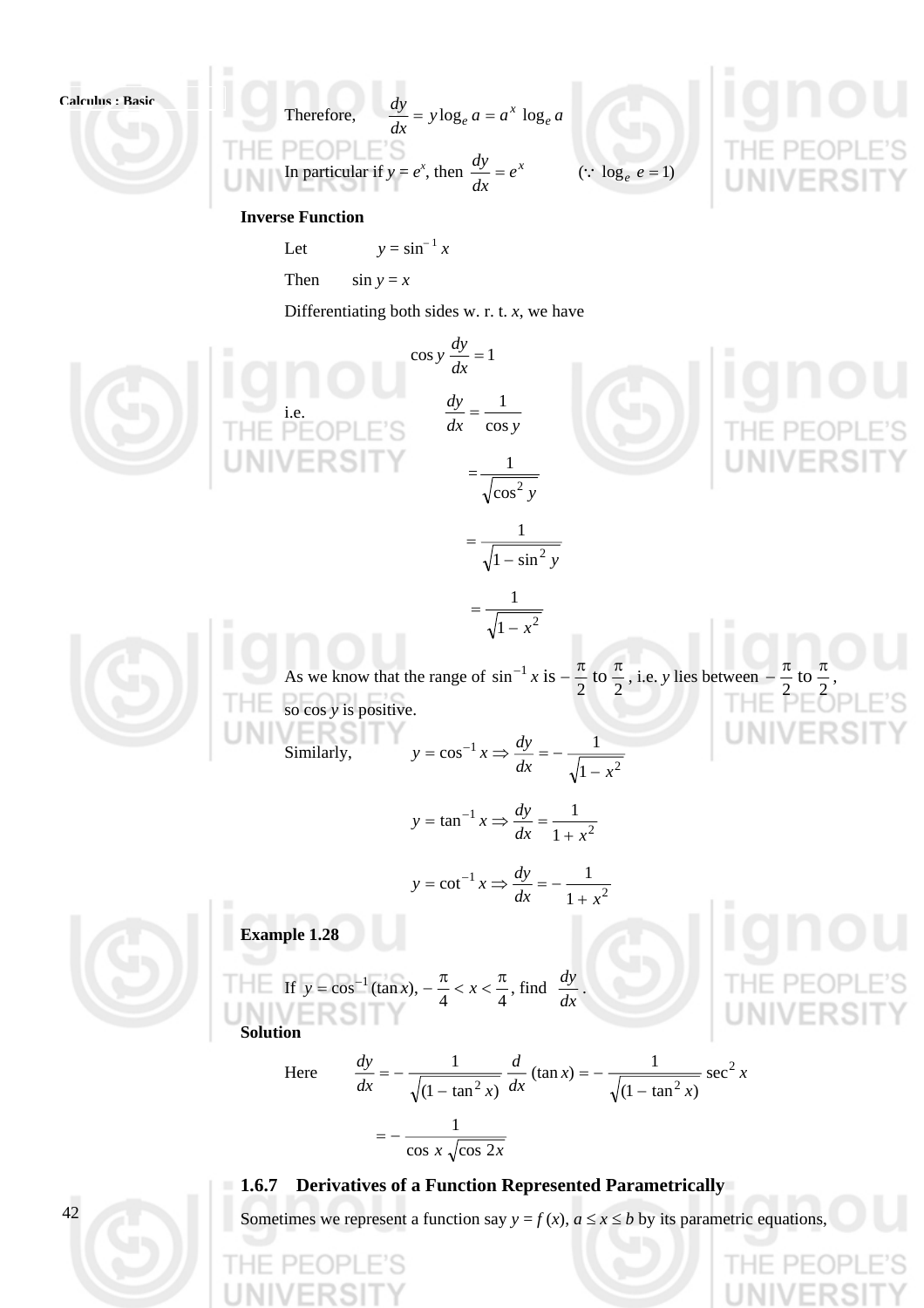$$
\begin{aligned}\nx &= \phi(t) \\
y &= \psi(t)\n\end{aligned}, \quad \alpha \le t \le \beta
$$

Let us assume  $\phi(t)$ ,  $\psi(t)$  are differentiable and  $x = \phi(t)$  has an inverse  $t = h(x)$ . Then we can consider the equation of the function  $y = f(x)$  as a composite function.

$$
y = \psi(t), t = h(x)
$$

Using the differentiation rule for a composite function (chain-rule), we get

$$
\frac{dy}{dx} = \frac{dy}{dt} \cdot \frac{dt}{dx} = \frac{d\psi}{dt} \frac{dh}{dx}
$$

THE PEOPLE'S

Since  $t = h(x)$  is inverse of  $x = \phi(t)$ , we arrive at *d dt dx dy*  $=\frac{at}{d\phi}$ .

#### **Example 1.29**

The parametric equation of a semi-circular arc of radius '*a*' with its centre at (0, 0) is

*dt*

*d*

ψ

$$
\begin{aligned}\nx &= a \cos t \\
y &= a \sin t\n\end{aligned}, \quad 0 \le t \le \pi
$$

Find 
$$
\frac{dy}{dt}
$$
 at  $t = \frac{\pi}{4}$ .

**Solution** 

$$
\frac{dy}{dx} = \frac{\frac{dy}{dt}}{\frac{dx}{dt}} = \frac{a \cos t}{a(-\sin t)} = -\cot t
$$
\n
$$
t = \frac{\pi}{2}, \frac{dy}{dt} = -\cot \frac{\pi}{2} = -1
$$

At 
$$
t = \frac{\pi}{4}, \frac{dy}{dx} = -\cot \frac{\pi}{4} = -1
$$

### **1.6.8 Logarithmic Differentiation**

In some problems, it is easier to find  $\frac{dy}{dx}$  by first taking logarithmic and then

differentiating. Such process is called logarithmic differentiation. This is usually done in two kinds of problems. First when the function is a product of many simpler functions. In this case logarithm converts the product into a sum and facilitates differentiation. Secondly, when the variable  $x$  occurs in the exponent. In this case logarithm brings it to a simpler form.

#### **Example 1.30**

Differentiate sin *x* sin 2*x* sin 3*x*.

#### **Solution**

Let  $y = \sin x \sin 2x \sin 3x$ 

Then  $\log y = \log \sin x + \log \sin 2x + \log \sin 3x$ .

Differentiating both sides, we have







43





**Differential Calculus**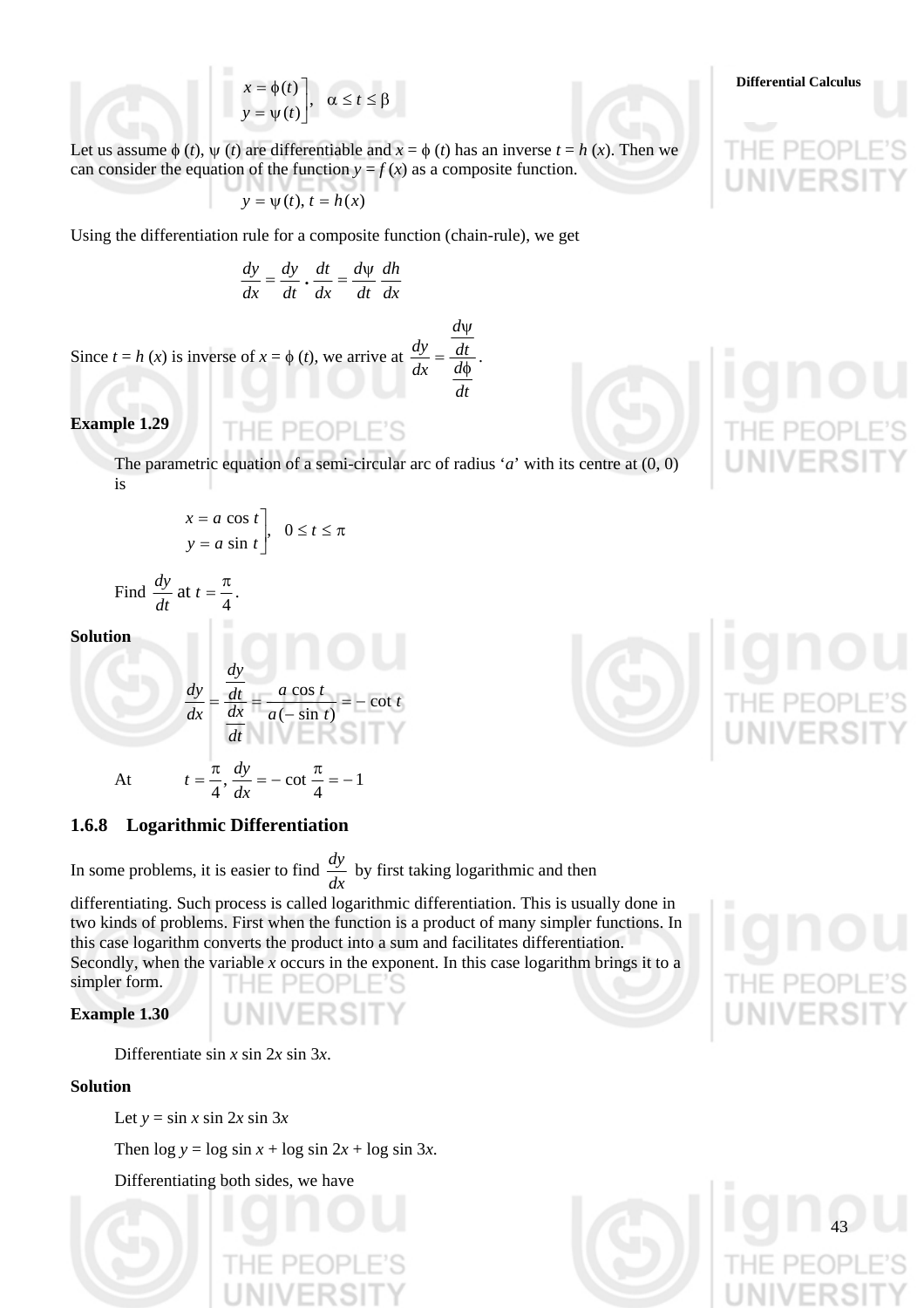



 $=$  sin *x* sin 2*x* sin 3*x* [cot *x* + 2 cot 2*x* + 3 cot 3*x*]

#### **Example 1.31**

Differentiate  $(\sin x)^x$ 

#### **Solution**



Let  $y = (\sin x)^x$ Then  $\log y = x \log \sin x$ Differentiating both the sides, we have  $\frac{1}{x}$   $\frac{dy}{dx}$  = log sin x + x  $\frac{1}{x}$  . cos x *x*  $x + x$ *dx dy y* cos sin  $\frac{1}{x} \frac{dy}{dx} = \log \sin x + x \cdot \frac{1}{x}$ .

i.e. 
$$
\frac{dy}{dx} = y [\log \sin x + x \cot x]
$$

 $= (\sin x)^x$  [log  $\sin x + x \cot x$ ]

 $\tan^{-1}(\sqrt{1+x^2} - x)$ 

1

=

# **1.6.9 Differentiation by Substitution**

Sometimes it is easier to differentiate by making substitution. Usually these examples involve inverse trigonometric functions.

# Differentiate  $\tan^{-1}\left(\sqrt{1+x^2}-x\right)$

**Example 1.32** 



Put  $x = \tan \theta$ Then  $1 + x^2 = \sec^2 \theta$ ∴  $\sqrt{1 + x^2} - x = \sec \theta - \tan \theta$ 



44



cos  $2\sin$ sin cos 2  $\sigma$   $\sin^2$ + θ

$$
\frac{\cos^2\frac{\theta}{2} + \sin^2\frac{\theta}{2} - 2\sin\frac{\theta}{2}\cos\frac{\theta}{2}}{\cos^2\frac{\theta}{2} - \sin^2\frac{\theta}{2}}
$$

$$
= \frac{\left(\cos\frac{\theta}{2} - \sin\frac{\theta}{2}\right)^2}{\left(\cos\frac{\theta}{2} - \sin\frac{\theta}{2}\right)\left(\cos\frac{\theta}{2} + \sin\frac{\theta}{2}\right)}
$$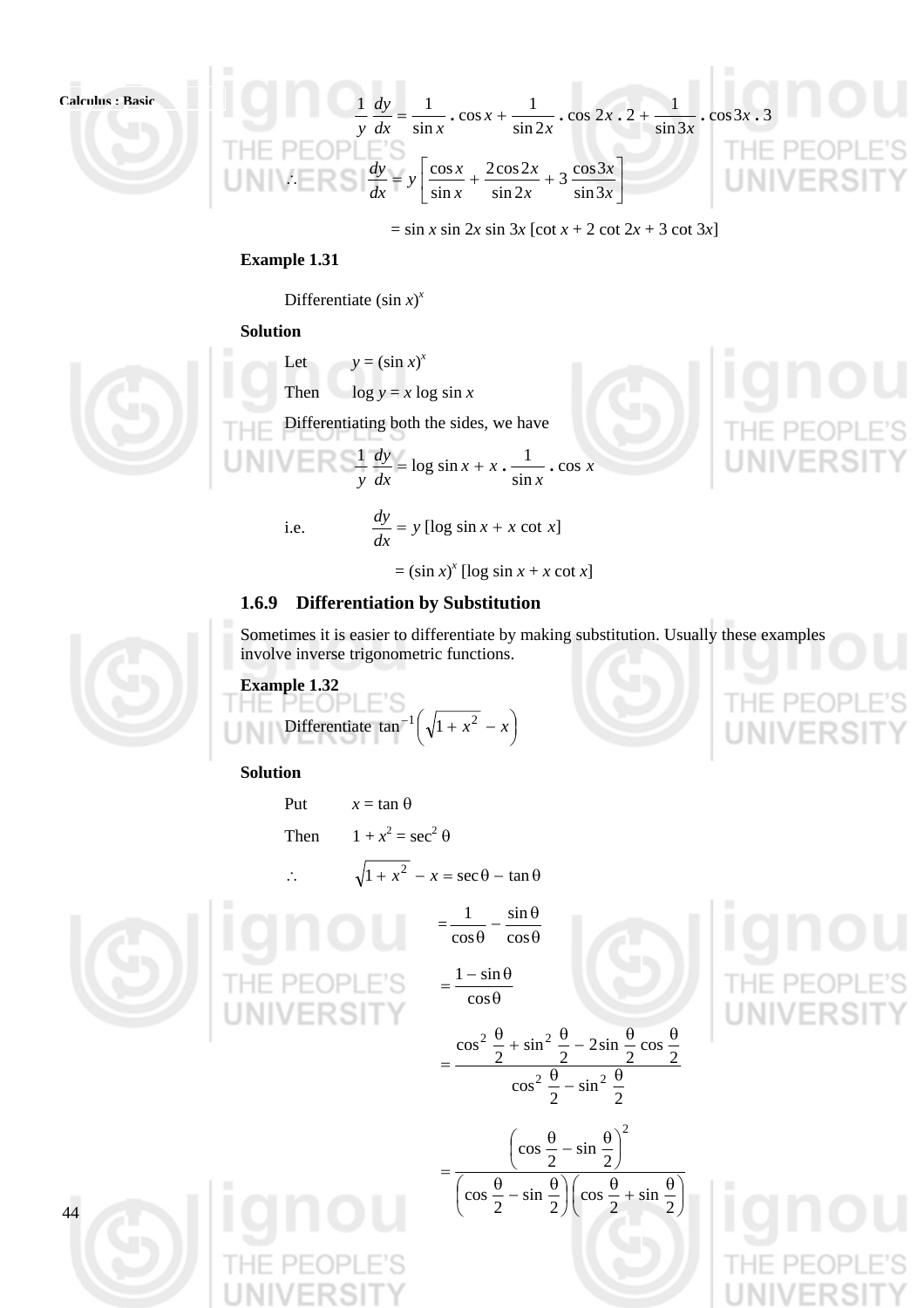

- (a) A particle moves along a straight line. At any time *t* the distance *s* travelled by the particle is given by the formula :  $s = 32t^2 + 9$ . Find the velocity and acceleration of the particle at time,  $t = 2$  units.
- (b) Use the method of implicit differentiation to calculate  $\frac{dy}{dx}$ , if

$$
2x^2 - 3xy + 4y^2 = 8
$$

- (c) Differentiate the following
	- (i) *x*  $e^x$  sin *x*
	- (ii)  $(x+1)^2 (x+2)^3 (x+3)^4$

(iii) 
$$
\tan^{-1} \frac{2x}{1 - x^2}
$$

(iv) 
$$
\cos^{-1} \frac{1 - x^2}{1 + x^2}
$$









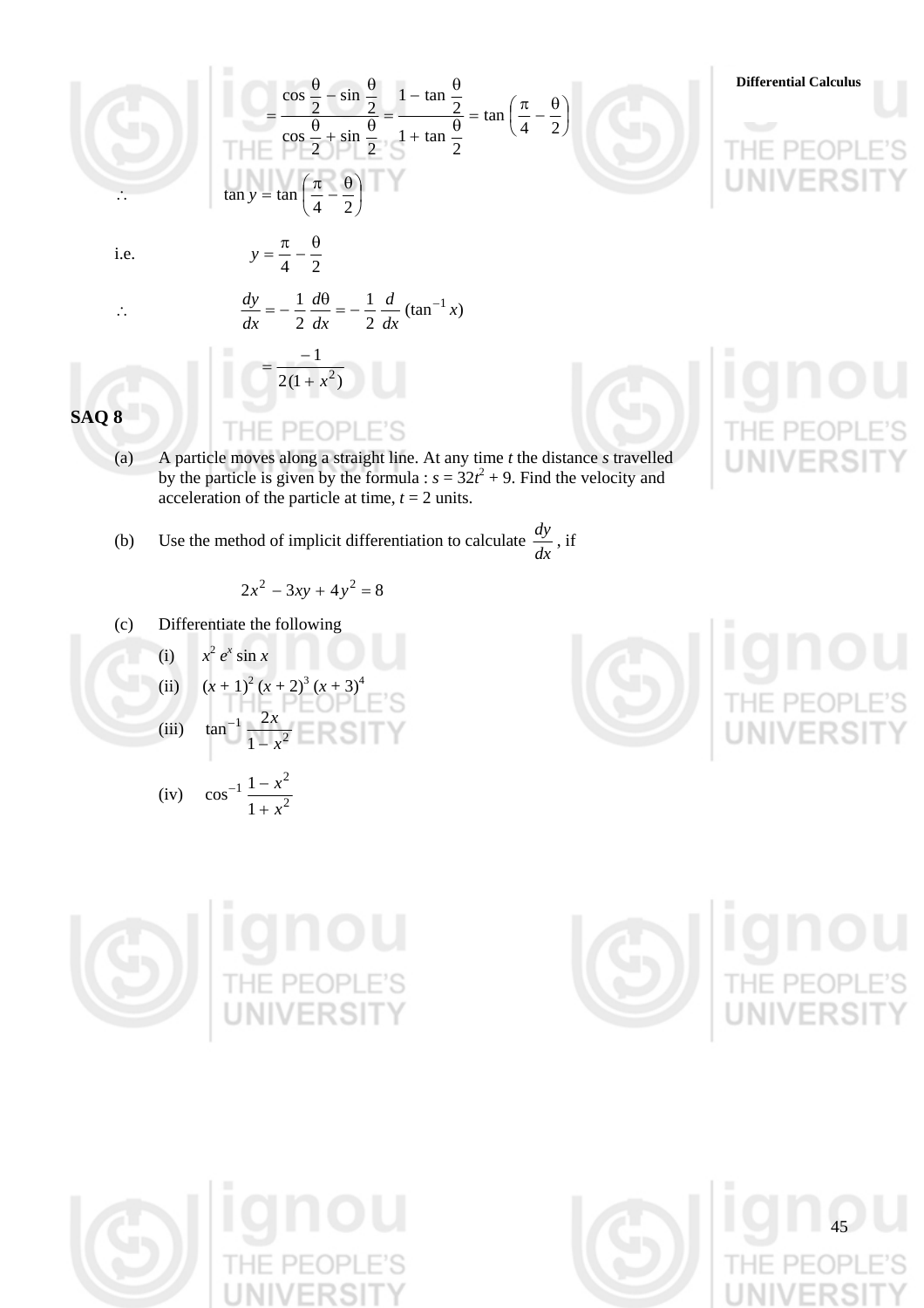





















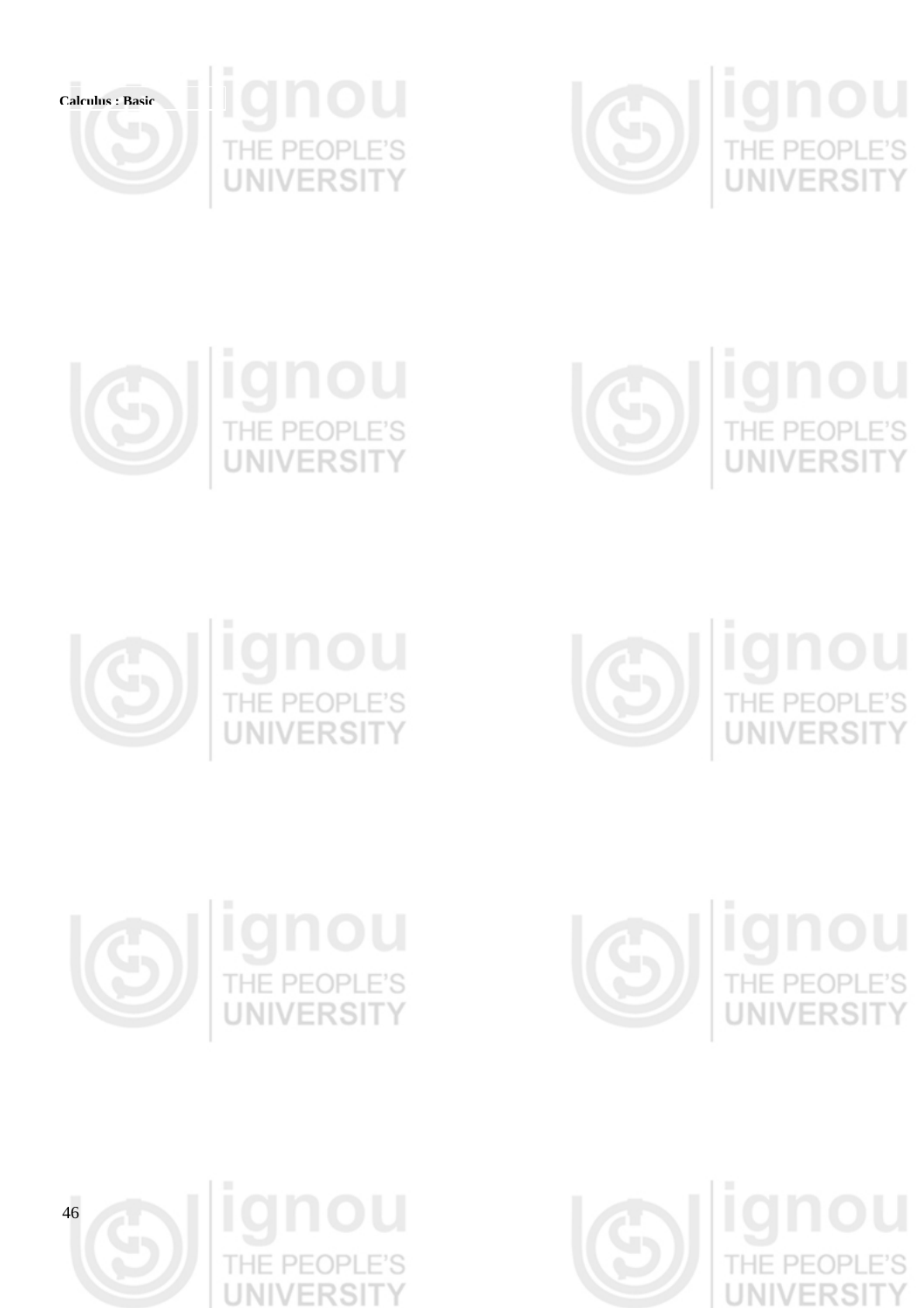# **ENGINEERING MATHEMATICS-I**

This course on Engineering Mathematics-I (BME - 001) is in your hand. The whole course is comprises four blocks : Calculus, Vector Calculus, Matrices and Determinants and Probability and Statistics.

In first block, you will be introduced to basic concepts of differential and integral calculus. This includes limit, continuity, mean value theorem and application of calculus in engineering field. The matter of differential and integral calculus is presented in single block because one has to continuously refer to the results of differential calculus while studying integral calculus.

Block 2 covers vector algebra, vector differential calculus, line, surface and volume integral. The usefulness of vector calculus in engineering mathematics results from the fact that many physical quantities – for example, force, velocity, momentum etc. – may be represented by vectors.

Block 3 includes linear equations and Euclidean spaces, linear transformation and linear equations, matrices and determinants. Euclidean spaces are introduced as generalization of concepts of two or three dimensional spaces. Linear transformation from one Euclidean space to another Euclidean space are described in this block. The computational aspects of linear transformation by using matrices and determinants have been explained.

Probability and Statistics have relevance in our lives which have been introduced in Block 4. But more than that, it is itself inherently interesting. Our need to cope with uncertainty leads us to study and use of probability theory. Under the topic of hypothesis testing, we are trying to determine when it is reasonable to conclude, from analysis of a sample, that the entire population possesses a certain property, and when it is not reasonable to reach such a conclusion.

We believe that the course on engineering mathematics will provide insights which help you in understanding other subjects in Diploma in Computer Integrated Manufacturing.





THE REORTE.2 **UNIVERSITY**